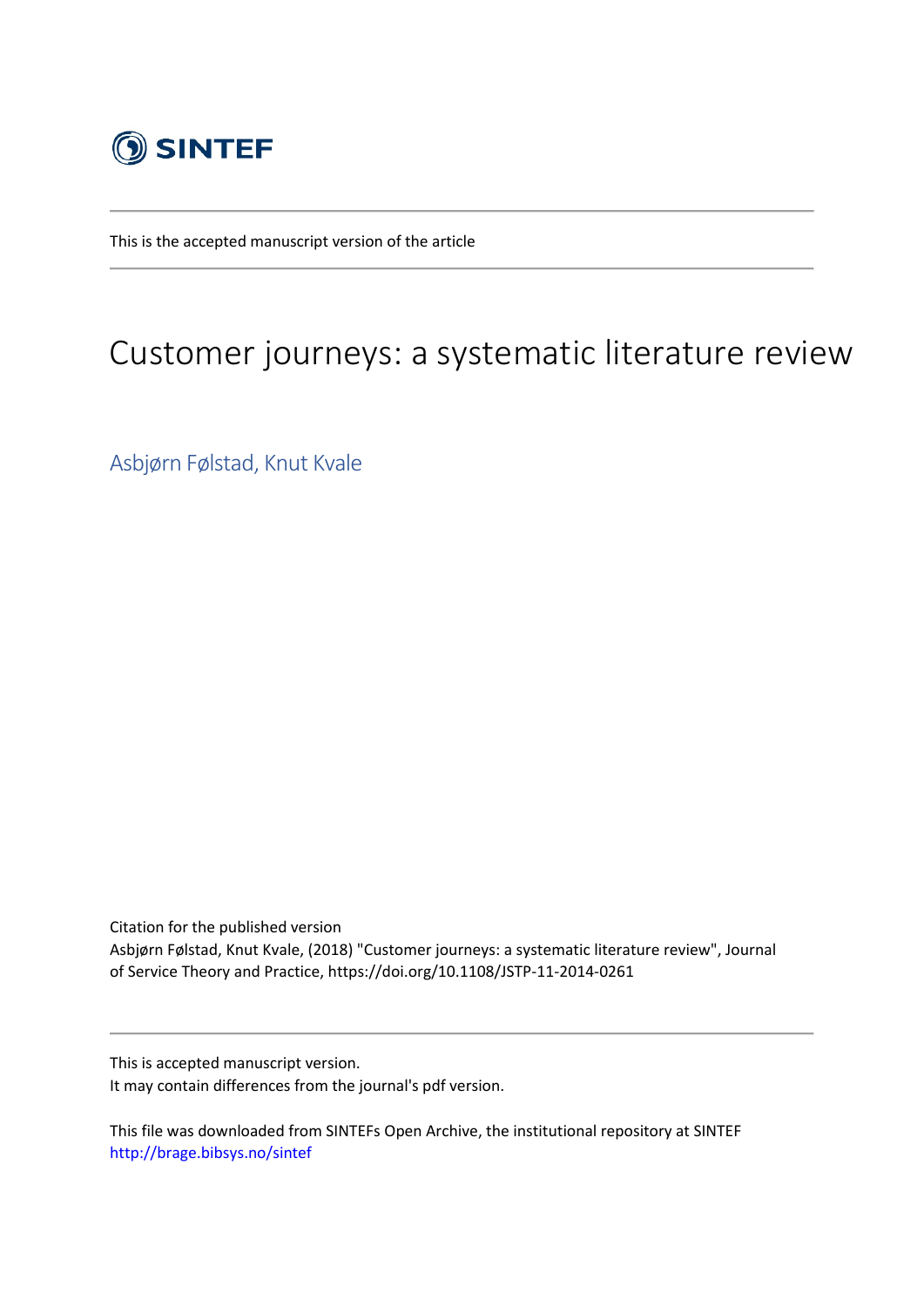## Customer Journeys: A Systematic Literature Review

## **Abstract**

**Purpose** – Customer journeys has become an increasingly important topic in service management and design. The study reviews customer journey terminology and approaches within the research literature prior to 2013, mainly from the fields of design, management, and marketing.

**Design/methodology/approach -** The study was conducted as a systematic literature review. Searches in Google Scholar, Scopus, Web of Knowledge, ACM Digital Library, and ScienceDirect identified 45 papers for analysis. The papers were analysed with respect to customer journey terminology and approaches, the relation to customer experience, the referenced background, and the use of visualizations.

**Findings –** Across the reviewed literature, customer journeys are described not only as a means to take the viewpoint of the customer, but also to reach insight into their experiences. A rich and at times incoherent customer journey terminology is analysed and discussed, as are two emerging customer journey approaches: customer journey mapping (analysis of a service process "as is") and customer journey proposition (generative activities leading towards a possible service "to be").

**Research limitations/implications – The review is limited to analysing and making claims on** research papers that explicitly apply the term *customer journey*. In most of the reviewed papers, customer journeys are not the main object of interest but are discussed as one of several topics.

**Practical implications -** A nuanced discussion of customer journey terminology and approaches is provided, supporting the practical application of a customer journey perspective.

**Originality/value -** The review contributes a needed common basis for future customer journey research and practice.

**Keywords** - Customer Journeys, Literature Review, Service Management, Service Design

## **1. Introduction**

Within the service field, the processual and experiential aspects of services are acknowledged as highly important (Edvardsson *et al.*, 2005). Customer experience, that is, the customer's cognitive, affective, emotional, social, and physical responses to a company (Verhoef *et al.*, 2009) is a key competitive advantage in a range of service sectors (Meyer and Schwager, 2007). The notion that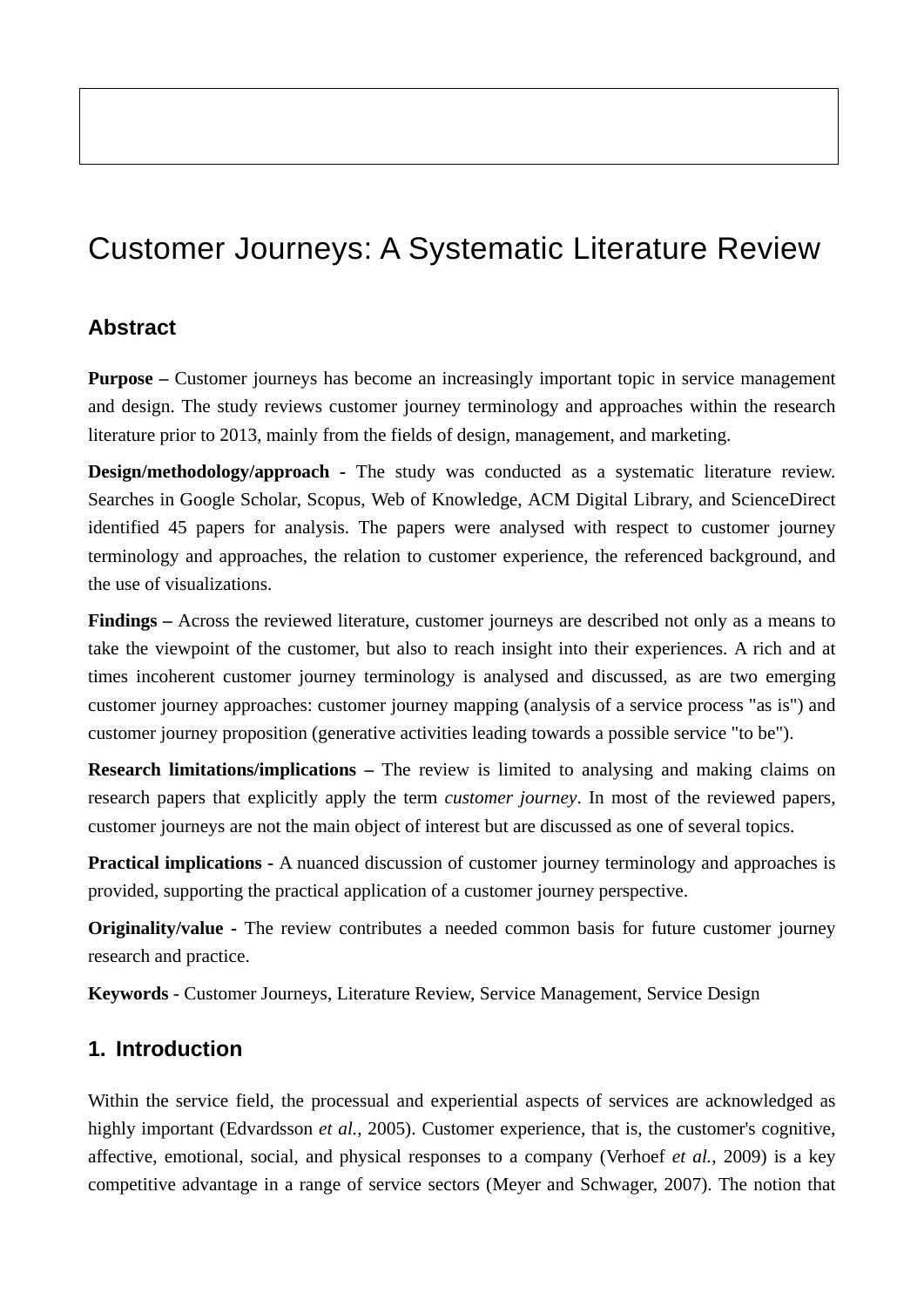customer experience is shaped during (as well as before and after) the interactions between the customer and the service provider (Berry *et al.*, 2002, 2006) has spawned much research on the drivers of customer experience (Carreira *et al.*, 2013; Verhoef *et al.*, 2009) and how customer experience evolves throughout the service process (Baron and Harris, 2010; Johnston and Kong, 2011; Walter *et al.*, 2010). Several frameworks and methods, such as service blueprinting (Bitner *et al.*, 2008) and multilevel service design (Patrício *et al.*, 2011), have been proposed to manage the processual and experiential as intertwined aspects of services. Nevertheless, how to enhance and manage customer experience across channels and customer interactions continues to be an important service research priority (Ostrom *et al*., 2015).

Within this context, the term *customer journey* has been widely adopted in practical service management and design (Rawson, Duncan, and Jones, 2013; Zomerdijk and Voss, 2010, 2011). The term addresses the processual and experiential aspects of service processes as seen from the customer viewpoint. It is described as the repeated interactions between a service provider and the customer (Meroni and Sangiorgi, 2011), as an "engaging story" about the user's interaction with a service (Stickdorn and Schneider, 2010), or as a walk "in the customer's shoes" (Holmlid and Evenson, 2008). The customer journey perspective is key to the design processes of recognized service design agencies (Kimbell, 2011), is critical for involving customers in strategy work and business model development (Norton and Pine, 2013), and has also made its way into acknowledged books on service design (Miettinen and Koivisto; 2009; Polaine, Løvlie and Reason, 2013; Stickdorn and Schneider, 2010). Throughout the paper we refer to that research and practice in which the term *customer journey* is explicitly applied to obtain a customer viewpoint on the service process as holding a *customer journey perspective*. When addressing the specific meanings given to *customer journey* and associated terms such as *touchpoints*, *stages*, *steps*, and *events*, we refer to these as *customer journey terminology.*

Driven by the current interest in customer journeys, various customer journey approaches have emerged. We understand *customer journey approaches* to be methods and practices where the service process is analysed, modelled, managed, or (re)designed applying a customer journey perspective. Methods and practices in which the term *customer journey* is not explicitly applied are not included in what we in this paper refer to as *customer journey approaches*.

Zomerdijk and Voss (2010, 2011) found that leading experiential service providers often use customer journey approaches in service management and design. Customer journeys are identified as a preferred means among service designers to summarize customer research (Segelström and Holmlid, 2009), and are seen as valuable for communication and for strengthening stakeholder empathy with customers (Segelström, 2013). Customer journey approaches are also used for the management and design of public sector services (Parker and Heapy, 2006; HM Government, 2007), and for service innovation in consumer markets (Edelman and Singer, 2015).

While the term *customer journey* is widely used, and customer journey approaches are commonly applied, there does not seem to be a common understanding of what customer journeys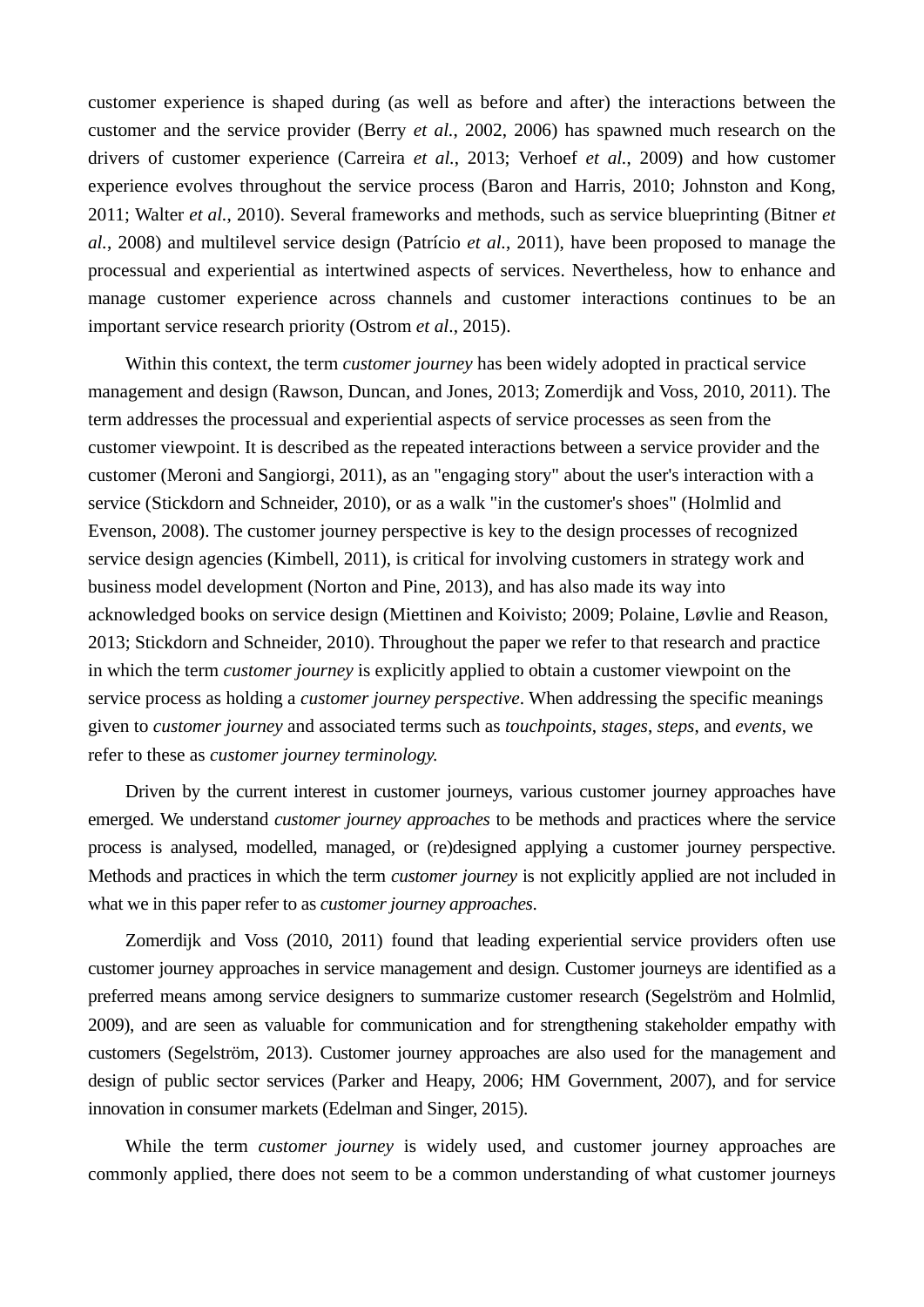are and how different customer journey approaches may support service management and design. This is, for example, seen in the lack of a common customer journey terminology and reference literature. The current body of knowledge on customer journeys reflects a mix of related perspectives rather than a single commonly acknowledged customer journey perspective. Some view customer journeys as clearly delimited service processes with marked start- and endpoints (Whittle and Foster, 1991), others see customer journeys as more open-ended processes comparable to the customer loyalty staircase (Nichita *et al.*, 2012). Some see touchpoints as the key building block of customer journeys (Meroni and Sangiorgi, 2011; Stickdorn and Schneider, 2010), others disregard touchpoints in their discussion of customer journeys and rather address events (Crosier and Handford, 2012) or service encounters (Tax *et al.*, 2014). Some consider customer journeys as a tool for reporting and visualizing user research (e.g. Segelström, 2013), others discuss customer journeys in the context of generative design activities (e.g. Steen *et al.*, 2011). Hence, the literature on customer journeys does not appear coherent. When we later in the paper refer to *the customer journey perspective,* in contrast to other general perspectives, this underlying plurality should be kept in mind. Recently, Halvorsrud and colleagues made a call for a common language of service design "to precisely model services and support a common service understanding" (Halvorsrud *et al.*, 2014, p. 292), and presented a structuring framework for customer journey analysis (Halvorsrud *et al.*, 2016). For customer journeys to advance as a mature topic of interest, it may be beneficial to address the current incoherence in terminology and approaches.

This paper aims to contribute a needed basis for a common understanding of customer journeys and associated approaches. Specifically, it contributes an overview of how the term *customer journey* is used in the literature, as well as existing customer journey approaches. For this purpose, the paper presents a systematic literature review of peer-reviewed research papers from journals and conferences concerning customer journeys in the period 1991 to 2012.

The paper is structured as follows. The next section presents a background on customer journeys and related approaches followed by the research questions (section 3), the review method (section 4) and the key findings (section 5). The paper concludes by discussing the implications and limitations of the findings, as well as future work (sections 6 and 7).

## **2. Background**

#### *2.1 Directions in customer journey research and practice*

The historical roots of the customer journey perspective are challenging to trace, as it has appeared in different fields of practice and research more or less in parallel.

Within the field of design, Parker and Heapy's (2006) pamphlet *The Journey to the Interface* has been instrumental in sparking interest in customer journeys (Haukkamaa *et al.*, 2010; Kimbell, 2011; Manschot and Visser, 2011). This pamphlet presents journeys as a lens for "seeing services as people do" (p. 19). Parker and Heapy forcefully argue for the usefulness of this perspective, based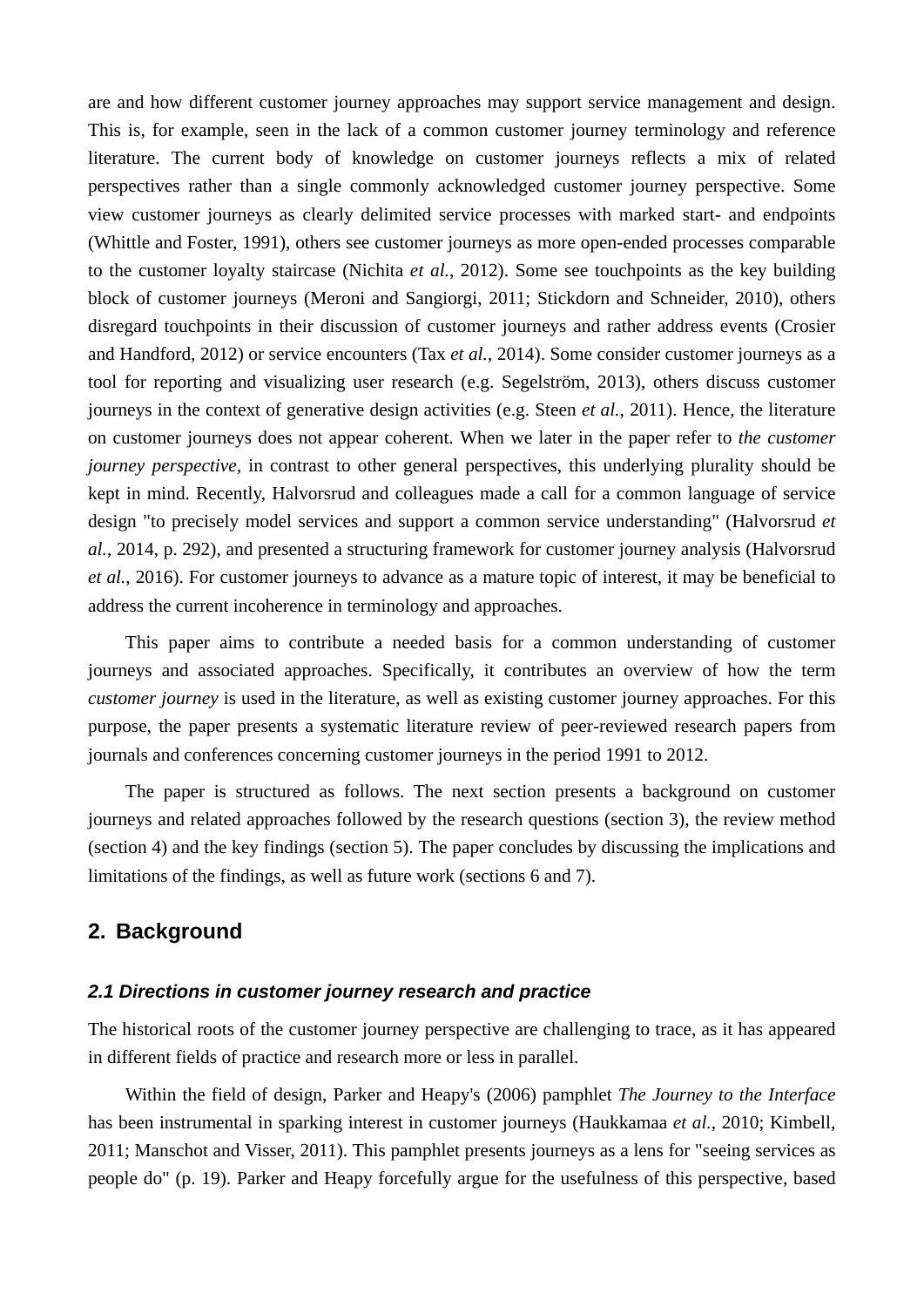on practical examples and interviews from case organizations within the private and public sectors.

In the service management tradition, the works of Zomerdijk and Voss (Voss and Zomerdijk 2007; Zomerdijk and Voss, 2010, 2011) have been influential in showing how the customer journey perspective has emerged as a topic of interest among practitioners. Through case studies with service providers, design agencies, and consulting firms, they found that experiential services often are designed through a customer journey approach, to strengthen the customer experience across the entire service process. Their work has been influential in service management research (Mahr *et al.*, 2013; Patrício *et al.*, 2011; Shaw and Williams, 2009; Tax *et al.*, 2014; Teixeira *et al.*, 2012).

Finally, a distinct customer journey approach has evolved within the field of marketing. Here, the focus has been on consumers' decision processes, from becoming aware of a company to making a purchase (Lee, 2010) or becoming a loyal customer (Buttle, 2003; Court *et al.*, 2009). In this approach, customers' behaviour and experiences typically are analysed according to a predefined onboarding process, structured in steps such as *awareness, familiarity, consideration, purchase,* and *loyalty* (Court *et al.*, 2009), or *pre-purchase*, *purchase*, and *post-purchase* (Lemon and Verhoef, 2016), often supported by customer relationship management (CRM) systems (Buttle, 2003) or web analytics (Anderl *et al.*, 2016; Lee, 2010; Muret, 2013).

#### *2.2 Customer journey visualizations*

The customer journey perspective is closely associated with the use of visualizations, often referred to as *customer journey maps* (Meroni and Sangiorgi, 2011; Stickdorn and Schneider, 2010). The benefit of such visualizations is highlighted in the seminal work of Parker and Heapy (2006), and method support in this regard has recently been strengthened (Halvorsrud *et al.*, 2014, 2016; Moon *et al.*, 2016).

Different frameworks for classifying service design visualization techniques and purposes provide useful perspectives on the characteristics and purposes of customer journey maps. Diana, Pacenti, and Tassi (2009) classify visualization techniques in terms of their level of realism (*iconicity*) and the degree to which the temporal aspects of the service are reflected (*time*). The customer journey map is characterized as a *flow* type visualization technique where the visualizations are made at an abstract or diagrammatic form and represent the unfolding of the service process across time (Diana et al., 2009).

Segelström (2013) distinguishes different purposes of service visualizations according to the *analysis-synthesis bridge model* (Dubberly *et al.*, 2008). He in particular discusses customer journeys and customer journey maps as applied by service designers to interpret customer research.

Blomkvist (2014), in his work on service prototypes, discusses customer journey maps in the context of service prototyping. The customer journey map is seen as a *definite prototype*, that is a prototype which reaches a stable state once it is created. Blomkvist notes that the dynamic character of services also may require more responsive prototype formats, referred to as *ongoing prototypes*, that is, prototypes which respond to actions. In particular, the service walkthrough is investigated as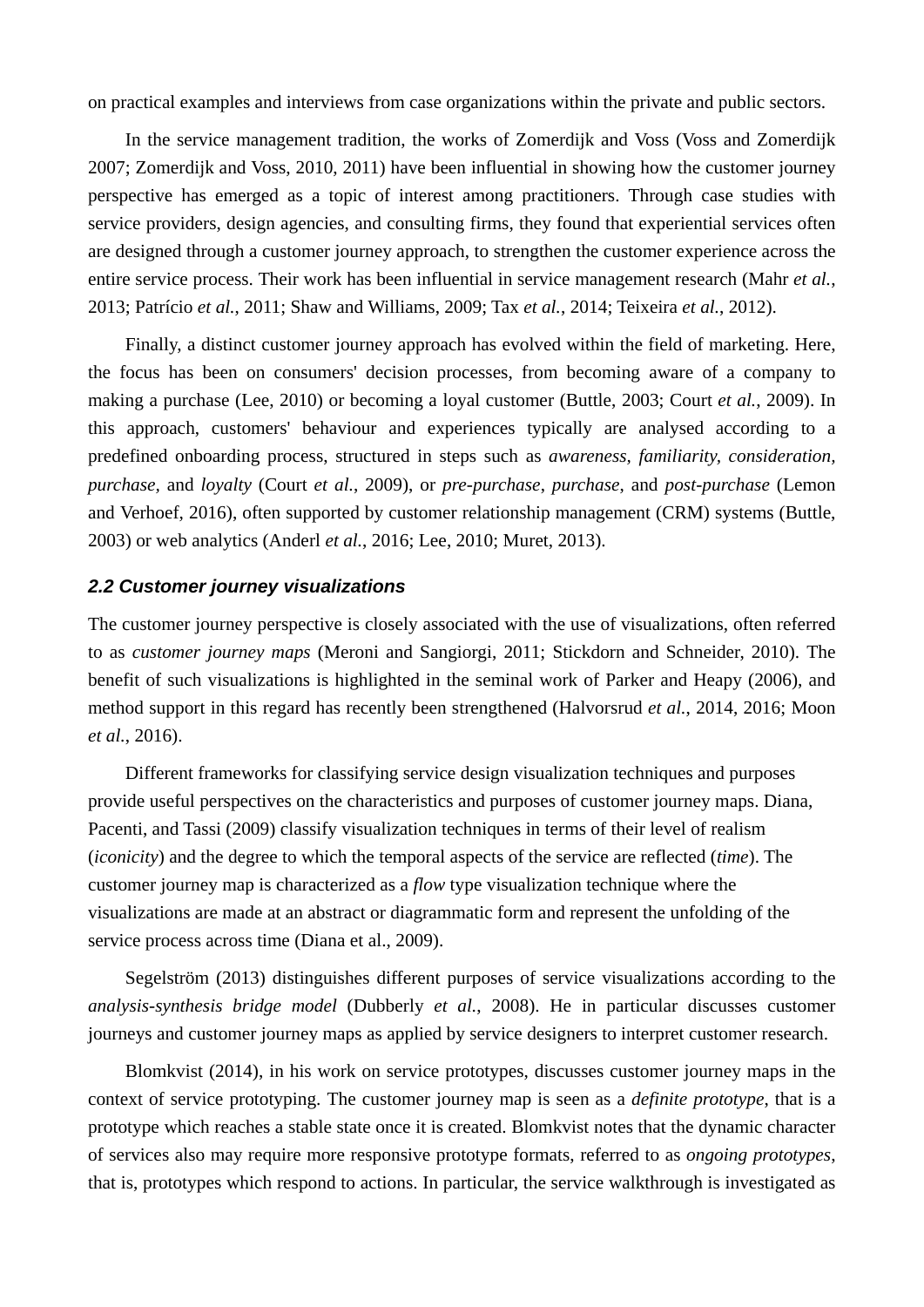a means to prototype customer journeys in an ongoing manner (e.g. Blomkvist, Åberg, and Holmlid, 2012; Arvola, Blomkvist, Holmlid, and Pezone, 2012; Blomkvist, Fjuk, and Sayapina, 2016).

### *2.3 Related approaches and terms*

The customer journey perspective has been linked to other methods and terms in service research such as service blueprinting and service journeys.

## *2.3.1 Service blueprinting*

Service blueprinting was developed in the 1980s by Shostack (1982, 1984) and has been further developed and taken up as a method to support service management (Bitner *et al.*, 2008) and service design (Polaine *et al.*, 2013) with the purpose of "illuminating the customer's role in the service process" (Bitner *et al.*, 2008, p. 71). Here, the service process is presented as diagrammatic visualizations, *service blueprints.* Like the customer journey map, the service blueprint is considered a flow in the classification system of Diana *et al.* (2009). However, in service blueprinting, the focus of attention typically is split between the customer's point of view and issues pertaining to the underlying service organization and infrastructure. To address the latter aspects of the service process, the service blueprint describes *support processes* and *backstage actions*, that is, the actions of the service provider that are invisible to the customer, in addition to *customer actions, onstage actions* of service employees, as well as *service evidence*, that is, the tangibles that customers are exposed to that may affect their service experience (Shostack, 1982; 1984). This is different from what would be expected in a customer journey approach, where the customer is consistently placed "at the heart of service system design" (Zomerdijk and Voss, 2010, p. 74) and the underlying service organization and infrastructure are not as prominent as in service blueprinting.

## *2.3.2 Service journeys*

In early research on customer journeys (Johns, 1999; Johns and Clark, 1993; Whittle and Foster, 1991) the term *service journey* was used more or less as a synonym to *customer journey*. Later, the customer journey perspective evolved to encompass research and practice that span and, to some extent, unite different strains of work on customer experience (as is seen e.g. in Kimbell, 2011; Zomerdijk and Voss, 2010). The term *service journey*, however, tends to be applied in research specifically addressing customer expectation management and service quality perceptions (e.g. Ghobadian *et al.*, 1994; Gyimóthy, 2000a) drawing on service quality theory on experience as formed through disconfirmation of expectation (Parasuraman *et al.*, 1985). Gyimóthy, in her work on vacation experiences, also criticizes service journeys as implying a "generic provider-oriented service process analysis" (Gyimóthy, 2000b) insufficient for capturing the rich experiences of vacationing tourists (Gyimóthy, 2000c). More recently, Hsieh, Yuan and colleagues (Hsieh and Yuan, 2010; Hsieh *et al.*, 2011; Lin and Yuan; 2011) apply service journeys in their studies of technology and method support for customer expectation management and personalized customer process. Some recent research reports also apply *service journey* as a synonym to *customer journey*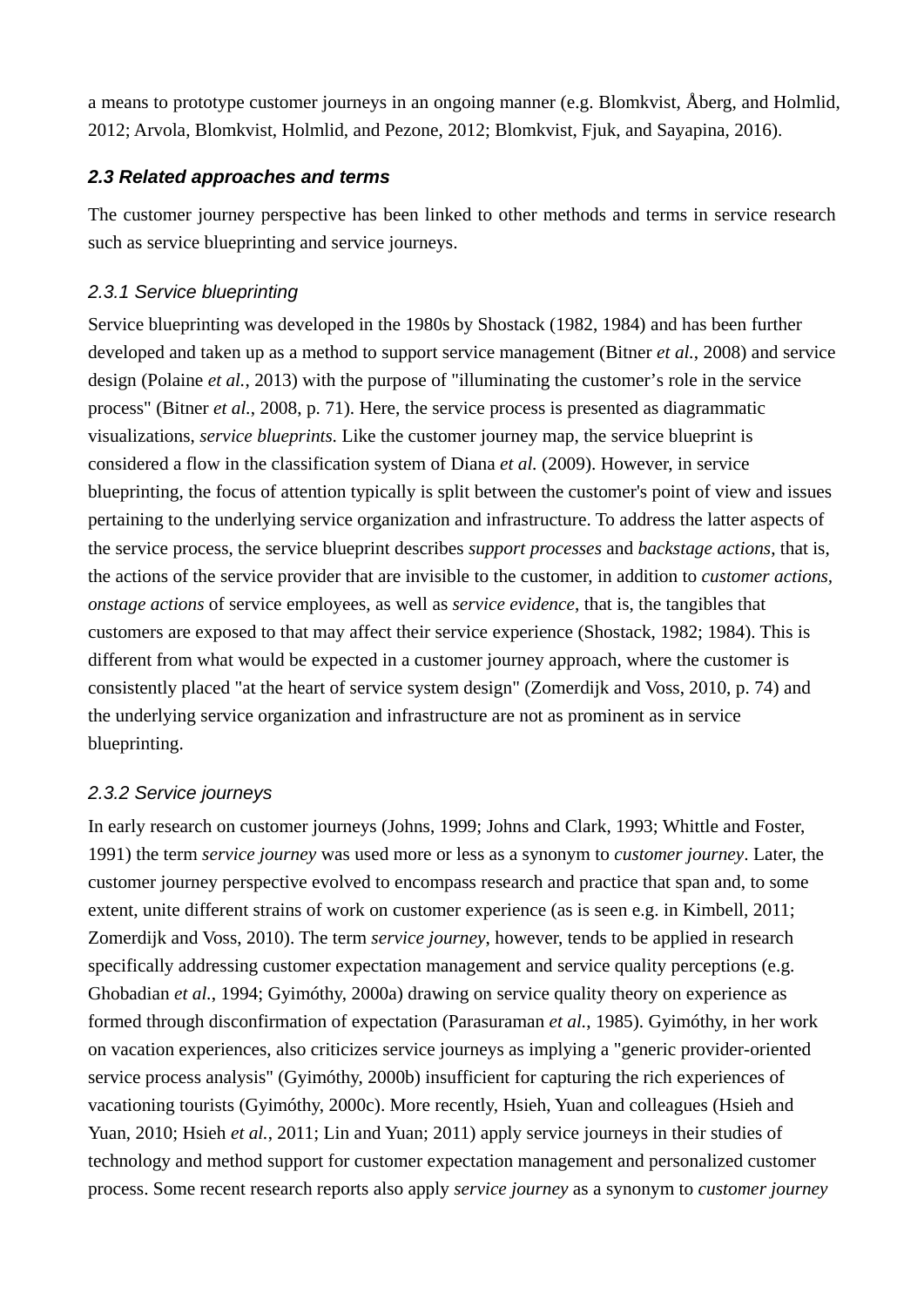(e.g. Clatworthy, 2011; Gloppen, 2009). This use of the term is in line with that of Parker and Heapy (2006), who refer to their experience-oriented journey perspective as concerning *service journeys* without explicitly picking up on the link to customer expectation management. A journey perspective similar to that of Parker and Heapy also seems reflected in a small number of studies which use the term *service journey* rather than *customer journey* (e.g. Giusti and Zancanaro, 2009; Tollestrup, 2009). However, the term *service journey* arguably does not enjoy the same traction within service management and design as does *customer journey*, possibly due to service journeys mainly concerning customer expectation management.

#### *2.3.3 Orchestration of clues and customer process*

In addition to service blueprinting and service journeys, other approaches and terms have been proposed to address customer- and process-oriented service provision. For example, Berry *et al.*'s (2002, 2006) call for an *orchestration of clues* that gives attention to the customer experience throughout the service process in a manner that is similar to customer journey approaches. Furthermore, Edvardsson's (1998) term *customer process* reflects a similar sensitivity for the service process as seen from the customer's point of view as does the term *customer journey*. Given the growing interest in, and awareness of, service processes and customer experience over the last two or three decades, it should be no surprise that a wide range of research and practice related to customer journeys exists. However, as customer journeys have been the main focus of this interest in recent years, the field of service management and design is in particular need of insight into the lines of work which explicitly address customer journeys so as to enable further development of this body of knowledge.

## **3. Research question**

Though the interest in customer journeys as a topic of research and practice has spread across a range of fields, comprehensive analyses of the literature on customer journeys is missing. This represents a fundamental shortcoming. For this topic to evolve in response to the combined experiences within and across the fields of service management and design, a comprehensive literature review is needed.

This paper aims to provide an overview of existing uses of the term *customer journey* and existing customer journey approaches. This aim also entails the ambition to identify uses of related terms, such as *touchpoint*s, and detail methods, procedures, or practices pertaining to the customer journey perspective. The aim of the study, hence, is to explore and understand the universe of conceptualizations and practices that are united by this term, not to map a body of literature corresponding to a detailed preconception of what customer journeys are.

To guide the review, the following research questions were stated:

- *1. How is the term* customer journey *used in the peer-reviewed literature?*
- *2. Which customer journey approaches are emerging in this literature?*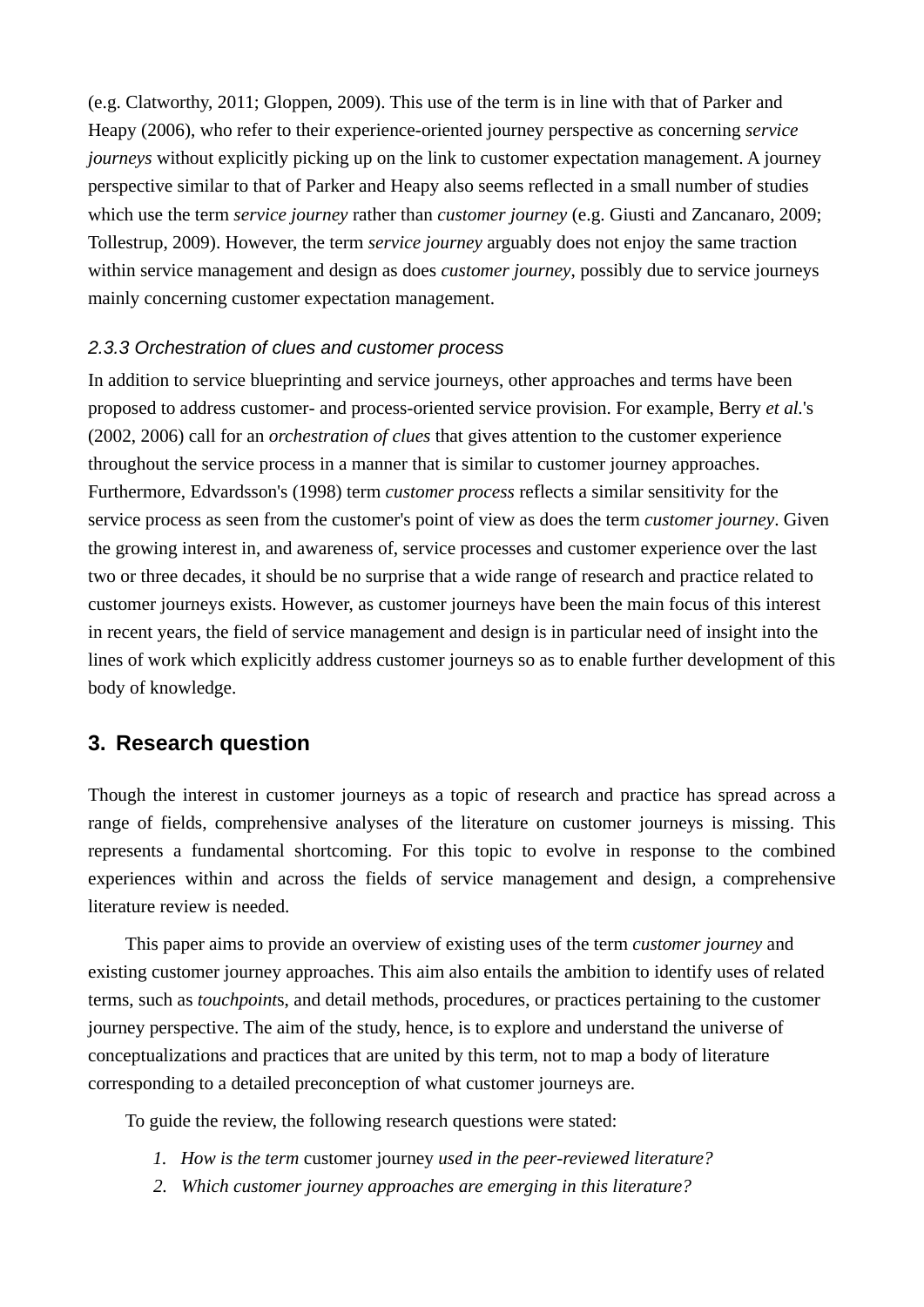The study specifically aimed to identify, analyse, and critically discuss emerging approaches in which the term *customer journey* is explicitly applied.

Since the current interest in customer journeys is driven by increased sensitivity to customer experience (e.g. Zomerdijk and Voss, 2010), the first research question was understood as encompassing the relation between customer experience and customer journeys.

### **4. Method**

The review was conducted as a systematic literature review, which entails a thorough, transparent, and replicable process for literature search and analysis. This choice of method is suitable as the research questions require a quantitative overview of existing terminology use and customer journey approaches before considering their variations and issues of note. The review was guided by Kitchenham and Charters' (2007) recommendations. The review process, as is detailed below, departed from these recommendations (a) in the definition of the search term, and (b) in the final analysis of the papers, to identify and analyse qualitative similarities and differences in terminology and approaches as well as issues and opportunities.

#### *4.1 Scoping*

The review was scoped to include only papers which specifically use the term *customer journey*. This scoping supports a highly targeted review on a key topic of interest within service management and design.

The scoping represents a departure from Kitchenham and Charters' (2007) recommendations, as these entail identifying synonyms and alternative terms. As such, the study does not provide systematic coverage of work on service blueprinting, service journeys, or customer experience. This does not limit the validity of the study with regard to the research objective, but poses limitations in the interpretation of the findings. In particular, the findings cannot be seen as holding implications for the general literature on these related terms and approaches. For example, the scoping allows us to use the findings to make new claims on how, for example, customer experience is treated in the peer-reviewed literature that explicitly uses the term *customer journey*, but not on how customer experience is understood in the general literature on customer journeys. Likewise, the scoping allows us to compare customer journey approaches to service blueprinting as presented in the background section, but not to make new claims on service blueprinting in general.

#### *4.2 Search and analysis*

A comprehensive overview of the relevant peer-reviewed literature required the search to be conducted in a broad literature base. Hence, we chose to make our search in Google Scholar [\(http://scholar.google.com\)](http://scholar.google.com/). This search engine has a broader coverage of publication channels (Beel *et al.*, 2010) and specific fields, for example within the social sciences (Harzing, 2013) and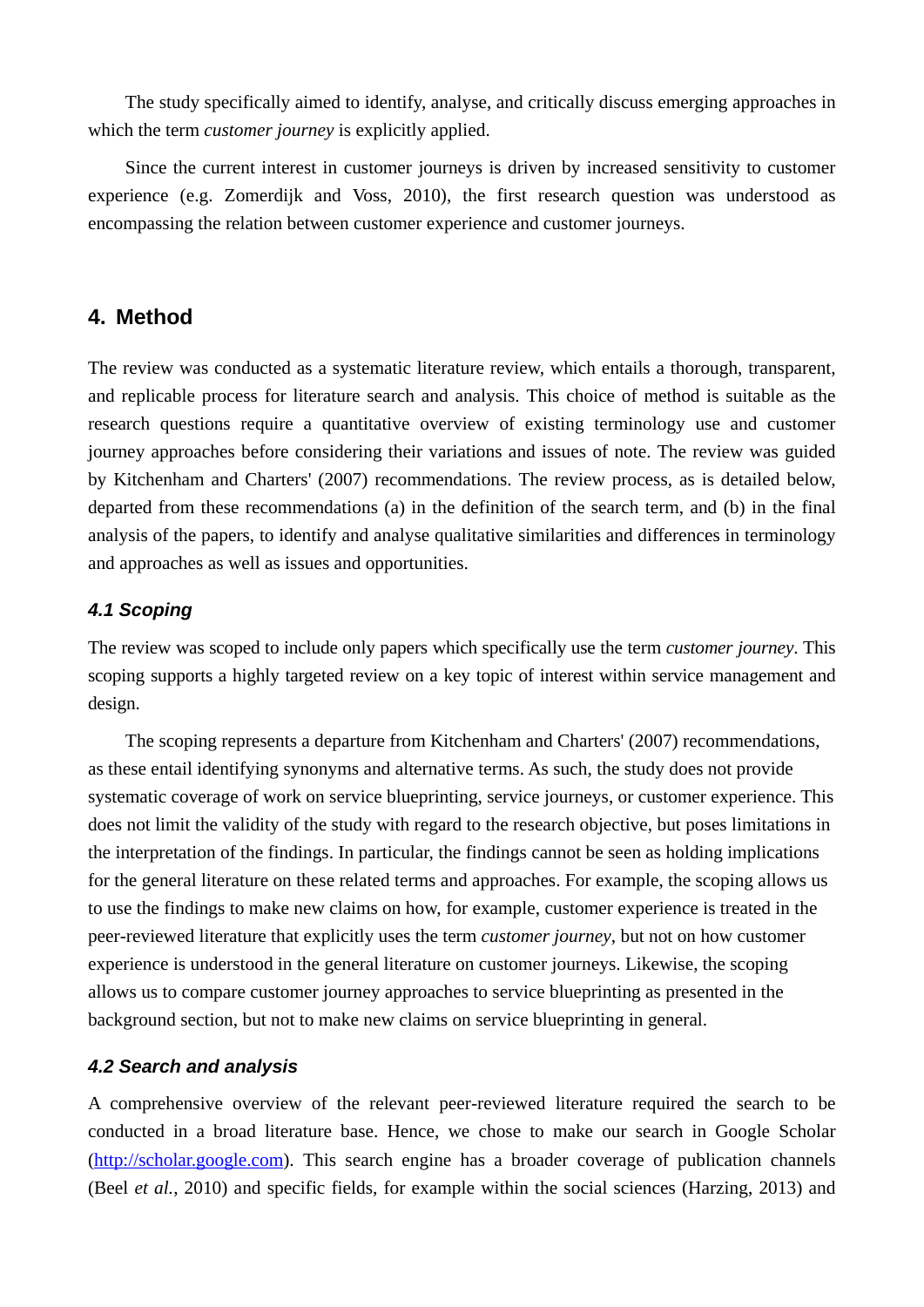marketing (Soutar and Murphy, 2009), than do academic search engines such as Scopus [\(http://www.elsevier.com/online-tools/scopus\)](http://www.elsevier.com/online-tools/scopus) and Web of Knowledge (WoK; [http://wokinfo.com\)](http://wokinfo.com/). To check the comprehensiveness of the Google Scholar search, and potentially complement it, the search was replicated in the following search engines: Scopus, WoK, ACM Digital Library [\(http://dl.acm.org\)](http://dl.acm.org/), and ScienceDirect [\(http://sciencedirect.com\)](http://sciencedirect.com/).

The search on "customer journey" in Google Scholar was conducted on February 25, 2013. The time-scope of the literature review was set to papers published prior to 2013. The total number of hits reported by Google Scholar was 1090. As Google Scholar shows only the first 1000 hits, only these were included. This limitation in Google Scholar did not cause concern as no relevant hits were found beyond the first 800 hits of the search result.

All hits were collated in an Excel spreadsheet as a record of the search. In total, 93 were identified as peer-reviewed journal papers and 61 as peer-reviewed conference papers. Journals were classified as peer-reviewed by definition of WoK or Scopus. Conferences were identified as peer-reviewed by virtue of accepting papers upon peer review of the full manuscript, as described on the conference webpage or in the conference proceedings.

The hits were analysed to filter out papers that mentioned customer journeys only in passing. This filtering was conducted by accessing the papers in question, reading their abstracts thoroughly, and briefly reading and searching the remainder of the paper. As an operational criterion for this filtering, this study excluded papers where the term *customer journey* was used only once or twice in the text unless the topic of customer journeys was treated in more detail in the paper by terms such as *journey* or *user journey*, provided these terms clearly were applied as synonyms to *customer journey*. Such inclusion due to combined use of the term *customer journey* and synonymous terms was relevant for five papers. In four of these, synonymy was identified in consequence of *customer journey* and the substitute term clearly being used in reference to the same type of process or process perspective. In one, synonymy is explicitly stated in the paper. This filtering excluded 99 hits; sixteen of these based on reading the abstract only, as the full manuscripts were non-retrievable.

Furthermore, 12 papers were excluded because they were non-retrievable (3), book reviews (2), duplicates (1), highly exploratory and brief  $\langle$  <3000 words) conference papers (2), or erroneously classified as peer-reviewed conference papers (4).

The supplementary literature searches generated a total of 61 hits in the other search engines; Scopus (33), WoK (3), ACM Digital Library (11), and ScienceDirect (14) with four of these hits overlapping. Of these hits, 15 had already been identified in the Google Scholar search and included, while 30 had already been identified and excluded. Of the remaining 16 hits, 15 were excluded as they treated customer journeys only in passing (8), were published in a trade publication (3), were highly exploratory and brief conference papers (2), had been presented at a conference with peer review of abstracts only (1), or were non-retrievable (1). The remaining hit, a peer-reviewed conference paper, was included in the total set of papers.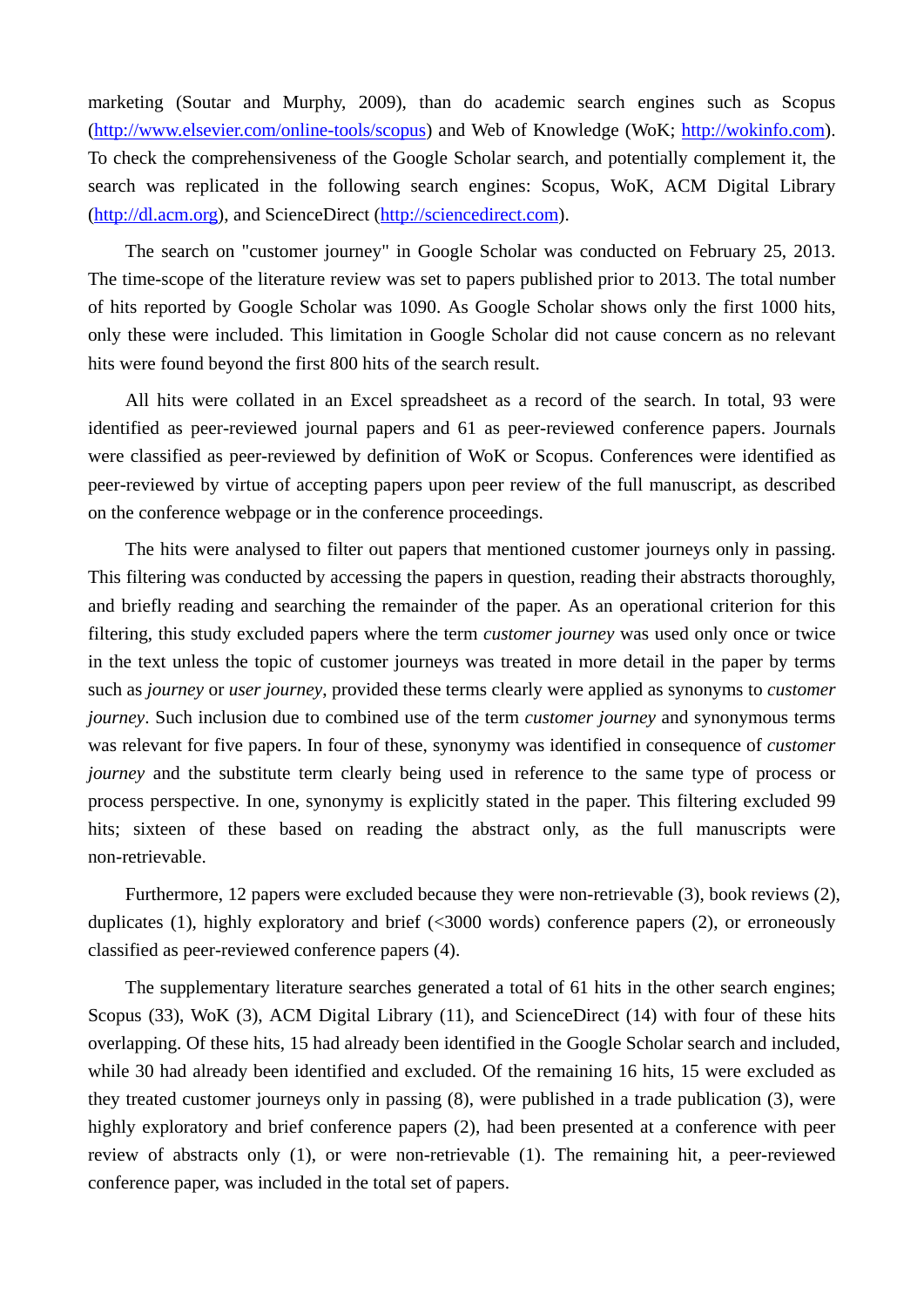The retrieved papers were then scrutinized for background references on customer journeys. This process was conducted by accessing and analysing any source cited in conjunction with the term *customer journey* or customer journey approaches. One additional journal paper specifically addressing customer journeys (Whittle and Foster, 1991) was identified and included in the review. In all, the final count of reviewed papers was 45; 30 journal papers and 15 conference papers. These papers were analysed in terms of the aspects as described in Table 1.

| Aspect                                                        | Coding                                  | <b>Description</b>                                                                                                                                                                                                                                                                                   |
|---------------------------------------------------------------|-----------------------------------------|------------------------------------------------------------------------------------------------------------------------------------------------------------------------------------------------------------------------------------------------------------------------------------------------------|
| Field of research                                             | Data-driven<br>categories               | Identification of the field of research in which the paper is<br>situated. If unclear from the paper's content, field of research<br>was decided based on the paper's publication channel.                                                                                                           |
| Research contribution<br>on customer journeys                 | Data-driven<br>categories               | Identification and categorization of whether the paper<br>contributes original research or findings on customer journeys.                                                                                                                                                                            |
| Background on<br>customer journeys                            | Yes/no and<br>data-driven<br>categories | Identification and categorization of the background sources on<br>customer journeys reported in the paper (if any).                                                                                                                                                                                  |
| Customer journey<br>terminology                               | Data-driven<br>categories               | Identification and categorization of terminology applied to<br>describe customer journeys or customer journey elements in the<br>paper.                                                                                                                                                              |
| Presented customer<br>journey visualizations                  | Yes/no and<br>data-driven<br>categories | Identification and categorization of common structures in the<br>customer journey visualizations presented in the paper (if any).                                                                                                                                                                    |
| Customer journey<br>approaches and data<br>collection methods | Yes/no and<br>data-driven<br>categories | Identification and categorization of methods, procedures, or<br>practices where a customer journey perspective is applied to<br>analyse, model, manage, or (re)design the service process as<br>experienced by the customer, including data collection methods<br>applied for this purpose (if any). |
| The relation to<br>customer experience                        | Yes/no and<br>data-driven<br>categories | Identification of links made between customer journeys and<br>customer experience (if any), and analysis of how customer<br>journey approaches are set up to support management and<br>design for customer experience.                                                                               |

The analysis of the papers involved three researchers (including the authors of this paper). One of these (the first author) was the main reader and coder of the papers. The two others were involved in planning the analysis, reading key papers, discussing during the analysis, and checking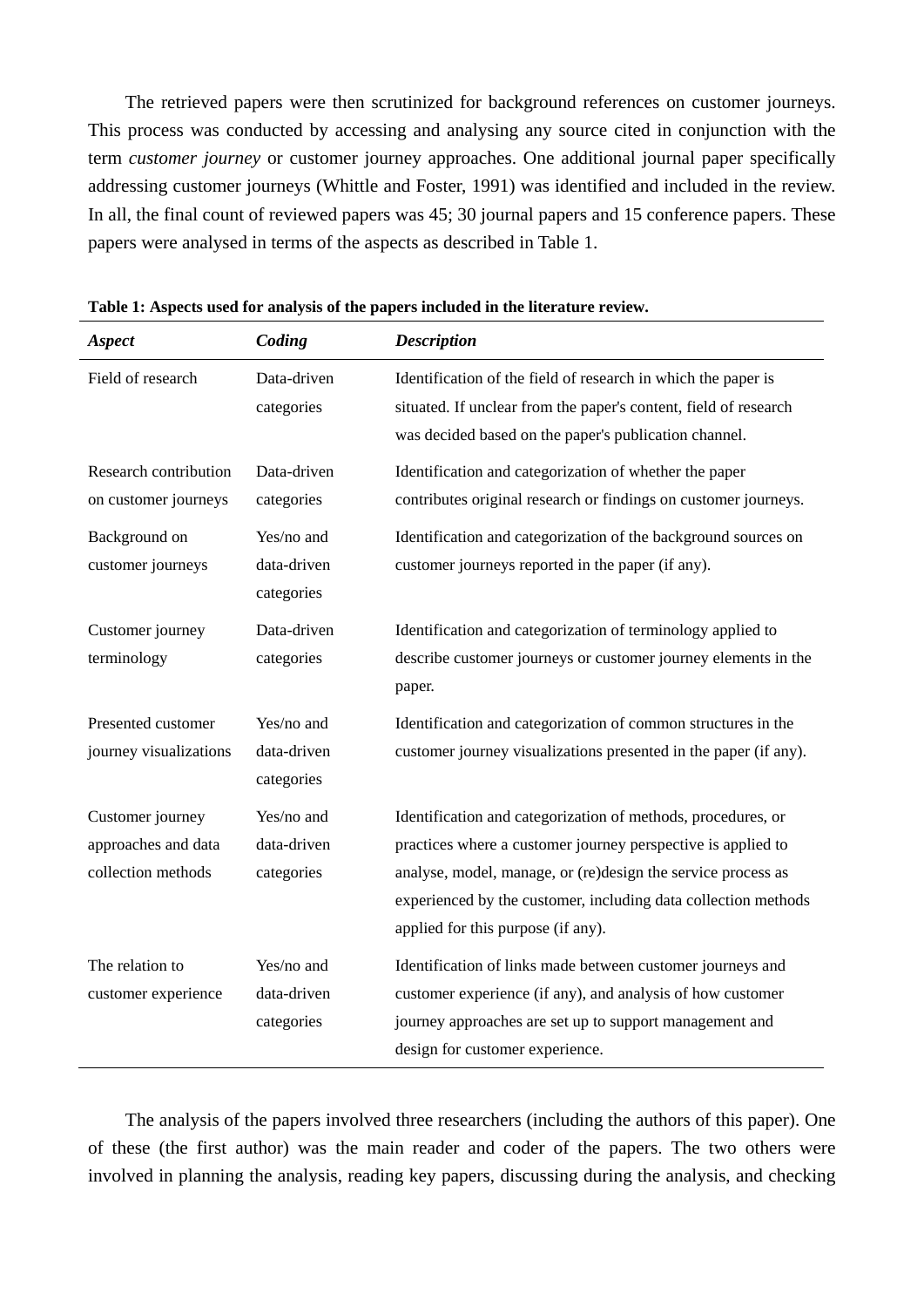the analysis results. Establishing data-driven categories during the analysis followed Ezzy's (2013) recommendations for thematic analysis. The analysis was based on two data types: the (a) textual and (b) visual content of the reviewed papers. The visual content of interest included the presented customer journey visualizations. We will, in the results section, make clear when the analysis is based on the visual content of the reviewed papers.

In a systematic literature review, the issue of publication bias should be addressed. Publication bias concerns the tendency of over-reporting findings that conform to the researchers expectations; in particular, the over-reporting of findings in line with the researchers' hypotheses. According to Kitchenham and Charters (2007), publication bias is a particular threat for reviews of studies reporting on hypotheses testing in classical experiments. Our review does not include any studies reporting on hypotheses testing, but rather studies reporting on method experiences and case studies. Here, publication bias may be discussed relative to whether the findings adhere to existing frameworks within the literature or perspectives with communities of researchers or practitioners. To check for potential publication bias, we have based the review on a background which also cover the non-peer-reviewed papers. For this purpose, we have scanned the practitioner literature. In particular, we have thoroughly considered all practitioner sources referenced as background on customer journeys in the reviewed papers. Furthermore, the inclusion of both conference and journal papers in the review may provide insight into publication bias, as conferences typically are lower threshold publication arenas than journals and, hence, a potential outlet for findings which go against established frameworks or perspectives.

The next section presents the results of the analysis, structured as follows. First, an overview of the reviewed papers is provided (5.1). Then we present findings concerning the link between customer journeys and customer experience (5.2), customer journey terminology (5.3), and customer journey approaches (5.4). Throughout the results presentation, the analysis is augmented with details from some of the papers to serve as concrete examples. The papers chosen to exemplify the findings are selected based on their relevance for each analysis aspect. As the papers vary in their relevance for each analysis aspect, some papers are used more as examples than others.

## **5. Results**

#### *5.1 Overview of the reviewed papers and referred works*

Though the earliest identified peer-reviewed paper on customer journeys is more than 20 years old (Whittle and Foster, 1991), the vast majority of the papers are published since 2009. A detailed overview of the papers is provided in the Appendix. See Table 2 for an overview of the number of papers according to publication year.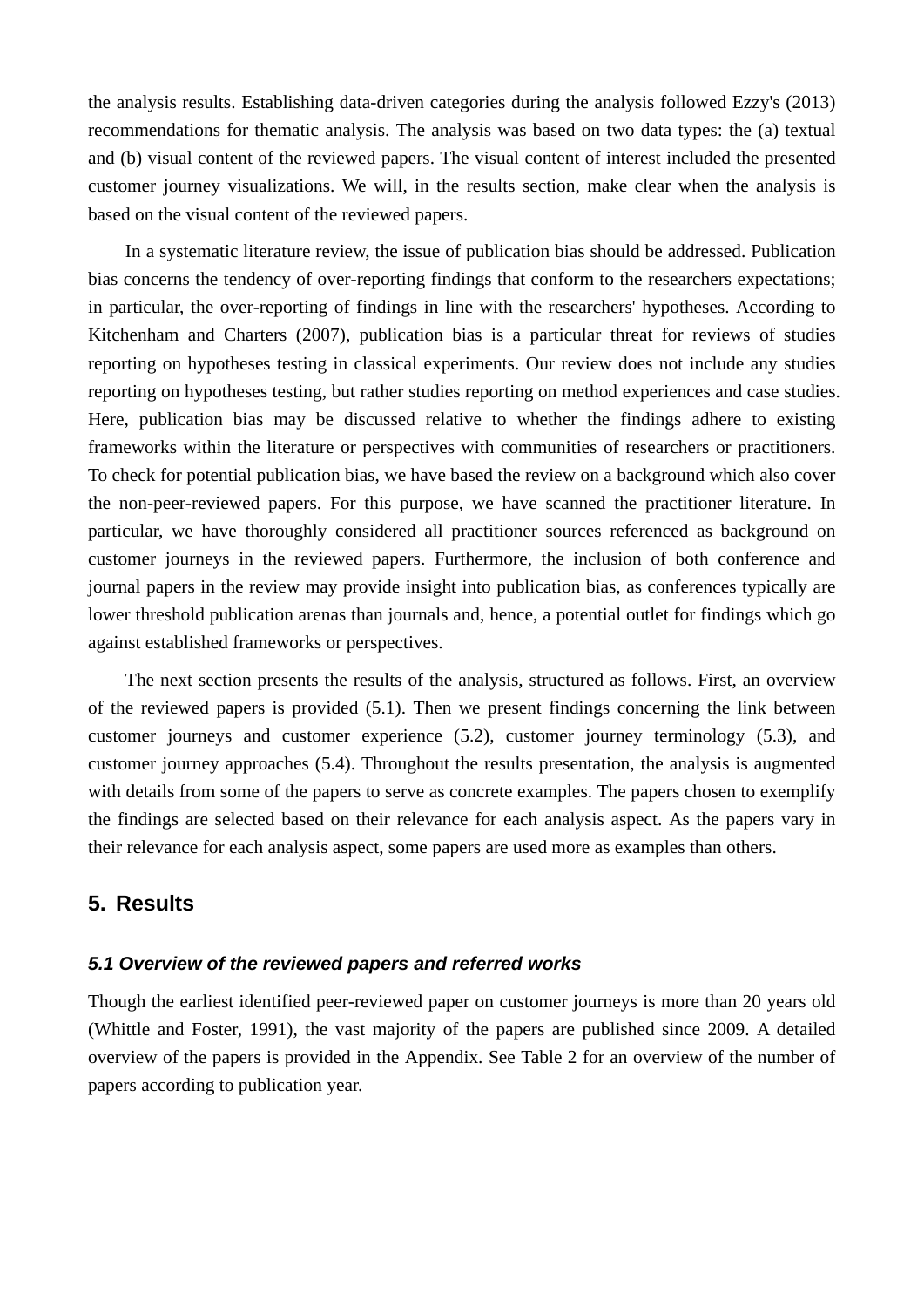| Year         | <b>Journal</b>   | Conference       | <b>Total</b>   |
|--------------|------------------|------------------|----------------|
| 1991         | $\mathbf{1}$     | $\boldsymbol{0}$ | $\mathbf{1}$   |
| 1993         | $\mathbf{1}$     | $\boldsymbol{0}$ | 1              |
| 1999         | $\mathbf{1}$     | $\boldsymbol{0}$ | 1              |
| 2007         | $\mathbf{1}$     | $\boldsymbol{0}$ | $\mathbf{1}$   |
| 2008         | $\boldsymbol{0}$ | $\overline{2}$   | $\overline{2}$ |
| 2009         | $\overline{4}$   | 5                | 9              |
| $2010\,$     | 5                | 3                | $8\,$          |
| 2011         | 9                | $\mathbf{1}$     | 10             |
| 2012         | $\,8\,$          | $\overline{4}$   | 12             |
| <b>Total</b> | 30               | 15               | 45             |

**Table 2: Distribution of the reviewed papers according to publication year.**

The papers concern application areas as diverse as tourism, transport, banking, eCommerce, telecom, amusement parks, education, and accessibility, and are distributed mainly across the fields of design (18), management (14), and marketing (13). These fields are in some of the papers sought bridged. For these papers, field classification was done according to the field targeted by its publication channel.

The two most referenced background sources in the papers are Parker and Heapy's (2006) service design pamphlet *The Journey to the Interface. How Public Service Design Can Connect Users to Reform* (mentioned in four of the reviewed papers) and the work of Zomerdijk and Voss (mentioned in five of the papers), including their book chapter *Innovation in Experiential Services - An Empirical View* (Voss and Zomerdijk, 2007) and their journal paper *Service Design for Experience-Centric Services* (Zomerdijk and Voss, 2010). Other previous works mentioned as background in more than one paper are Stickdorn's work on service design (Stickdorn, 2009; Stickdorn and Schneider, 2010), Richardson's book *Innovation X: Solutions for the New Breed of Complex Problems Facing Business* (Richardson, 2010), Dunn and Davis' *Brand Touchpoint Wheel* (Davis and Dunn, 2002; Dunn and Davis, 2003), Buttle's work on customer relationship management (Ang and Buttle, 2002; Buttle, 2003), and the HM Government guide on customer journey mapping (Varney, 2006; HM Government, 2007).

In most of the reviewed papers, the customer journey perspective is not the key topic of interest. The term *customer journey* is *not* mentioned in the title, abstract, or keywords of the majority of the papers (32). Rather, the customer journey perspective is typically presented or discussed as one of several topics of relevance to service design or management, or customer journey approaches are used as parts of larger studies. For example, Bridge (2012) discusses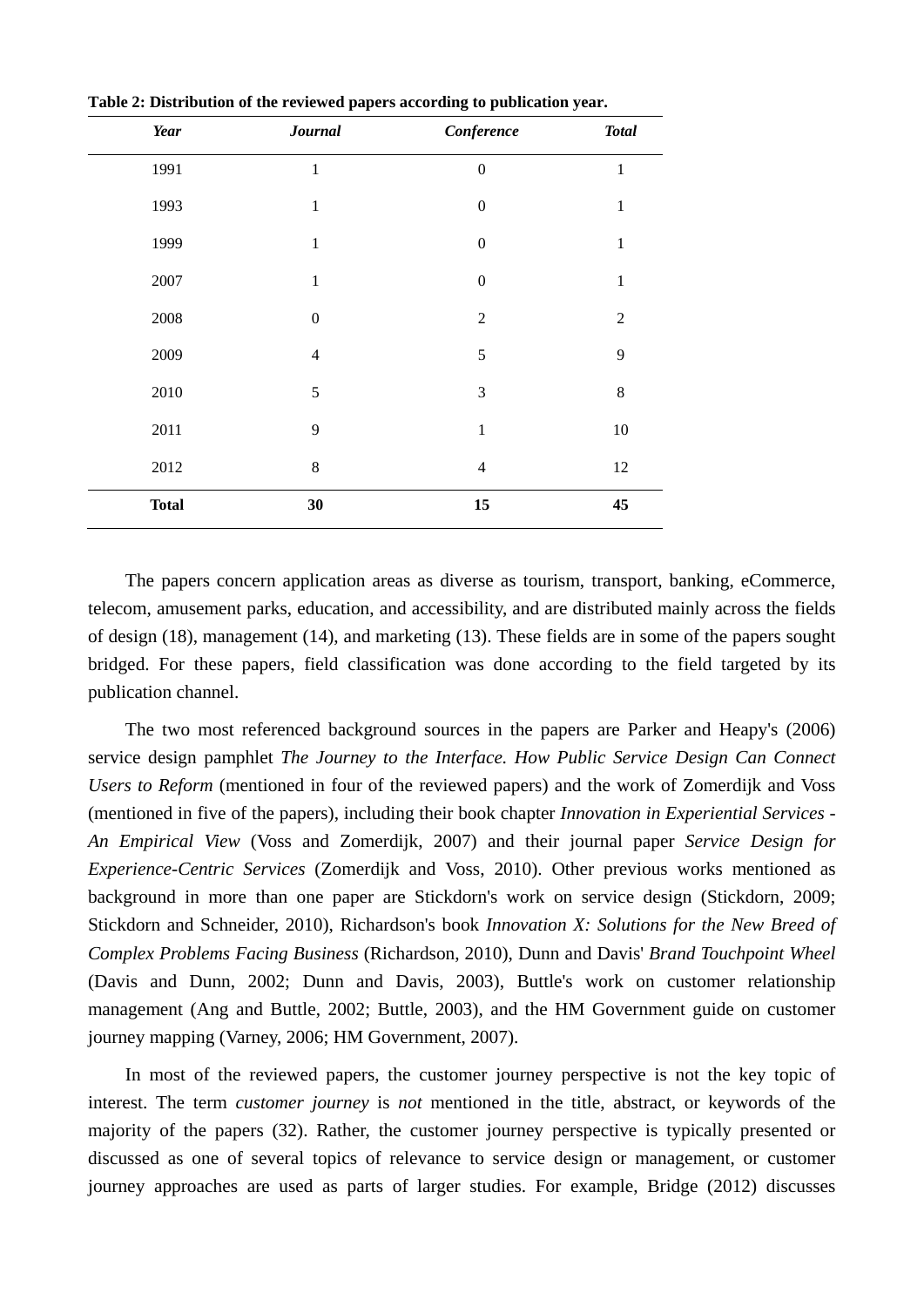customer journey mapping as one of several approaches to support the management and design of citizen centric services. Clatworthy (2010, 2011) treats customer journey mapping and redesign in the context of a service design method for touchpoint innovation. Kimbell (2011) presents three case studies of service design companies where customer journey mapping is one of several approaches in use by the studied service design agencies.

Thirty-three of the papers were found to make original contributions of relevance for the customer journey perspective, in the form of case experiences (24), method support (14), or interviews with service designers (2). For example, Trischler and Zehrer (2012) present findings from a customer journey mapping in the case of an amusement park. Zomerdijk and Voss (2010, 2011) report on the design of experiential services using customer journey approaches on the basis of data from multiple cases. Segelström and Holmlid (2009) discuss the use of customer journey visualizations in user research based on an interview study with service designers from different organizations. The 12 remaining papers present a customer journey perspective as background only.

In the subsequent analyses, we do not distinguish between papers that make original contributions of relevance for the customer journey perspective and those that do not, as we have not found this to represent a key differentiator for the use of terminology or perspectives on various approaches. We nevertheless find this to be relevant background information as it provides an indication as to the degree to which the reviewed work contains original research contributions.

Some papers also present customer journey visualizations (16 papers, e.g. Crosier and Handford, 2012; Stickdorn and Zehrer, 2009; Trischler and Zehrer, 2012). The visualizations are highly diverse, as is exemplified by Figures 1–3 later in the paper. However, a few common features were identified. The journeys are typically visualized as processes spanning a number of steps, stages, touchpoints, or activities; as a horizontal line or row (11 papers, e.g. Bridge, 2012; Huang *et al.*, 2012; Peterson *et al.*, 2010) or a vertical line or column (Johns and Clark, 1993; Rasila *et al.*, 2009; Whittle and Foster, 1991). The visualizations were found to be augmented with diverse types of information such as customer emotions (e.g. Trischler and Zehrer, 2012), customer needs (e.g. Bridge, 2012), customer requirements (e.g. Huang *et al.*, 2012), and pain-points (e.g. Rasila *et al.*, 2009). No visualizations include all the above-mentioned information types. Rather, the content of the visualizations seems to have been selected based on specific needs and preferences rather than commonly shared conventions.

#### *5.2 Customer journeys and customer experience*

As a first step in our investigation of how the term *customer journey* is used, we reviewed how customer experience is treated in the reviewed papers. We identified the papers explicitly linking the customer journey perspective to customer experience, and classified how these report on the customer journey perspective.

*5.2.1 Customer journeys to support management and design for customer experience* We find the customer journey perspective to be closely linked to the notion of *customer experience*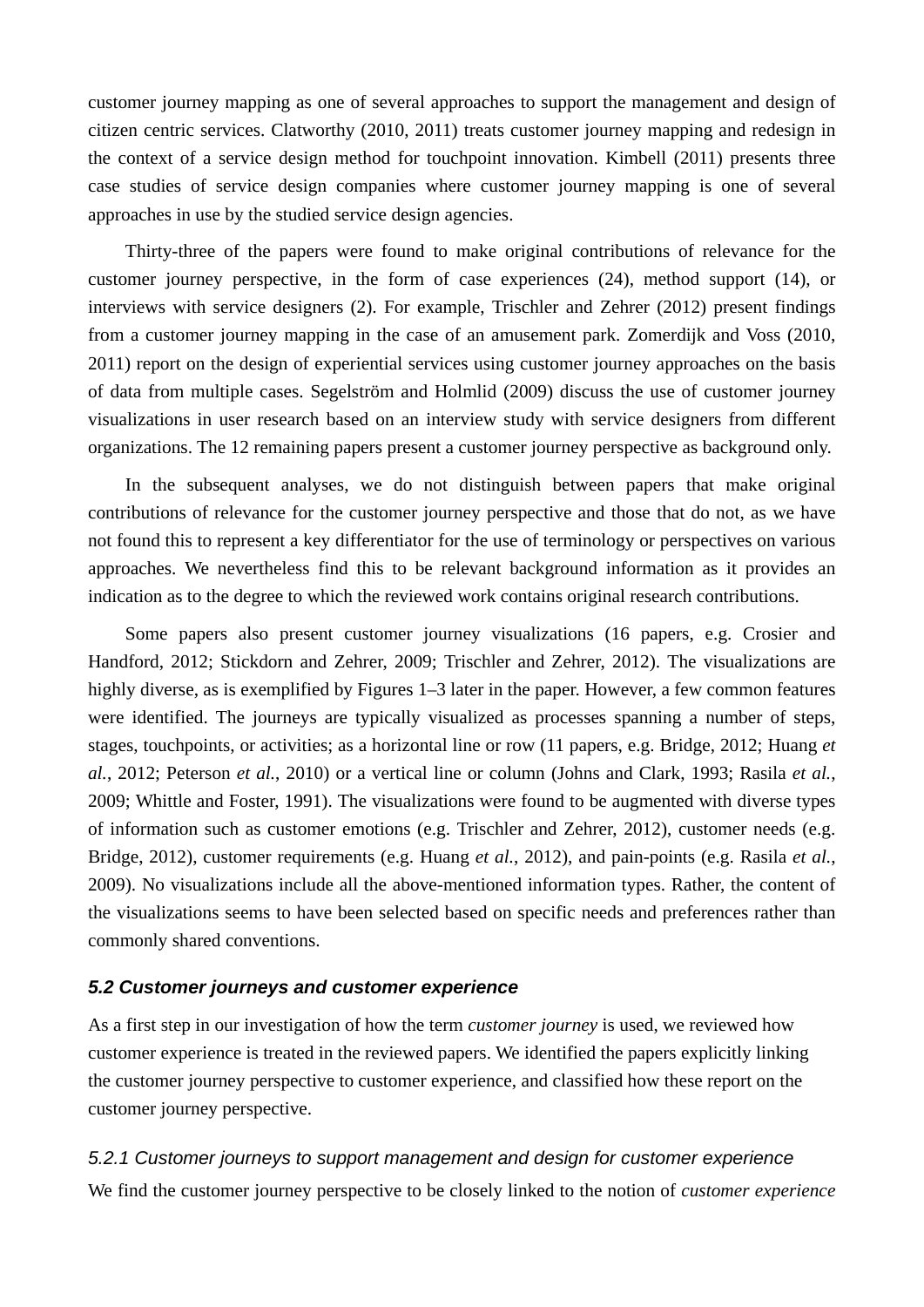in the vast majority of the reviewed papers (40); sometimes termed *service experience* (e.g. Shaw and Williams, 2009; Segelström and Holmlid, 2009, 2012; Trischler and Zehrer, 2012) or *user experience* (e.g. Huang *et al.*, 2012; Mangiaracina *et al.*, 2009). The customer journey perspective is often presented as a means to understand customer experience. Trischler and Zehrer (2012) describe customer journey maps as a way to visualize research on experiences. Kankainen *et al.* (2012) view the customer journey perspective as a means to "describe the process of experiencing service" (p. 221). Crosier and Handford (2012) consider customer journey mapping as an approach to analyse "emotional responses to products, goods, and services" (p. 68). In these papers, the customer journey perspective is not only seen as a means to take the customer's point of view, but also as a means to reach insight into their experiences. This aspect is in some papers related to "empathizing" with the customer, and is argued to be important on multiple levels for service designers (e.g. Miettinen *et al*., 2012; Spraragen and Chan, 2008; Steen *et al.*, 2011) as well as service managers (e.g. Baranova *et al.*, 2011; Peterson *et al.*, 2010; Rasila *et al.*, 2009). For example, Crosier and Handford (2012) assert that such empathizing is important to promote services for customers with special needs. Kimbell (2011) discusses how learning about customers' experiences attune service managers and designers to the needs of customers. Bridge (2012) connects empathizing with customers to improved involvement of customers in co-design processes, and Kronqvist and Korhonen (2009) show how such empathizing may drive the design process.

In one of the earliest papers identified in the review, Johns and Clark (1993) argue that the customer journey perspective strengthens service experience management. This argument has since been expanded to a point where customer journey approaches can be used to change and improve customers' experiences as part of a design process (Steen *et al.*, 2011). The customer journey perspective is seen as relevant not only as a means to understand the customer experience but also to design for customer experiences.

#### *5.2.2 Customer journeys and customer experience assessment*

The link between the customer journey perspective and customer experience is also illustrated in customer experience assessments, included as part of the customer journey visualizations in five of the reviewed papers (Crosier and Handford, 2012; Rasila *et al.*, 2009; Stickdorn and Zehrer, 2009; Trischler and Zehrer, 2012; Yeh *et al.*, 2012). These were identified through our analysis of the visual content in the papers. For example, in a customer journey map by Trischler and Zehrer (see Figure 1), customer experience in terms of "dissatisfaction" and "satisfaction" is presented as a plotted line below a schematic presentation of the journey. Stickdorn and Zehrer (see Figure 2) present customer experience scores for each touchpoint in their customer journey map. And Crosier and Handford (see Figure 3) illustrate customer experience in terms of "emotional response" scores as an integrated part of the customer journey visualization.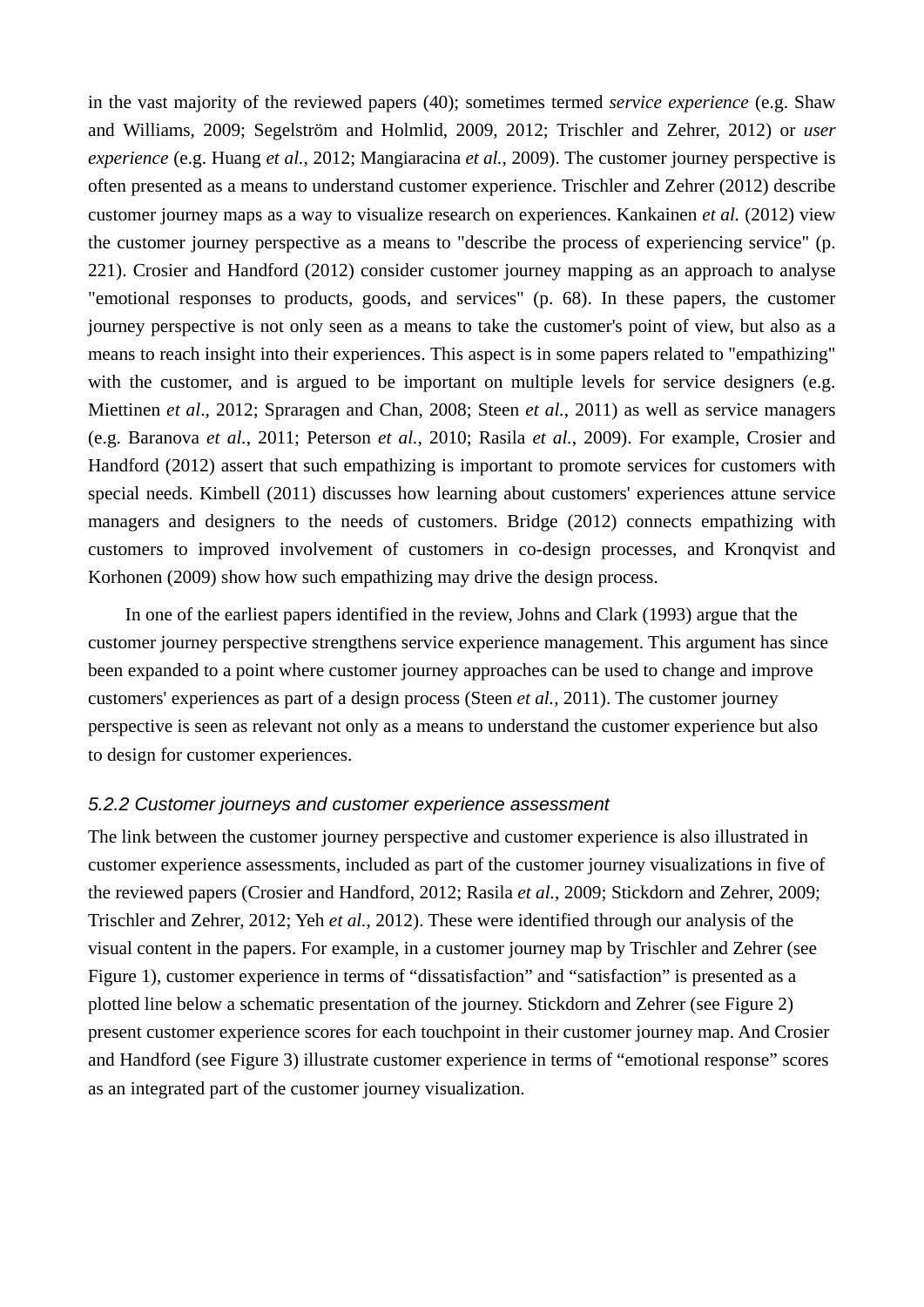

**Figure 1: Example customer journey map to support management/marketing (redrawn from Trischler and Zehrer, 2012, p. 65).**

The data sources on which such customer experience assessments are based vary between the papers. In one of the papers (Stickdorn and Zehrer, 2009), the visualized customer experience assessments is an aggregate of the customers' reported experience ratings. In the other papers (Crosier and Handford, 2012; Rasila *et al.*, 2009, Trischler and Zehrer, 2012, Yeh *et al.*, 2012), the customer experience assessments are based on the researchers' interpretations of qualitative experience data gathered through interviews or observations. Such data may also be reported as qualitative descriptions in the customer journey visualizations (e.g. Crosier and Handford, 2012; Yeh *et al.*, 2012) as seen in Figure 3.

#### *5.2.3 Customer journeys to investigate and communicate common experiences*

Though customer experience is often taken to concern responses of a subjective character (e.g. Teixeira *et al.*, 2012), it is noteworthy that the analyses reported in the reviewed papers typically concern experiences that are common or typical rather than individual or subjective (e.g. Baranova *et al.*, 2011; Clatworthy, 2010; Huang *et al.*, 2012; Johns and Clark, 1993; Mangiaracina *et al.*, 2009; Rasila *et al.*, 2009). For example, Huang *et al.* (2012) present extended customer journey maps for different user types. The workshop-based service design method proposed by Clatworthy (2010) concerns the mapping and design of typical customer journeys for identified customer and actor constellations.

This tendency to consider common or typical customer experience is exemplified in the customer journey visualizations presented in the reviewed papers. The presented visualizations consistently provide overviews of aggregates of observations or reports from multiple customers, rather than deep-dives into a single customer's experiences. For example, the customer journey visualizations presented in Figures 1–3 (Crosier and Handford, 2012; Stickdorn and Zehrer, 2009; Trischler and Zehrer, 2012) are all visualized as a single sequence of events or touchpoints, based on the data from several people. This does not, however, imply that experience data are not gathered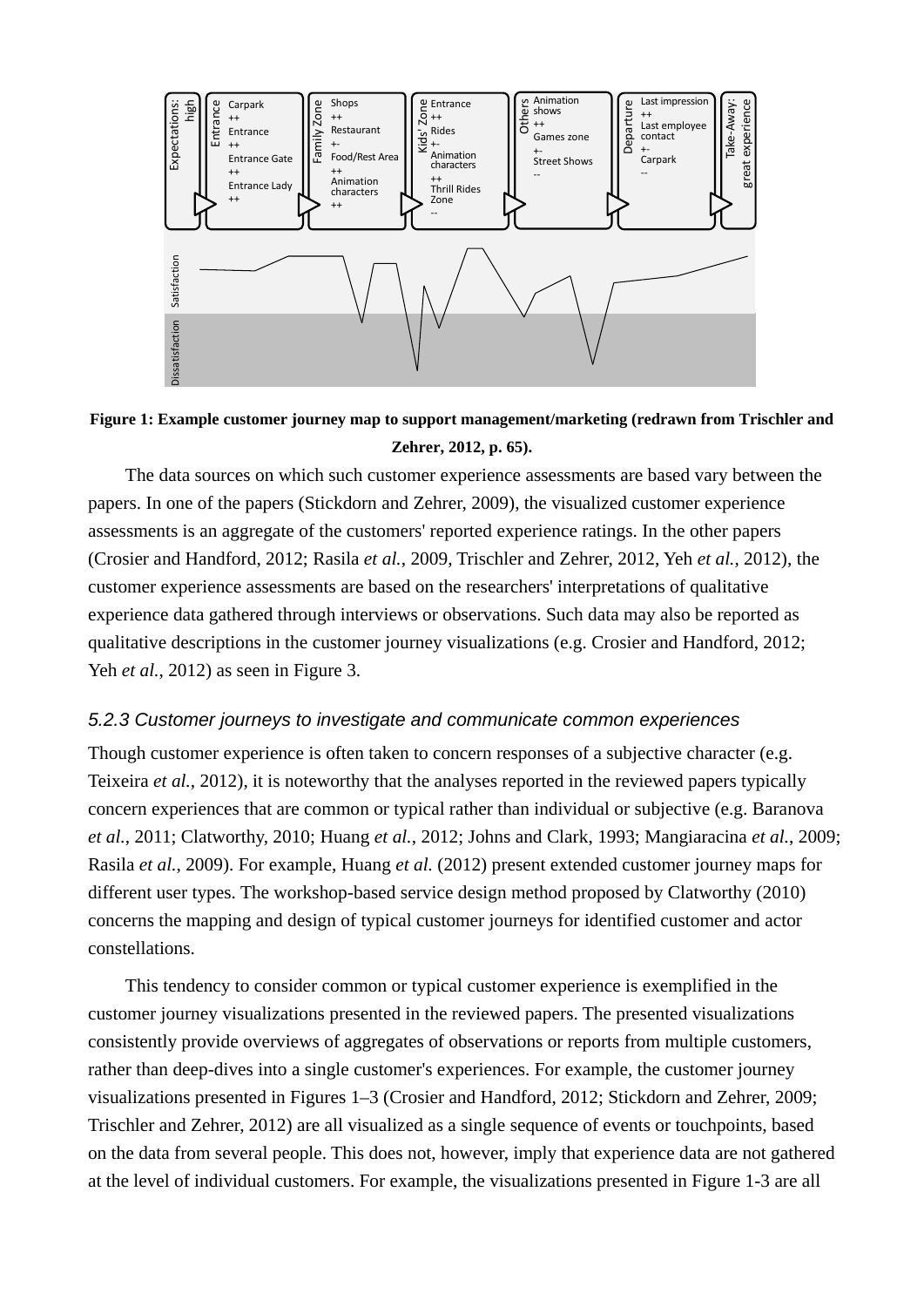based on data gathered at the level of individual customers and some, such as Crosier and Handford (2012), also report on example qualitative data from individual customers.

#### *5.3 Customer journey terminology*

We have already seen that customer journeys concern customer experience. But what is meant by the term *customer journey*? In the reviewed papers, this term is typically used in reference to a process, path, or sequence through which a customer access or use a service. The descriptions and definitions typically highlight the customer-centric character of the customer journey perspective. For example, Kankainen *et al.* (2012) describe the customer journey as "the process of experiencing service through different touchpoints from the customer's point of view" (p. 221). Patrício *et al.* (2011) define the customer journey as "a series of touchpoints, involving all activities and events related to the delivery of the service from the customer's perspective" (p. 182). Zomerdijk and Voss (2010) report that "case study companies often referred to a series of touchpoints as the customer journey. The customer journey involves all activities and events related to the delivery of a service from the customer's perspective" (p. 74).

#### *5.3.1 Variations in the use of the term* customer journey

The reviewed papers vary considerably in their scoping of customer journeys. Some focus on clearly delimited journeys that "has a start and an end" (Whittle and Foster, 1991, p. 18), while others target more open-ended journeys such as the transition "from never-a-customer to always-a-customer" (Nichita *et al.*, 2012). An example of the former is the decision journey described by Lee (2010), that is, "the online journey a customer makes from first interacting with a company's online media through to the online purchase." (p. 17). An example of the latter is the retention journey of Stone and Liyanearachchi (2007) which encompasses the life-cycle stages of *pre-acquisitions*, *welcoming*, *maturity*, and *renewal*.

Other papers scope the customer journey to concern a particular service offering, but slightly extended so as to capture issues immediately before and after service delivery. For example, Stickdorn and Zehrer (2009), in their presentation of a customer journey associated with a tourist destination, consider the journey to start with the customer's preparations for the hotel stay in the *pre-service phase* and end when the customer has answered the hotel rating request in the *post-service phase* (see Figure 2). Peterson *et al.* (2010) describe the customer journey as "starting from the moment customers initially indicate interest, through the time they spend gathering information, to when they complete a transaction and seek post-sale support" (p. 11).

Considerable variation is also found in the degree to which the customer journey spans multiple touchpoints, channels, and service providers. On the one extreme, Mangiaracina *et al.* (2009) propose a customer journey approach to analyse the customer's process within a single e-commerce website. On the other extreme, Crosier and Handford (2012), in a paper on customer journey mapping as an advocacy tool for disabled people, present customer journey maps that encompass multiple channels and service providers (see Figure 3). Some customer journey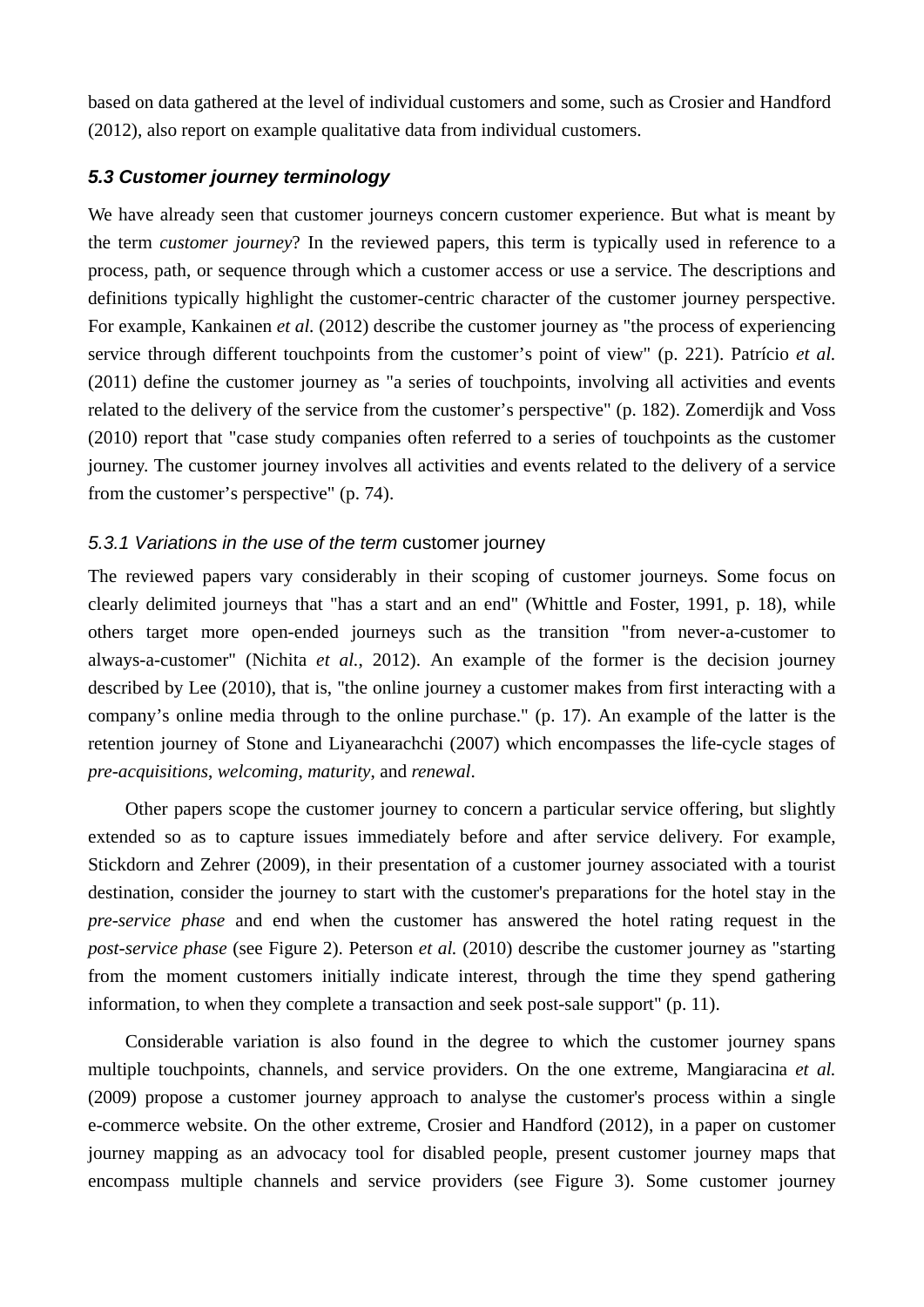approaches concern multiple points of contact within the same channel, such as the online customer journey analysis presented by Lee (2010) or the amusement park analysis presented by Trischler and Zehrer (2012). Other approaches concern multiple channels and multiple points of contact, such as the customer journeys presented by Patrício *et al.* (2011) in their case examples of multilevel service design.

#### *5.3.2 Variations in the use of the term touchpoint*

The reviewed papers vary not only in their scoping of customer journeys, but also in the terminology used to describe aspects of customer journeys, such as *touchpoints*, *steps*, *stages*, and *periods*. The same terms are given slightly different meanings, and different terms are given the same meaning.

The term *Touchpoint* is used in most of the reviewed papers (30), though thoroughly described or defined in only a few (8). In these papers, touchpoints are seen as the building blocks of customer journeys in the sense that customer journeys are defined or described as a set or sequence of touchpoints (e.g. Gloppen, 2009; Clatworthy, 2011; Kankainen *et al.*, 2012). While our analysis of the *touchpoint* term is based on the textual content of the reviewed papers, we note that touchpoints also are central in several of the presented customer journey visualizations (e.g. Xinhui, 2008; Shaw and Williams, 2009; Stickdorn and Zehrer, 2009; Trischler and Zehrer, 2012; Yeh *et al.*, 2012). Figure 2 presents an example customer journey with touchpoints, such as *hotel website*, *hotel check in,* and *hotel rating website*.



**Figure 2. Customer journey with touchpoints concerning a tourist destination (Stickdorn and Zehrer, 2009, p. 8). Copyright held by Stickdorn and Zehrer (permission granted).**

Some variation exists in the reviewed papers concerning the *touchpoint* term. Some authors describe *touchpoints* as instances of interaction or communication between a customer and a service provider (Zomerdijk and Voss, 2010, 2011; Patrício *et al.*, 2011). For example, Zomerdijk and Voss (2011) present touchpoints as "moments of contact between the customer and the organization" (p.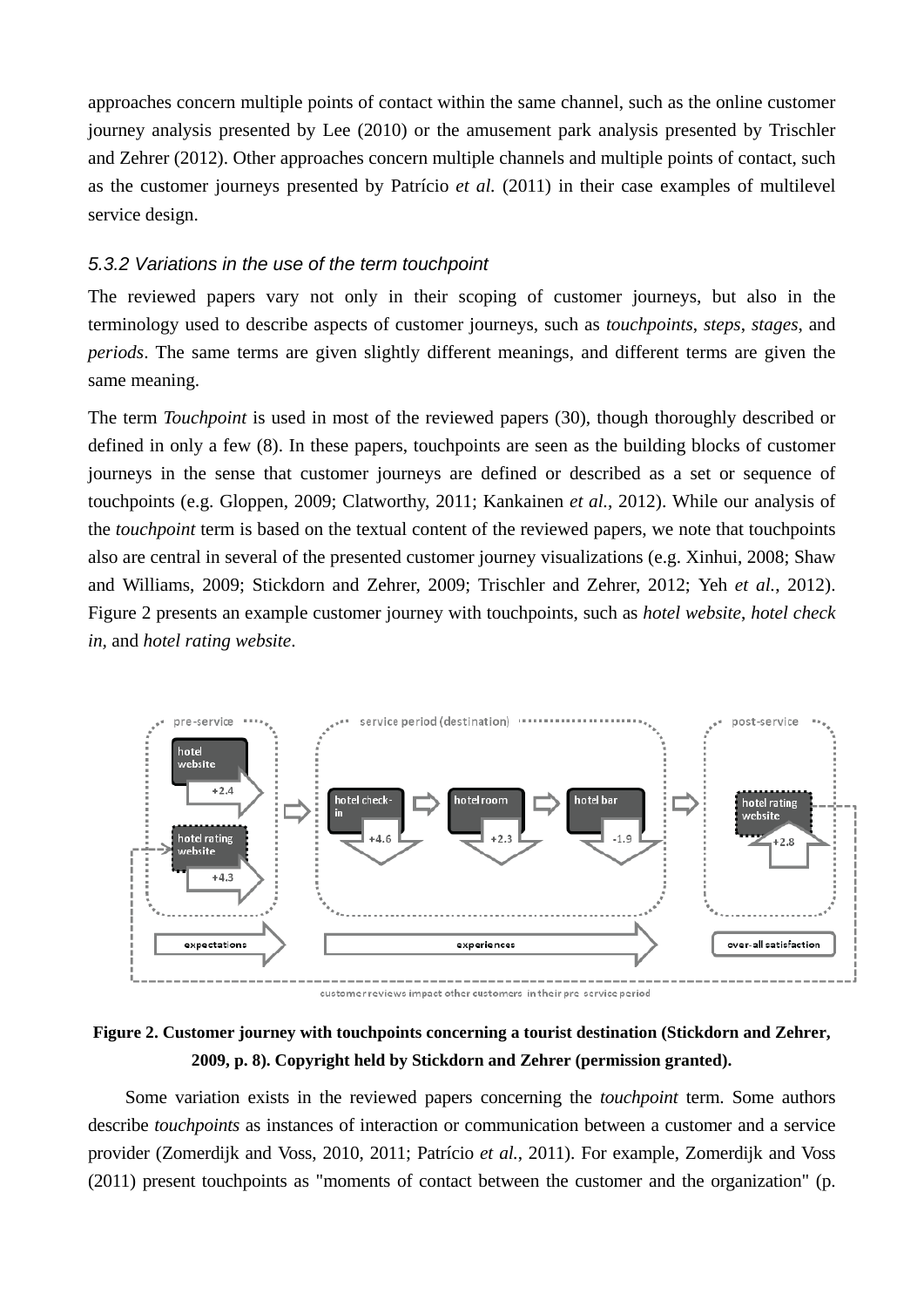74). Others view *touchpoints* as the location or channel mediating the interaction or communication (Clatworthy, 2010, 2011). Here, touchpoints are described to include, for example, physical buildings, websites, print-outs, self-service machines, and customer assistants. Yet others make no clear distinction between the two above uses of *touchpoints* (Stickdorn and Zehrer, 2009; Gloppen, 2009; Kimbell, 2011). These latter authors seem to see touchpoints as including instances of interaction and communication as well as tangible objects and the physical surroundings.

Despite the importance attributed to touchpoints in most of the reviewed papers, a substantial minority of the papers (15) do not use this term at all. Nevertheless, most of these papers concern what could be referred to as touchpoints e.g. by Clatworthy (2010, 2011). For example, Johns and Clark (1993) include *entry*, *museum exhibits* and *exit* in their museum customer journey, though they do not refer to these as touchpoints.

#### *5.3.3 Variations in the sectioning of customer journeys.*

Customer journeys are often divided into sections (27 papers), typically termed *steps* or *stages* (e.g. Crosier and Handford, 2012; Kimbell, 2011; Patrício *et al.*, 2011; Rasila *et al.*, 2009). Other terms in use for such sections are *events* (Johns and Clark, 1993; Kankainen *et al.*, 2012), or *periods*  (Stickdorn and Zehrer, 2009). This sectioning, while identified on the basis of the textual content of the reviewed papers, is also seen in the presented visualizations. Figure 3 presents a customer journey structured in sections. The figure represents the downtown shopping preparation and experiences of visually impaired people (Crosier and Handford, 2012). Such sectioning may be useful to add structure to the analysis and provide an easy overview of the visualized customer journey.



**Figure 3: Customer journey concerning blind or partially sighted people shopping (redrawn from Crosier and Handford, 2012, p. 75) Vertical axis: Emotional response.**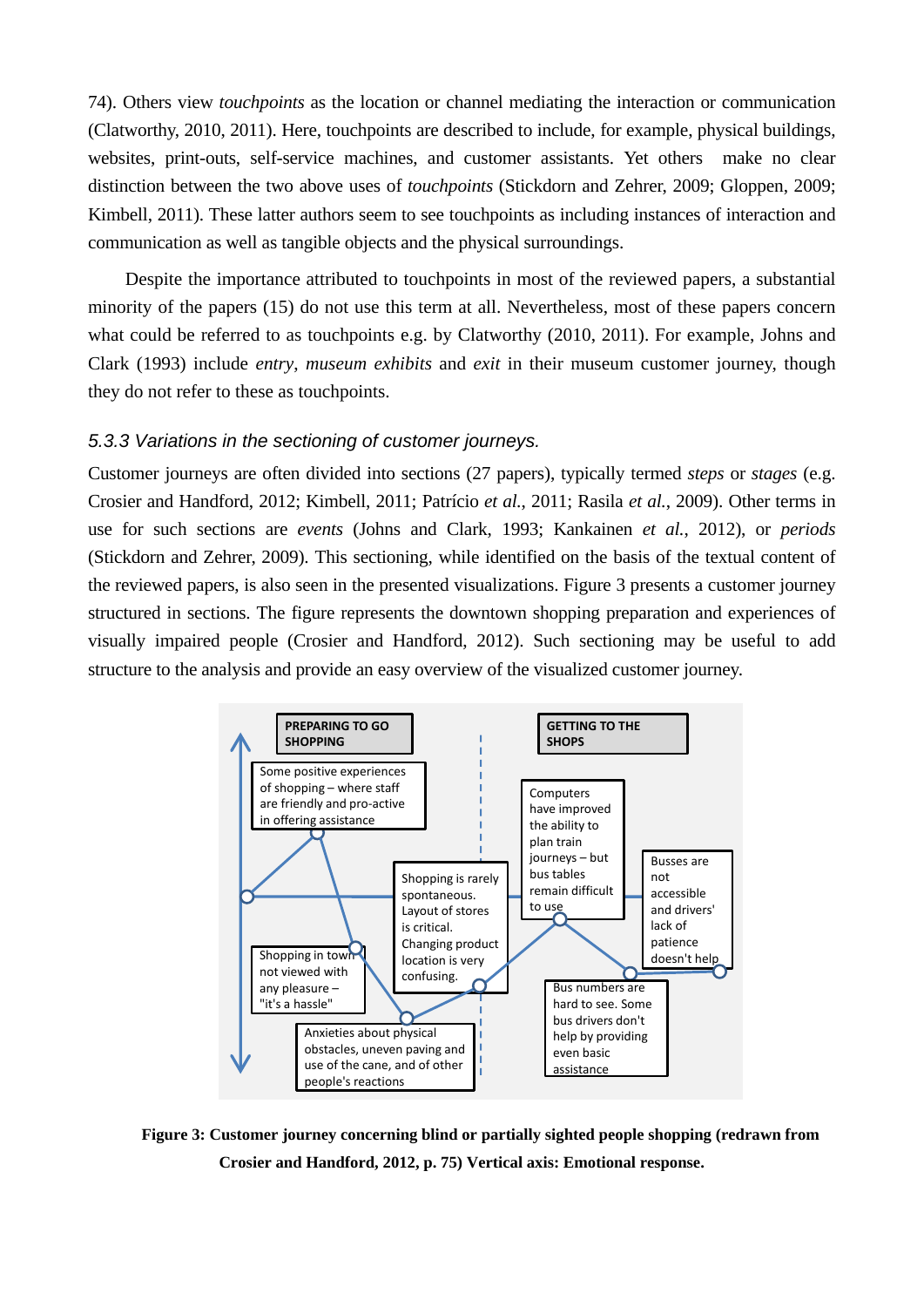Customer journeys are sectioned according to various characteristics. In some of the papers, the sectioning is conducted with reference to customers' activities. For example, in the analysis of a journey concerning arrival for work at a business park, Rasila *et al.* (2009) section the journey according to customer tasks like *parking the bike, entering the building, taking a shower,* and *entering the main lobby*. In other papers, the sectioning is conducted according to the overall structure of the service or service environment. For example, in the amusement park journey analysed by Trischler and Zehrer (2012), the journey is sectioned according to park zones such as *car park*, *family zone*, *kids' zone*, and *departure* (see Figure 1)*.* Some also present journeys that are sectioned according to a pre-phase, a main service phase, and a post-phase, as for example in the tourist destination customer journey by Stickdorn and Zehrer (see Figure 2).

#### *5.4 Customer journey approaches*

In the analysis of the papers, it was found that customer journey approaches can be grouped into two broad groups: *customer journey mapping* and *customer journey proposition*, reflecting two complementary ways in which customer journeys are applied in service management and design. These two groups are presented below.

#### *5.4.1 Customer journey mapping*

*Customer journey mapping* is the activities to analyse an existing service process "as is". Hence, customer journey mapping addresses implemented service processes, and typically encompasses data collection with customers and/or internals, qualitative and/or quantitative data analysis, and presentations of findings, typically in the form of visualizations. Customer journey mapping is often presented as part of the research phase of a design process.

About half the reviewed papers (24) were found to describe or discuss customer journey mapping (see the two columns on customer journey mapping in the Appendix). Often, this approach is explicitly referred to as *mapping* (e.g. Crosier and Handford, 2012; Trischler and Zehrer, 2012; Zomerdijk and Voss, 2010). However, some do not use this term but rather refer to this type of activity e.g. as *documentation and assessment* of customer journeys (Stickdorn and Zehrer, 2009) or journey-based *audits* (Johns and Clark, 1993). Yet others do not use a specific term for customer journey mapping, but rather discuss customer journeys as a means for service designers to summarize or visualize customer research (e.g. Segelström, 2009; Segelström and Holmlid, 2012).

Customer journey mapping is typically seen as part of a more comprehensive design process in the papers that described such mapping. For example, Steen *et al.* (2011) present a case where the mapped customer journey was used as input for redesigning a post box service. However, this link to design is not always present. For example, Johns and Clark (1993) present customer journey mapping as a way to monitor the service provided by museums and galleries. This variation indicate that customer journey mapping may be conducted both as part of service design processes and for the purpose of managing implemented services.

The presented mappings are based on a diverse set of data sources, including input from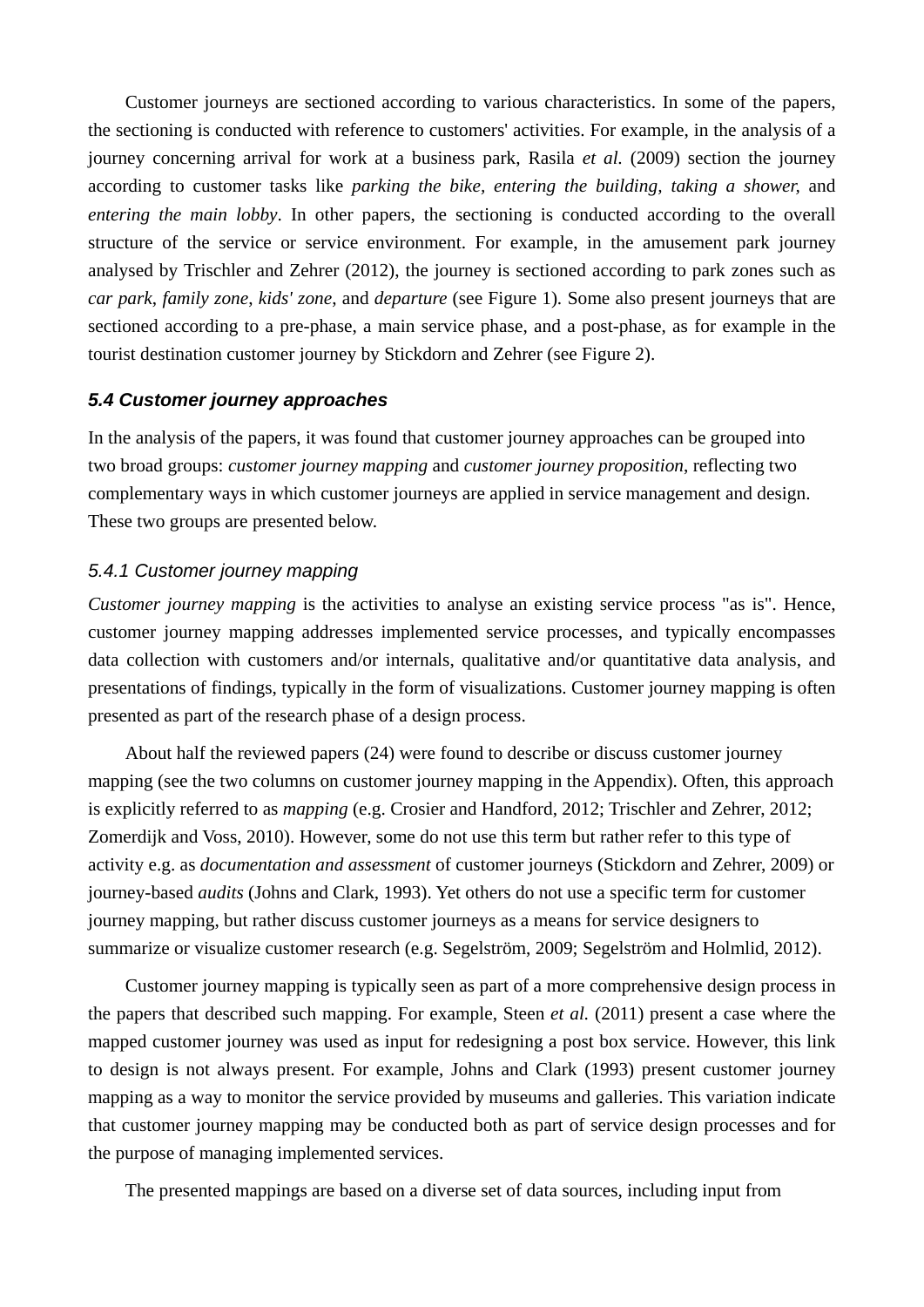customers, external consultants, and company internal experts. Data from customers are typically collected on an individual basis; in particular, through interviews and observation. Data from company internal resources are typically collected through collaborative methods or processes, such as workshops (Clatworthy, 2010, 2011) or other co-design processes (Steen *et al.*, 2011); something that may enable sharing across organizational silos. Interestingly, only a few papers report on cases where customer journeys have been mapped on the basis of data from both company internals and customers (Baranova *et al.*, 2011; Steen *et al.*, 2011; Zomerdijk and Voss, 2010, 2011).

Customer journey mapping is nearly ubiquitously reported as involving some kind of visualization. Of the 24 papers that concern customer journey mapping, 22 report on the use of some kind of visualization, typically referred to as a *customer journey map* (e.g. Kimbell, 2011; Stickdorn and Zehrer, 2009; Zomerdijk and Voss, 2010) but also, for example, *flow model* (Yoo *et al.*, 2010), *flowchart of the visitor journey* (Johns and Clark, 1993), or *experience sheet* (Rasila *et al.*, 2009).

#### *5.4.2 Customer journey proposition*

In this study, *customer journey proposition* refers to generative design activities within a customer journey perspective which leads towards a possible service "to be". This is the second main group of customer journey approaches identified in the analysis. Customer journey proposition is typically reported as part of larger design processes; processes which may also include customer journey mapping. The term *customer journey proposition* is not used in any of the reviewed papers, but is a term of our making. The term is suitable because it alludes to the customer journey as something that can be designed for, bearing in mind that the actual journey is something each customer experiences in the meeting with the service provider.

Customer journey proposition is treated in some detail in only six of the reviewed papers, with descriptions of participants and / or method support (see the two columns on customer journey proposition in the Appendix). More often, the reviewed papers were found to present the generative phases of development in more general terms without direct reference to the application of a specific customer journey approach (e.g. Bridge, 2012; Huang *et al.*, 2012). Some (e.g. Kronqvist and Korhonen, 2009; Yoo *et al.*, 2010) describe how customer journey maps may be used as background information in co-creative workshops, but without presenting any detail on how a customer journey perspective may be used to guide the generative workshop activities. Others report on cases involving design or redesign activities intended for service improvement on the basis of a customer journey perspective, but without details on how the generative design activities had proceeded (Zomerdijk and Voss, 2010, 2011).

A small number of the reviewed papers do, however, present customer journey proposition in some detail. Steen *et al.* (2011) report on a workshop where all employees involved in a service design project jointly designed for an improved customer journey. Clatworthy (2010, 2011) presents a co-design activity where key touchpoints of a customer journey map are removed to spur reflection on what kind of touchpoint could serve as a better replacement. Kankainen *et al.* (2012)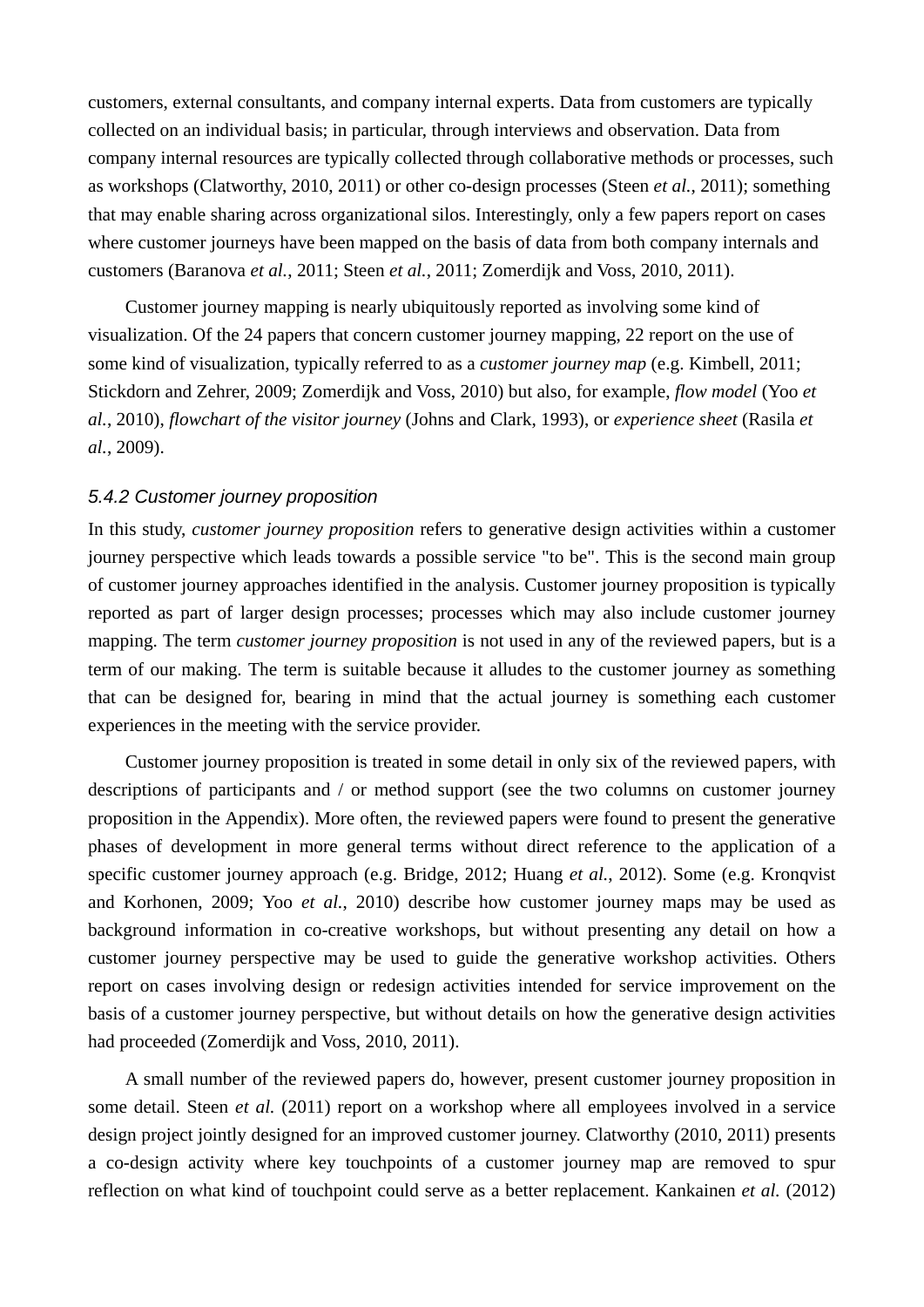present customer journey proposition involving customers in the form of a storytelling group method where users were invited to formulate "dream journeys" during co-design workshops, and Miettinen *et al.* (2012) report on case experiences with design for a novel customer journey through service prototyping. Finally, Patrício *et al.* (2011), as part of the multilevel service design framework, present modelling support for visualization and analysis of novel customer journeys.

## **6. Discussion**

In response to the need for a common understanding on which to base future work within the customer journey perspective, this study has provided findings from a systematic review of the peer-reviewed literature. The following sections discuss the reviewed literature based on the findings. The discussion is structured according to the main research questions concerning (1) how the term *customer journey* is used and (2) emerging customer journey approaches.

#### *6.1 How is the term* **customer journey** *used?*

To investigate how the term *customer journey* is used, we first analysed the relation between customer journeys and customer experience before investigating the customer journey terminology as applied in the reviewed papers.

#### *6.1.1 Customer journeys for customer experience*

Customer experience is seen as a key competitive advantage in the service sector. However, as argued by Meyer and Schwager (2007), while customer experience is potentially affected by every communication or interaction between the company and its customers, company decisions concerning particular aspects of a service are often made without considering their effect on the total customer experience. The increasing uptake of the customer journey perspective may, hence, be due to a growing awareness of the need to manage and design for customer experience across touchpoints and service offerings (Zomerdijk and Voss, 2010). The customer journey perspective also reverberates the call of Berry and colleagues (Berry *et al*., 2002, 2006) for increased attention towards the series of customer communications and interactions that constitute the basis for customer experience.

In the analysis of the reviewed papers, the close link between the customer journey perspective and the notion of customer experience is illustrated by the fact that almost all the reviewed papers concern both customer journeys and customer experience. As the customer journey perspective has been adopted to support the management and design for customer experience, customer journeys are understood to concern more than just the observable series of steps or touchpoints which a customer goes through as part of service provision; customer journeys are also taken to concern the emotional and cognitive responses in the customer. When Trischler and Zehrer (2012) present the mapped customer journey of an amusement park, they not only describe the journey in terms of its steps or touchpoints; they also describe what the customers think and feel throughout the park visit. Likewise, when Crosier and Handford (2012) report on the mapped customer journey of visually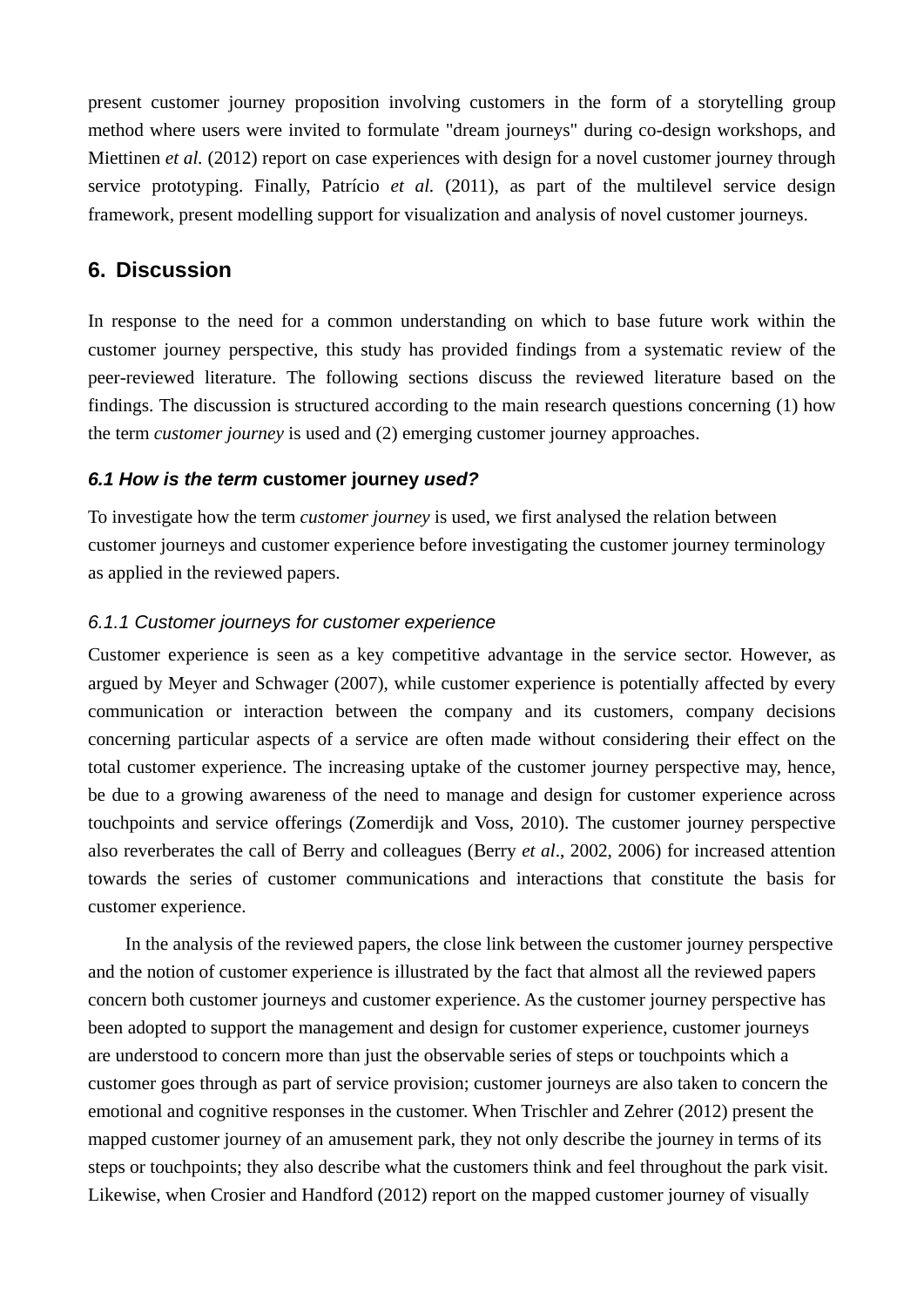impaired shoppers, they highlight the shoppers' thoughts and feelings in addition to their observable behaviour.

It is interesting to note that though the customer journey perspective concerns customer experience and the customer's point of view, the analysis is nearly always conducted at the level of common or typical customer experiences. This leaning towards the common or typical customer journey has previously been observed by Gudiksen and Brandt (2014), who argue that research on customer journeys "do not seem to question if customers always go through the same order of touchpoints" (p. 111). Based on our findings, we may complement and nuance this observation of Gudiksen and Brandt. Yes, research in service design seems to favour typical customer journeys. At the same time, customer journey analyses may also highlight variation. For example, the multilevel service design framework of Patrício *et al.* (2011) supports the analysis of multiple typical journeys depending on touchpoint or service interface configurations. And the customer journey analyses presented by, for example, Trischler and Zehrer (2012) show how different target groups may have different customer journeys. It may also be noted that whereas the customer journey routinely is analysed on the level of common or typical journeys, data are often gathered on the level of individual customers. Hence, it may be argued that the inclination towards aggregated customer journeys is due to a need to gain the overview required to comprehend and make use of the gathered material from individual customers. Nevertheless, pursuing the argument of Gudiksen and Brandt (2014), it may be beneficial also to consider individual customers' journeys as analysis output.

#### *6.1.2 Incoherent terminology?*

Existing customer journey terminology is associated with several issues. In the reviewed papers, terms such as *customer journey* and *touchpoints* are often used without being defined or described. Furthermore, there is significant divergence in how key terms are used. For example, presented customer journey analyses vary considerably in scope and the term *touchpoints* takes on various meanings. The variation observed in the visualizations of customer journeys may also serve as an indication of incoherence in terminology.

Incoherence in terminology may represent a challenge when considering customer journeys as an object of rigorous study and analysis (Halvorsrud *et al.*, 2014, 2016). Nevertheless, any study of customer journeys will need to be sensitive to the origins of the customer journey perspective. The customer journey perspective has not been developed through theoretically grounded academic enquiry. Rather, it has been developed as part of the evolving practice of service design, as is clearly seen in the two most cited background resources on this perspective: the pamphlet by Parker and Heapy (2006), written by practitioners for practitioners, and the work of Voss and Zomerdijk (2007; Zomerdijk and Voss, 2010, 2011), a systematic study of service design practitioners. For the service practitioner, clarity in definitions may not be a goal in itself. On the contrary, if the objective of the customer journey perspective is to drive innovation in the domain of experiential services, a malleable terminology may be a strength rather than a weakness as this may support new insight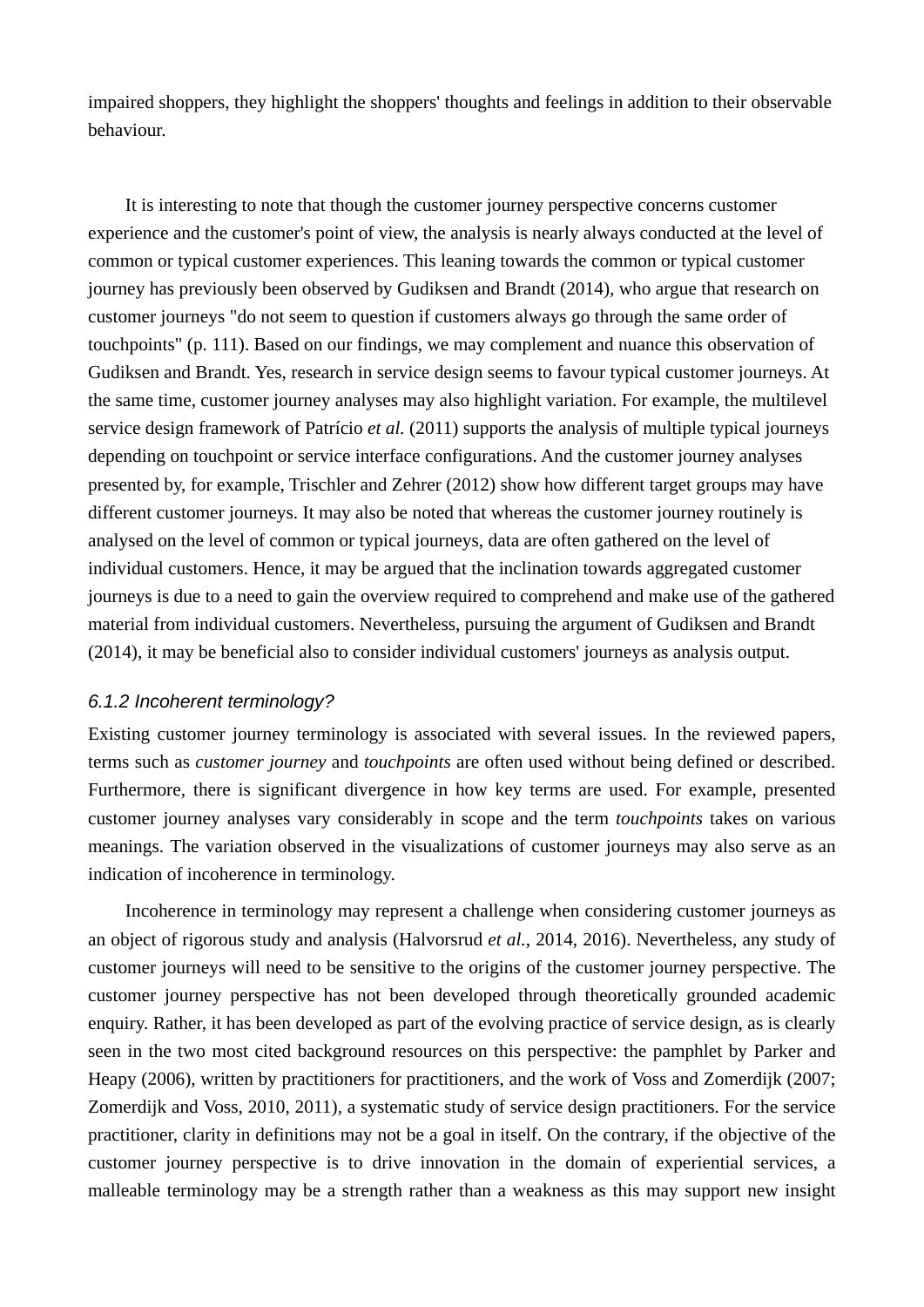and ideation.

In the introductory sections to their book on service design thinking, Stickdorn and Schneider (2010), while aiming to "propose the basis for a common language of service design" (p. 29), point out that premature definitions of an evolving phenomenon might imply non-beneficial constraints. How can we adequately define what we yet do not know? While rigorous definitions indeed can reduce the flexible and versatile nature of the customer journey perspective and terminology, increased rigor in terminology may also potentially strengthen communication in multi-disciplinary teams and organizations. Possibly, the needed degree of rigor in customer journey terminology may depend on the service design context. Hence, flexibility in terminology may be beneficial for proposing new directions, whereas rigor in terminology may be beneficial from the perspective of cross-disciplinary collaboration in service implementation.

#### *6.1.3 Towards a common terminology of customer journeys*

Moving towards a common terminology for researchers and practitioners holding a customer journey perspective, requires sensitivity concerning the dual purposes such a terminology should support; rigorous analysis and theory building versus innovative and perspective-changing design practice. In the following, we will discuss some implications of these two ways to understand customer journey terminology in light of the reviewed papers.

#### **Customer journeys**

In the reviewed literature, it seems universally accepted that customer journeys concern the service process as seen from the customer viewpoint. Furthermore, customer journeys are typically described or defined as a series of steps and/or touchpoints. That is, the descriptions and definitions typically concern the observable elements of the customer journey. As such, customer journeys as presented in the reviewed papers, as well as acknowledged text books on service design (e.g. Stickdorn and Schneider, 2010; Meroni and Sangiorgi, 2011), are congruent with the classification of customer journey visualizations as flows in the framework of Diana *et al.* (2009); that is, visual representations of the service process as unfolding in time at a relatively high level of abstraction.

It is, however, noteworthy that a description and definition of customer journeys as a series of steps and/or touchpoints does not explicitly address a key characteristic of customer journeys: the strong link to customer experience. Although customer experience is mentioned in relation to customer journeys in most of the reviewed papers, the term *customer experience* is hardly defined in any of these papers. Furthermore, customer experience is not explicitly included in the definitions of customer journeys. Hence, there seems to be a potential for improving existing definitions of customer journeys; a complete definition of *customer journey* may benefit from considering also the concern for the subjectively experienced aspects of customer journeys, not only the objectively observable string of touchpoints.

What about the scope of customer journeys? Should this also be part of a general definition of customer journeys? We have seen that the scope of customer journeys is highly flexible across the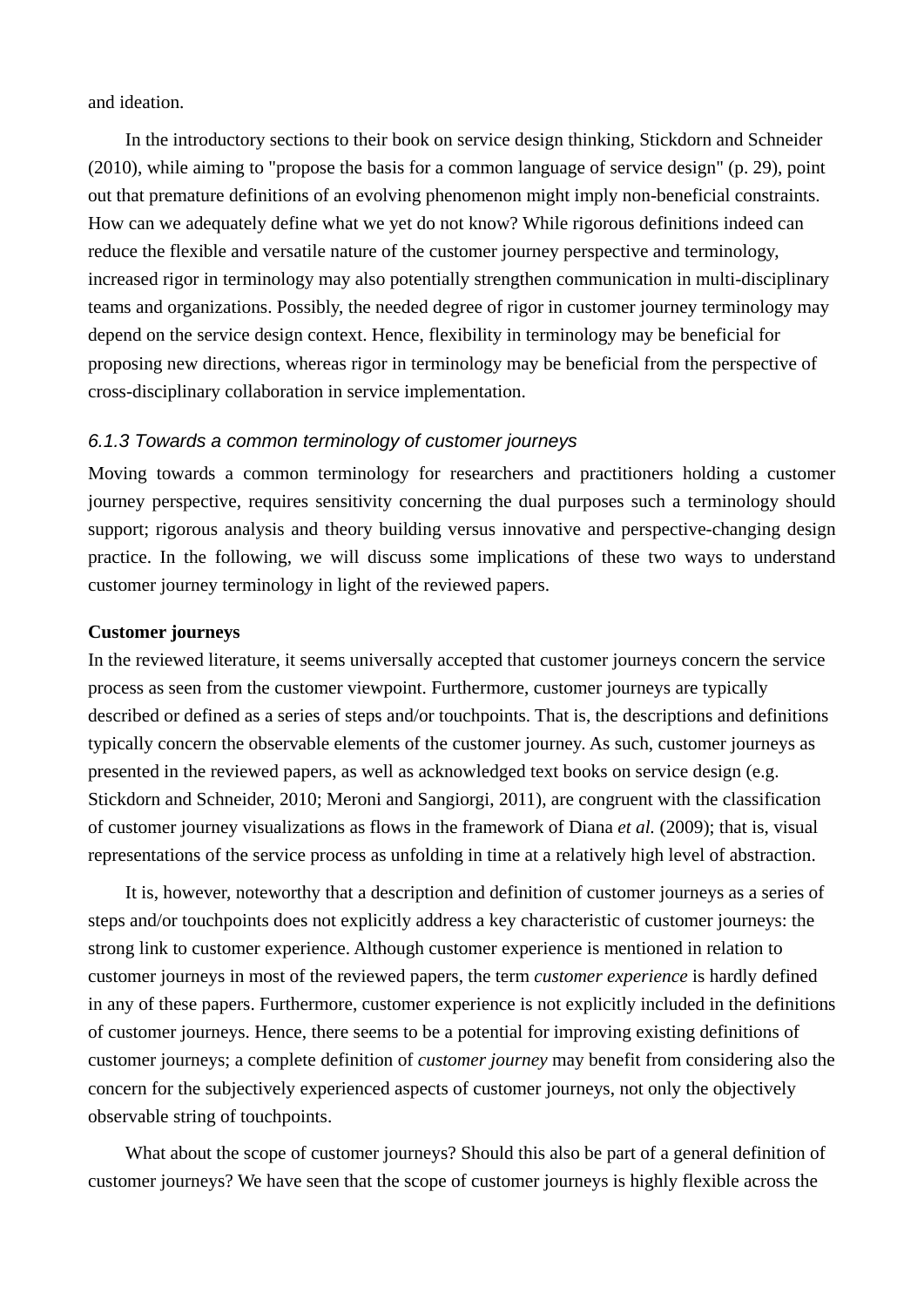reviewed papers. The journey can be a clearly defined service process, as in the amusement park journey of Trischler and Zehrer (2012), or a more open-ended process, as in the tourist destination journey of Stickdorn and Zehrer (2009). Furthermore, the journey may be single-channel (e.g. Mangiaracina *et al.*, 2009) or multi-channel (e.g. Patrício *et al.*, 2011), and it may concern either single (Trischler and Zehrer, 2012) or multiple (e.g. Crosier and Handford, 2012) service providers. There is no sign in the literature that this variation in the scope of customer journeys is seen as problematic. The variation in the scope of the journeys seems to reflect the rich and diverse nature of services targeted by the 45 papers we have reviewed. Possibly, this variation in scope is a manifestation of what Stickdorn and Schneider (2010) view as beneficial flexibility in terminology.

#### **The elements of customer journeys**

The terminology concerning the elements of customer journeys may be divided in two main groups: terms referencing sections of customer journeys and terms referencing individual points of interaction or communication between the customer and the service provider.

Terms referencing sections of customer journeys, such as *steps*, *stages*, or *events* were found typically to indicate an ad-hoc structuring of customer journeys. That is, the customer journey is structured according to the particular context of the customer journey under analysis, not according to a predefined framework. For example, the amusement park journey analysed by Trischler and Zehrer (2012) is structured according to the zones of a particular park. Such ad-hoc structuring may indeed signify useful flexibility in customer journey terminology. However, it may for some purposes be beneficial to section customer journeys according to a commonly applied set of units. An example of such units could be the division of customer journeys into *pre-service*, *service*, and *post-service*, as suggested by Stickdorn and Zehrer (2009). This structure reflects an established understanding of service, as is seen e.g. in early models of service consumption (Fisk, 1981). Stickdorn and Schneider (2010) likewise recommended this structure in their book on service design thinking.

*Touchpoints,* the term typically used to reference the individual points of interaction or communication with the customer, may also be associated with some issues. First, not all authors use this term, though they describe customer journey elements that could be classified as touchpoints, following the understanding of this term as reflected in Clatworthy (2010, 2011). Second, the term *touchpoints* is given at least two different meanings in the reviewed literature; touchpoints understood as resembling the service encounters of the service management literature and touchpoints understood as encompassing also the channels or physical surroundings per se.

For researchers and practitioners of service management and design, it will be important to be aware of the variation in the use of the term *touchpoint*. In tightly knit design or management teams, the lack of a common definition of touchpoints in the general literature will hardly be an issue. However, when communicating across disciplinary borders or organizational silos, such variation may be problematic.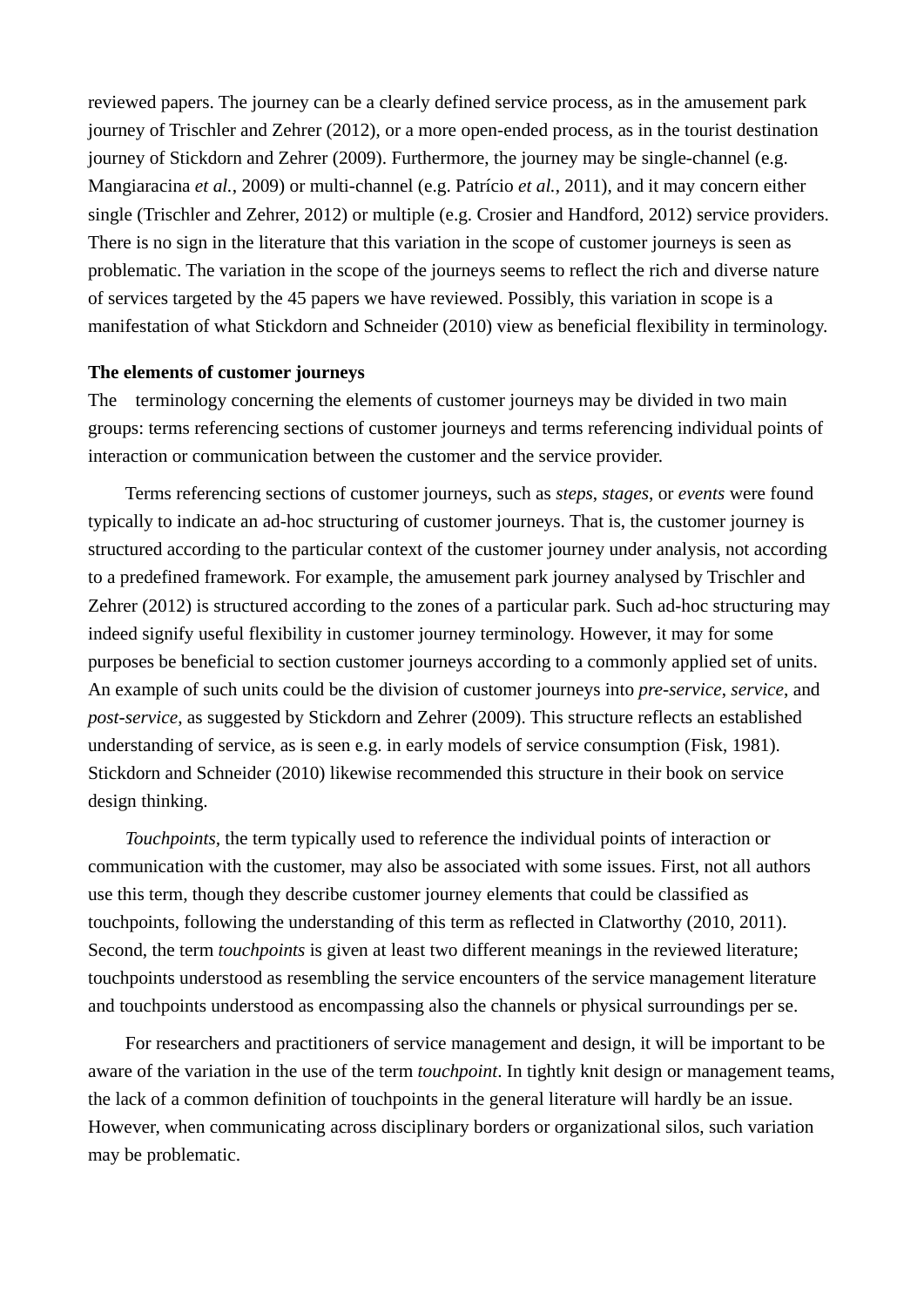#### *6.2 Which customer journey approaches are emerging?*

Customer journey mapping and customer journey proposition have been presented as two main customer journey approaches. For each of these, we will discuss key issues and opportunities.

#### *6.2.1 Issues and opportunities in customer journey mapping*

Customer journey mapping provides valuable insight in service provision "as is", and is by far the most reported customer journey approach. Customer journey mapping clearly is a useful and versatile approach for service designers and managers alike, as indicated by its prominence among practitioners (Segelström and Holmlid, 2009; Segelström, 2013).

In the reviewed papers, customer journey mapping typically refers to a process of customer research including data collection and analysis, in addition to the use of visualizations. This is in line with Segelström's (2013) classification of customer journey visualizations as a means to support the design phase of interpretative research. However, the reviewed papers serve to extend Segelström's analysis as they provide insight into how the user research that is visualized in the customer journey maps has come into being. Customer journey mapping typically refers to a process that may involve observation studies (e.g. Huang *et al.*, 2012; Yoo *et al*., 2010), interviews (e.g. Baranova *et al.*, 2011; Crosier and Handford, 2012), and workshops (e.g. Clatworthy, 2010, 2011), as well as complex qualitative and/or quantitative analysis where data from multiple sources are gathered to form customer journey maps (e.g. Stickdorn and Zehrer, 2009; Trischler and Zehrer, 2012). This rather complex process of data collection and analysis, however, does not seem to be treated in the needed detail in current introductory sources on customer journey mapping (e.g. Stickdorn and Schneider, 2010; Meroni and Sangiorgi, 2011). Here, the focus of attention rather is on presenting the customer journey perspective and visualizations of customer journeys, rather than the underlying data gathering and analysis needed to conduct customer journey mapping. The lack in common methodological guidance on customer journey mapping is also reflected in the great variation in data collection methods applied for this purpose; from informal interviews (e.g. Baranova *et al.*, 2011) to data collection through smartphone apps (e.g. Stickdorn and Zehrer, 2009). Here, the literature review serves to identify the need for a commonly acknowledged understanding of the details of customer journey mapping. At the same time, as discussed by Segelström (2013), the purpose of customer journey mapping in general, and its visual output in particular, is not only to provide an overview of customer insight, but also to strengthen stakeholders' empathy with the customers. Hence, the need for increased methodological guidance on customer journey mapping should be seen in light of customer journey mapping as a process leading to increased stakeholder empathy something that may pose other requirements on the process and outcome than mere method and analytical rigor. Furthermore, for the visual output of customer journey mapping to serve a communicative purpose, it may not necessarily be beneficial that these are comprehensive and rigorous presentations. Rather, the researcher may benefit from flexibility in expression and choice of content.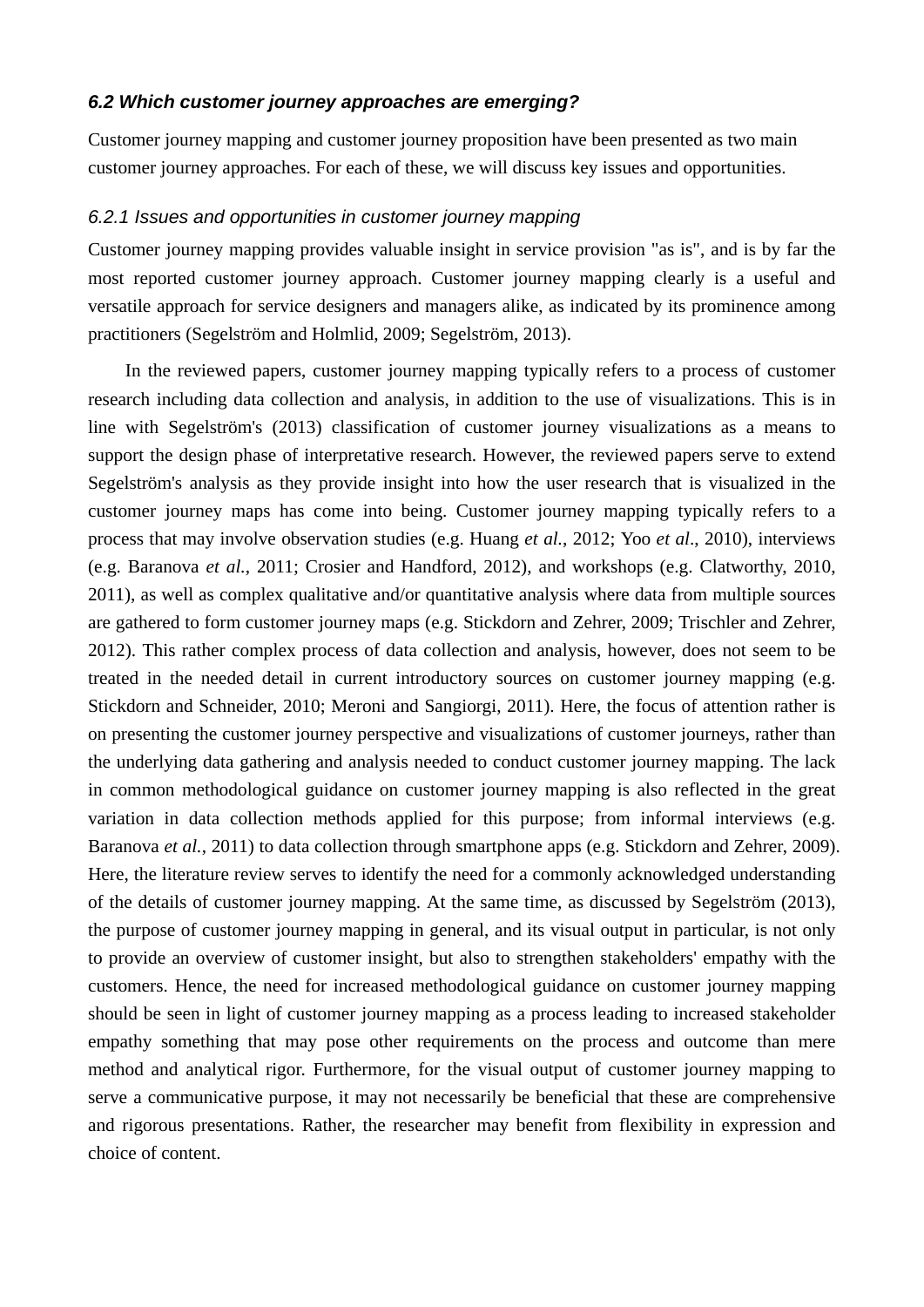Two main routes to customer journey mapping are identified in the reviewed papers. First, some of the presented studies solely base the customer journey mapping on data from customers. For example, Trischler and Zehrer (2012), in their analysis of an amusement park journey, gather insight data on the basis of customer interviews and observations only. Then, some of the presented studies consider the management expectations for customers' experience. For example, Clatworthy (2010) present a method for touchpoint innovation where customer journeys are mapped on the basis of data from company internals. Indeed, a few papers gather data from both customers and company internals (Baranova *et al.*, 2011; Steen *et al.*, 2011; Zomerdijk and Voss, 2010, 2011), but none of these systematically compare the findings from these two data sources. From service research, we know that the service performance gap (Bitner *et al*., 2010) is a challenge to service providers. That is, service providers may fail to meet customers' expectations due to a discrepancy between intended service design and actual service delivery. To close this gap, systematic comparison of the customer journey as expected by company internals and the customer journey as experienced by customers may be valuable. Early method support for closing this gap was provided by the HM Government guide on customer journey mapping (HM Government, 2007), and more recently by Halvorsrud *et al.*, (2016).

, Our analysis of customer journey mapping serves as a valuable supplement to the conceptual model of Diana *et al.* (2009). The latter model addresses the *output* from customer journey mapping (i.e. a customer journey map), whereas customer journey mapping as presented in this paper concerns the entire mapping process, including data gathering and analysis in addition to the visual output. Likewise, our analysis of customer journey mapping extends that of Segelström (2013) by characterizing the process preceding the visual output.

#### *6.2.2 The unrealized potential of customer journey proposition*

Customer journey proposition is only infrequently described in detail in peer-reviewed publications that use the term *customer journey*. This customer journey approach is treated in some detail in only six of the reviewed papers. This lack of attention towards customer journey proposition in the reviewed papers also corresponds to what is found in Stickdorn and Schneider's (2010) introductory book on service design thinking; here, a customer journey approach is presented only for the exploratory user research phase, not in relation to service development or delivery.

The lack of detailed descriptions of customer journey proposition, however, does not mean that this customer journey approach is irrelevant. In their book *Design for Services* (2011), Meroni and Sangiorgi support the idea of customer journey proposition as they see the customer journey map to be useful also later on in the service design process when specifying the detail of new services. Likewise, Koivisto (2009) argues for the use of the customer journey as a tool in the concept design phase. Also, in the reviewed papers, the term *customer journey* is often used in reference to the service one wants to invent through a generative design process. Hence, customer journey proposition may well be more common in service management and design than what is made explicit in the reviewed papers. That said, neither Meroni and Sangiorgi, Koivisto, nor the reviewed papers provide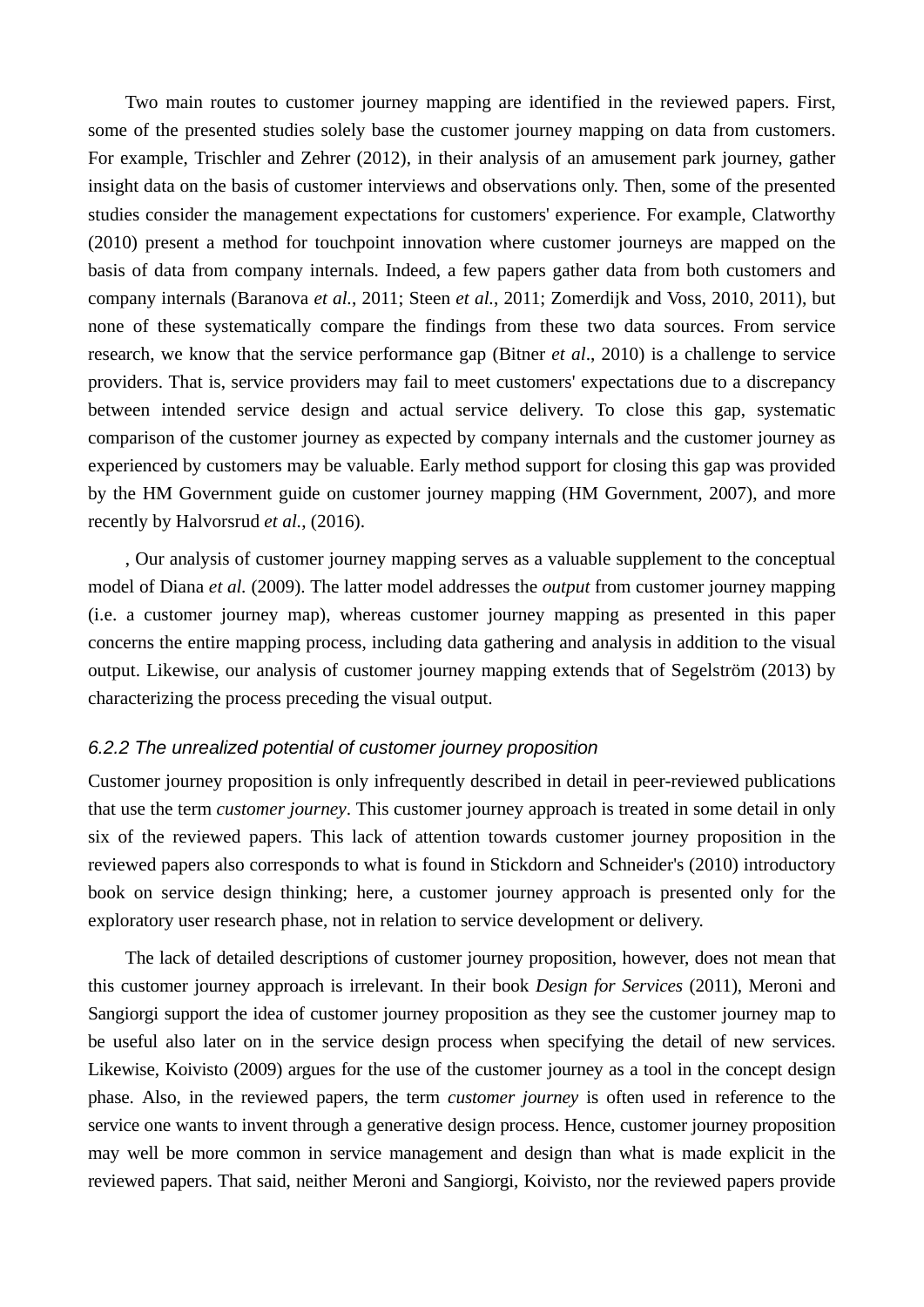a comprehensive overview of customer journey proposition. Rather, different authors (e.g. Kankainen *et al.*, 2012; Miettinen *et al.*, 2012) offer relatively narrow glimpses into the generative design activities and support needed for this purpose.

Why, if we suspect customer journey proposition to be a significant practical customer journey approach, do the reviewed papers contain so little detail on this? One answer to this question could be *publication bias*, that is, the situation where findings conforming to researcher expectations are more likely to be reported and published than findings going against expectations (Kitchenham and Charters, 2007). From Segelström (2013) we know that customer journeys are typically first used for interpretative research. Consequently, early research may be guided by the level of interest in customer journeys for this phase of the design process. Furthermore, in the early literature on customer journeys, customer journey mapping has been established as the main customer journey approach. Therefore, it may be seen as more relevant for researchers to report own experiences with customer journey mapping approach rather than doing the heavy work of establishing customer journey proposition as an approach worthy of reporting. Given that this is the case, the early success of the literature on customer journey mapping may now possibly be hampering the reporting of customer journey proposition as a complementary customer journey approach.

Even so, it is possible that the prevalence of customer journey mapping in the literature may have motivated researchers to use other terms when reporting on approaches similar to customer journey proposition. Neither our knowledge of the practitioner literature, nor our scrutiny of the reviewed conference and journal papers, suggest that this is the case. Nevertheless, as our scoping of the review implies that claims can be made only for the peer-reviewed literature in which the term *customer journey* specifically is applied, there may in principle exist reports of approaches which resemble customer journey proposition of which we are unaware and which have not been covered in our analysis. This serves as a reminder of the limitation in this review due to its scoping. A literature search with a broader set of search terms could have allowed claims also regarding such resembling approaches.

Within the peer-reviewed literature that explicitly and frequently use the term *customer journey*, there are few publications found and available on customer journey proposition as an approach. Research using other terms for this approach may be useful to include in future studies of customer journeys, and for such research to be published using the term *customer journey*. Here, Blomkvist's (2014) work on service prototyping could serve as a useful basis, as it provides a framework for investigating prototypes as means for exploration, evaluation, and communication in service design; all of which are key activities in papers reporting on customer journey proposition (Clatworthy, 2010, 2011; Kankainen *et al.*, 2012; Miettinen *et al.*, 2011; Steen *et al.*, 2011). Furthermore, the work of Blomkvist and others on the service walkthrough method (e.g. Blomkvist *et al.*, 2012; Arvola *et al.*, 2012; Blomkvist *et al.*, 2016) represents a relevant complement to the reviewed papers on customer journey proposition. Possibly, future work on customer journey proposition needs to address in detail the interplay between uses of what Blomkvist refers to as *definite prototypes*, such as customer journey maps, and *ongoing prototypes*, such as walkthroughs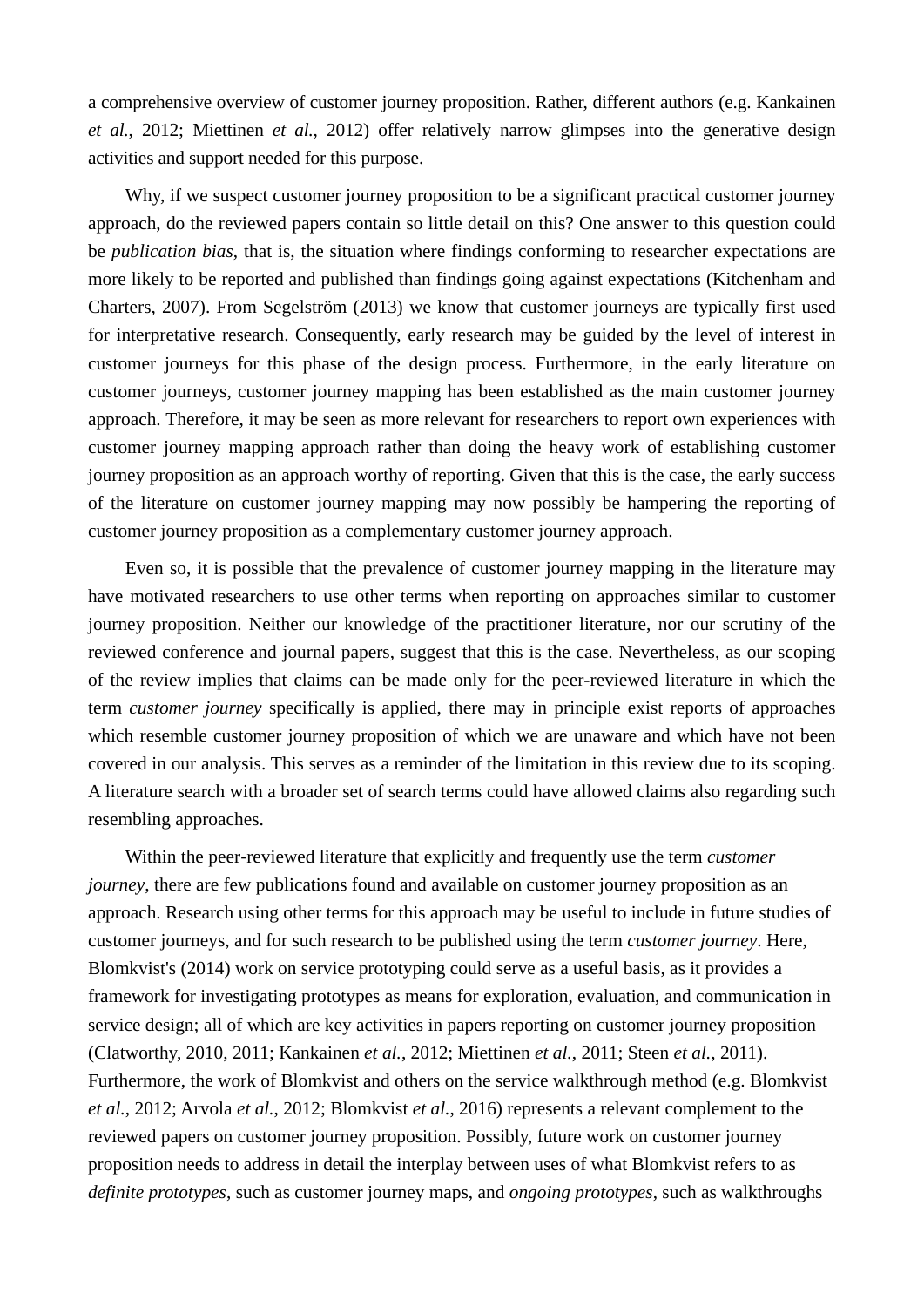and role-play. This interplay is, for example, briefly alluded to in the service design introductory book of Polaine *et al.* (2013, p. 143).

## **7. Conclusion**

The presented literature review indicates a relatively immature field of study, with opportunities for development both with regard to terminology and approaches. At the same time, the review holds important implications for the practical management and design of services, as well as for future research.

The main contributions of the review are to provide an overview of the peer-reviewed literature in which the term *customer journey* is applied, and, thereby, to serve as a basis for future research and practice, particularly concerning the relation between customer experience and the customer journey perspective, issues concerning customer journey terminology, and opportunities concerning customer journey approaches. This contribution aligns with the research priorities identified by Ostrom *et al.* (2015) by providing new knowledge concerning how customer journey terminology and approaches may be applied to manage and enhance service experiences.

The review is somewhat limited in that its search procedure included only peer-reviewed journal and conference papers on customer journeys. However, by scrutinizing the reported background on customer journeys in the reviewed papers, the review has included in its background those parts of the remaining literature, such as books and reports, which have made an impact on the peer-reviewed literature on customer journeys. There may, however, exist communities of practice on customer journeys that are shared only through channels other than journals and conferences with a peer-review process. The knowledge and experiences of such communities are not included in the presented review. Another limitation of the review is that customer journeys were not the main topic of the majority of the reviewed papers; rather customer journeys were typically presented or discussed as one of several approaches to support the management and design of services. This latter limitation may indicate the usefulness of replicating the review at a later point in time, as the literature on customer journeys then is likely to have been substantially extended.

Despite this limitation, the review points out a number of relevant and interesting directions for future research and practice. In particular, we have noted the need for future work concerning (a) guidance on methods for data collection and analysis in customer journey mapping (b) customer journey proposition as a customer journey approach, and (c) the need to move towards a terminology of customer journeys that may support both rigorous analysis and innovative design practice. We hope that the review may serve as a needed common basis for future research on customer journeys and motivate the further development of customer journeys in support of service management and design.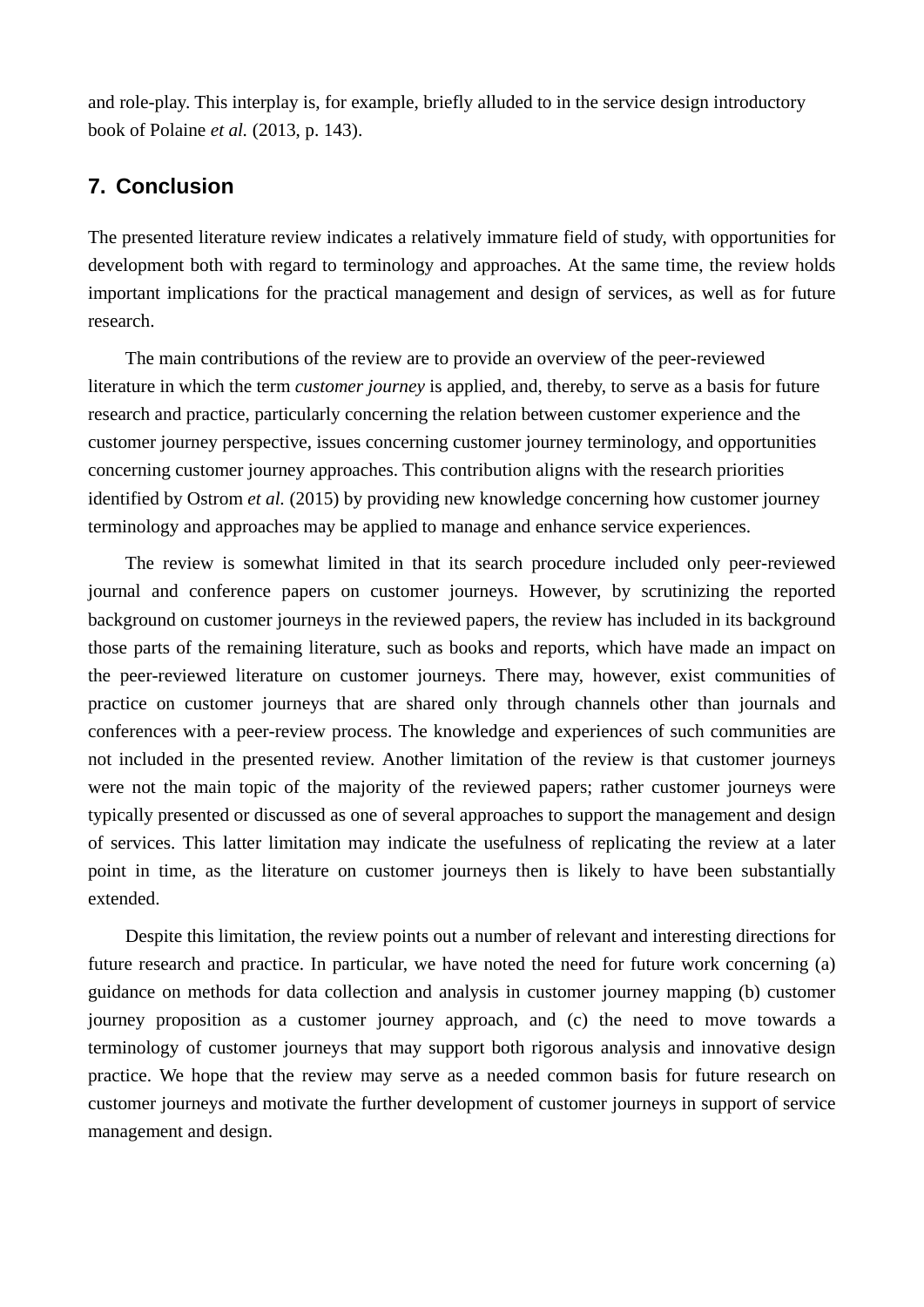## **References**

Anderl, E., Becker, I., von Wangenheim, F. and Schumann, J. H., (2016), "Mapping the customer journey: Lessons learned from graph-based online attribution modeling", *International Journal of Research in Marketing*, Vol. 33 No. 3, pp.457-474.

Ang, L. and Buttle, F. A. (2002), "ROI on CRM: a customer-journey approach", paper presented at the 18th IMP Conference, Perth, Australia, available at: <http://impgroup.org/uploads/papers/4225.pdf> (accessed 1 November 2014).

Arvola, M., Blomkvist, J., Holmlid, S. and Pezone, G. (2012), "A service walkthrough in Astrid Lindgren's footsteps", in *Proceedings of ServDes 2012*, Linköping University Electronic Press, Linköping, pp. 21-29.Baranova, P., Morrison, S. and Mutton, J. (2011), "Enhancing the student experience through service design: the University of Derby approach", *Perspectives: Policy and Practice in Higher Education,* Vol. 15 No. 4, pp. 122-128.

Baron, S. and Harris, K. (2010), "Toward an understanding of consumer perspectives on experiences", *Journal of Services Marketing*, Vol. 24 No. 7, pp. 518-531.

Berry, L. L., Carbone, L. P. and Haeckel S. H. (2002), "Managing the Total Customer Experience", *Sloan Management Review*, Vol. 43 No. 3, pp. 85-89.

Berry, L. L., Wall, E. A., and Carbone, L. P. (2006), "Service Clues and Customer Assessment of the Service Experience: Lessons from Marketing", *Academy of Management Perspectives*, Vol. 20 No. 2, pp. 43-57.

Beel, J., Gipp, B. and Wilde, E. (2010), "Academic search engine optimization (ASEO)", *Journal of Scholarly Publishing*, Vol. 41 No. 2, pp. 176-190.

Bitner, M. J., Ostrom, A. L. and Morgan, F. N. (2008), "Service blueprinting: a practical technique for service innovation", *California Management Review*, Vol. 50 No. 3, pp. 66-94.

Bitner, M. J., Zeithaml, V. A., and Gremler, D. D. (2010), "Technology's impact on the gaps model of service quality", in Maglio, P. P., Kieliszewski, C. A., and Spohrer, J. C. (Eds.) *Handbook of Service Science*, Springer-Verlag US, New York, pp. 197-218.

Blomkvist (2014), "Representing future situations of service. Prototyping in service design ", PhD thesis, Linköping Studies in Arts and Sciences, No. 618, http://liu.diva-portal.org/smash/get/diva2:712357/FULLTEXT02.pdf (accessed 29 August 2016).

Blomkvist, J., Åberg, J., and Holmlid, S. (2012), "Service walkthroughs to support service development", in *Proceedings of ServDes 2012*, Linköping University Electronic Press, Linköping, pp. 43-52.

Blomkvist, J., Fjuk, A., and Sayapina, V. (2016), "Low threshold service design: desktop walkthrough", in *Proceedings of ServDes 2016*, Linköping University Electronic Press, Linköping, pp. 154-166.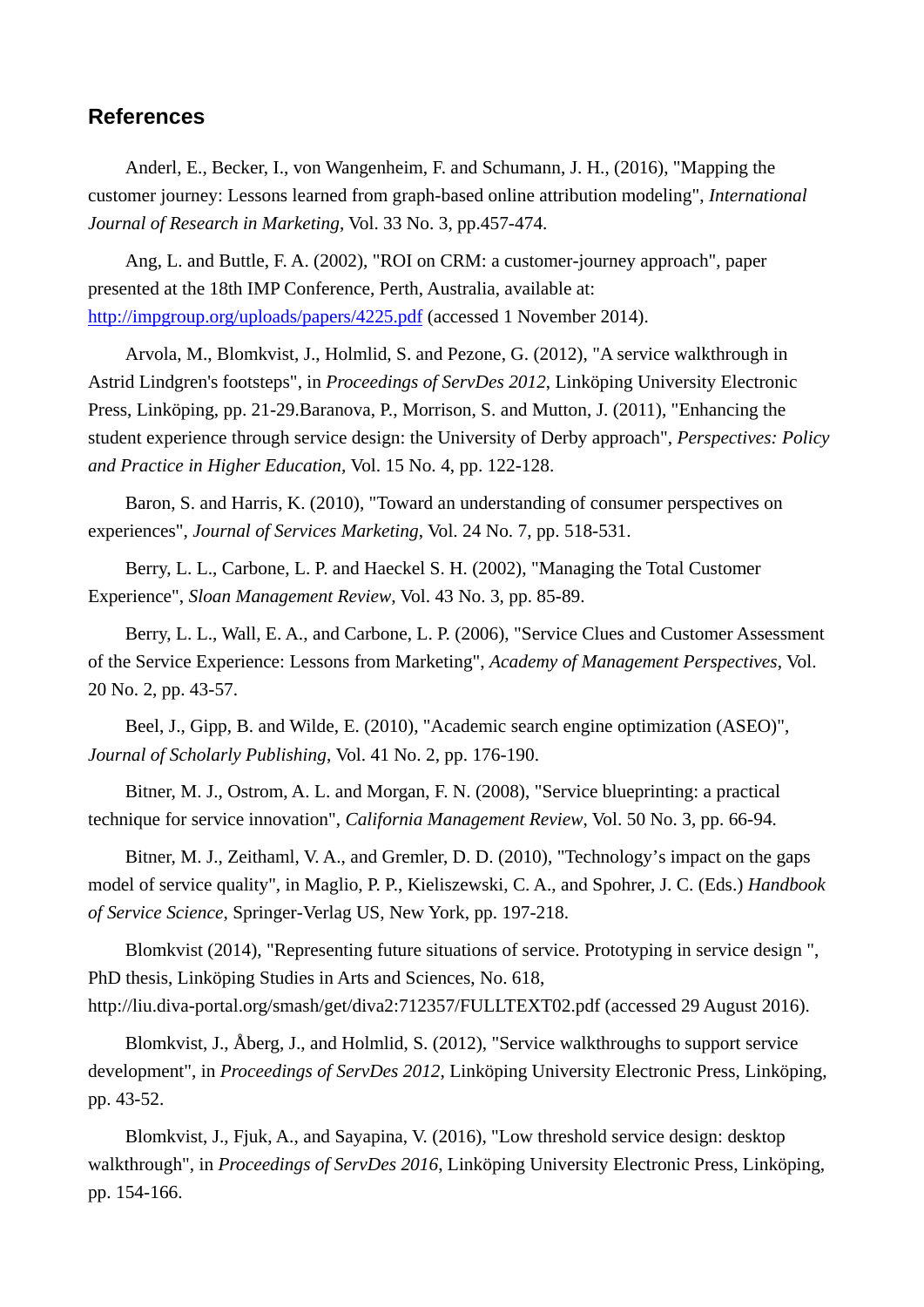Blomkvist, J. and Holmlid, S. (2010), "Service prototyping according to practitioners", in *Proceedings of ServDes 2010*, Linköping University Electronic Press, Linköping, pp. 1-12.

Bridge, C. (2012), "Citizen centric service in the Australian department of human services: the department's experience in engaging the community in co-design of government service delivery and developments in e-government services", *Australian Journal of Public Administration*, Vol. 71 No. 2, pp. 167-177.

Buttle, F. (2003), *Customer Relationship Management: Concepts and Tools*, Butterworth-Heinemann, Burlington, MA.

Carreira, R., Patrício, L., Natal, R. , Magee, C. and Hommes, Q. V. E. (2013). "Towards a holistic approach to the travel experience: a qualitative study of bus transportation", *Journal of Transport Policy*, Vol. 25 No. 1, pp. 233-243.

Chaffey, D. and Patron, M. (2012), "From web analytics to digital marketing optimization: increasing the commercial value of digital analytics", *Journal of Direct, Data and Digital Marketing Practice*, Vol. 14 No. 1, pp. 30-45.

Clatworthy, S. (2010), "Service innovation through touch-points: the AT-ONE touch-point cards", in *Proceedings of ServDes 2010*, Linköping University Electronic Press, Linköping, pp. 25-38.

Clatworthy, S. (2011), "Service innovation through touch-points: development of an innovation toolkit for the first stages of new service development", *International Journal of Design*, Vol. 5 No.2, pp. 15-28.

Court, D., Elzinga, D., Mulder, S. and Vetvik, O. J. (2009), "The consumer decision journey",*McMinsey Quarterly*, June 2009, available at:

[http://www.mckinsey.com/insights/marketing\\_sales/the\\_consumer\\_decision\\_journey](http://www.mckinsey.com/insights/marketing_sales/the_consumer_decision_journey) (accessed 1 November 2014).

Crosier, A. and Handford, A. (2012), "Customer journey mapping as an advocacy tool for disabled people: a case study", *Social Marketing Quarterly*, Vol. 18 No. 1, pp. 67-76.

Davis, S. M. and Dunn, M. (2002), *Building the Brand-driven Business: Operationalize Your Brand to Drive Profitable Growth,* Jossey-Bass, San Francisco, CA.

Diana, C. Pacenti, E. and Tassi, R (2009), "Visual*tile*s: communication tools for (service) design", in *Proceedings of ServDes 2009*, Linköping University Electronic Press, Linköping, pp. 65-76.

Dubberly, H., Evenson, S. and Robertson, R. (2008), "On modeling The analysis-systhesis bridge model", *Interactions,* Vol. 15 No. 2, pp. 57-61.

Dunn, M. and Davis, S. M. (2003), "Building brands from the inside", *Marketing Management*, Vol. 12 No. 3, pp. 32–37.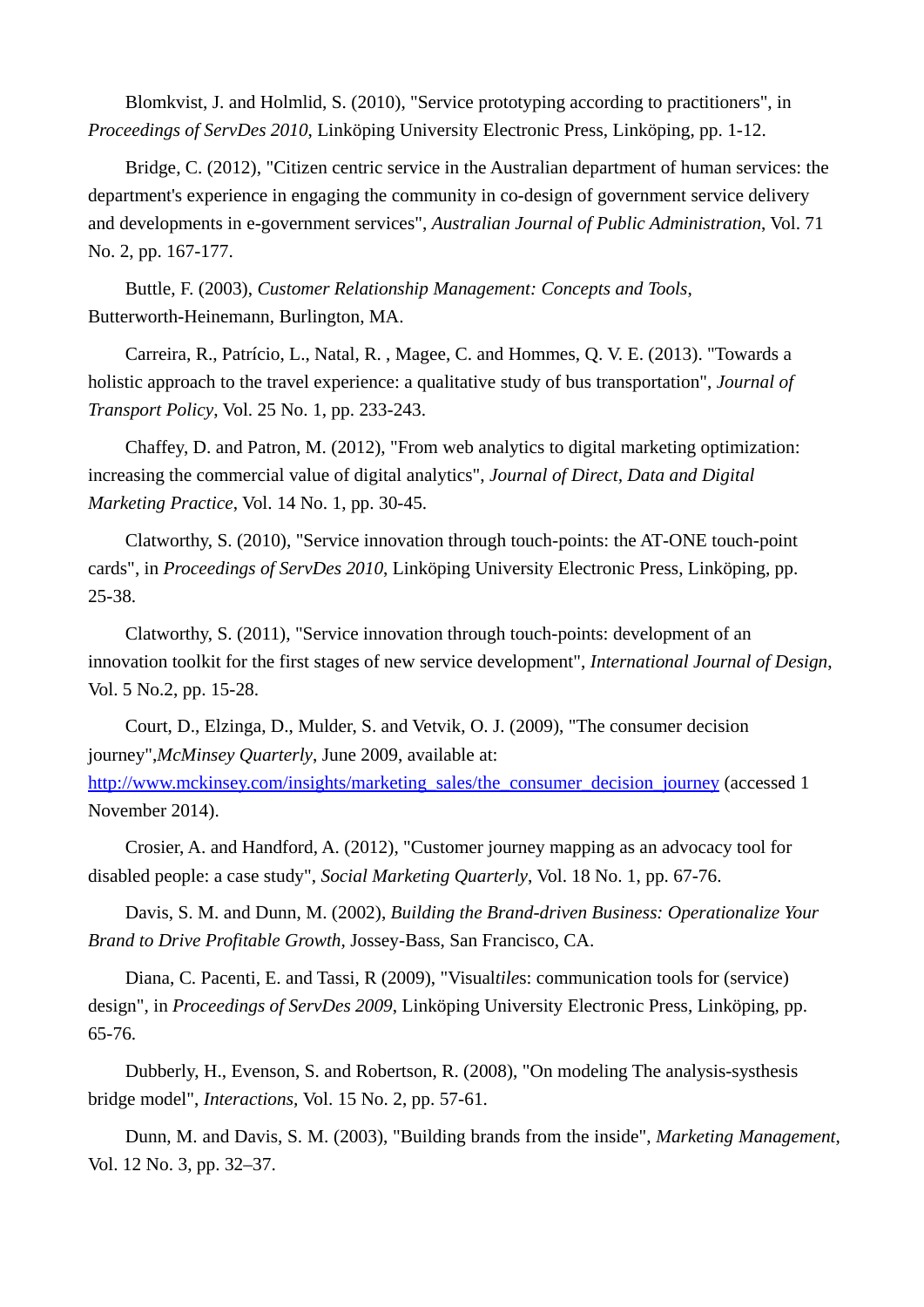Edelman, D. C., and Singer, M. (2015), "Competing on Customer Journeys", *Harvard Business Review,* Vol 93, pp. 88-100.

Edvardsson, B. (1998), "Service quality improvement", *Managing Service Quality*, Vol. 8 No. 2, pp. 142-149.

Edvardsson, B., Gustafsson, A. and Roos, I. (2005), "Service portraits in service research: a critical review", *International Journal of Service Industry Management*, Vol. 16 No. 1, pp. 107-121.

Ezzy, D. (2013), *Qualitative Analysis: Practice and Innovation*, Routledge, London.

Fisk, R. P. (1981), "Toward a consumption/evaluation process model for services", *Marketing of Services*, American Marketing Association, Chicago, IL, pp. 191-195.

Ghobadian, A., Speller, S. and Jones, M. (1994), "Service quality: concepts and models", *International Journal of Quality & Reliability Management*, Vol. 11 No. 9, pp. 43-66.

Giusti, L. and Zancanaro, M. (2009), "What we can learn from service design in order to design services", in *Proceedings of Future Internet-FIS 2009*, Springer, Berlin, pp. 46-56.

Gloppen, J. (2009), "Service design leadership", in *Proceedings of ServDes 2009*, Linköping University Electronic Press, Linköping, pp. 77-92.

Gudiksen, S.K. and Brandt, E. (2014), "The service Ouroboros: Designing persona service cycles", in *Proceedings of ServDes 2014*, Linköping University Electronic Press, Linköping, pp. 110-121.

Gyimóthy, S. (2000a), "Visitors' perceptions of holiday experiences and service providers: an exploratory study", *Journal of Travel & Tourism Marketing*, Vol. 8 No. 2, pp. 57-74.

Gyimóthy, S. (2000b), "Odysseys: analysing service journeys from the customer's perspective", *Managing Service Quality: An International Journal*, Vol. 10 No. 6, pp. 389-396.

Gyimóthy, S. (2000c), "Service quality: a self-perpetuating concept?", *Journal of Quality Assurance in Hospitality & Tourism*, Vol. 1 No. 2, pp. 31-57.

Halvorsrud, R., Kvale, K., and Følstad, A. (2016), "Improving service quality through customer journey analysis", *Journal of Service Theory and Practice*, Vol. 26 No. 6, pp. 840-867.

Halvorsrud, R., Lee, E., Haugstveit, I. M., Følstad, A. (2014), "Components of a visual language for service design", in *Proceedings of ServDes 2014*, Linköping University Electronic Press, Linköping, pp. 291-300.

Harzing, A.W. (2013), "A preliminary test of Google Scholar as a source for citation data: a longitudinal study of Nobel Prize winners", *Scientometrics*, Vol. 94 No. 3, pp. 1057-1075.

Haukkamaa, J., Yliräisänen-Seppänen, P. and Timonen, E. (2010), "Characteristics of value co-creation in a learning environment by service design and service-dominant logic frameworks", in *Proceedings of ServDes* 2010, Linköping University Electronic Press, Linköping, pp. 51-64.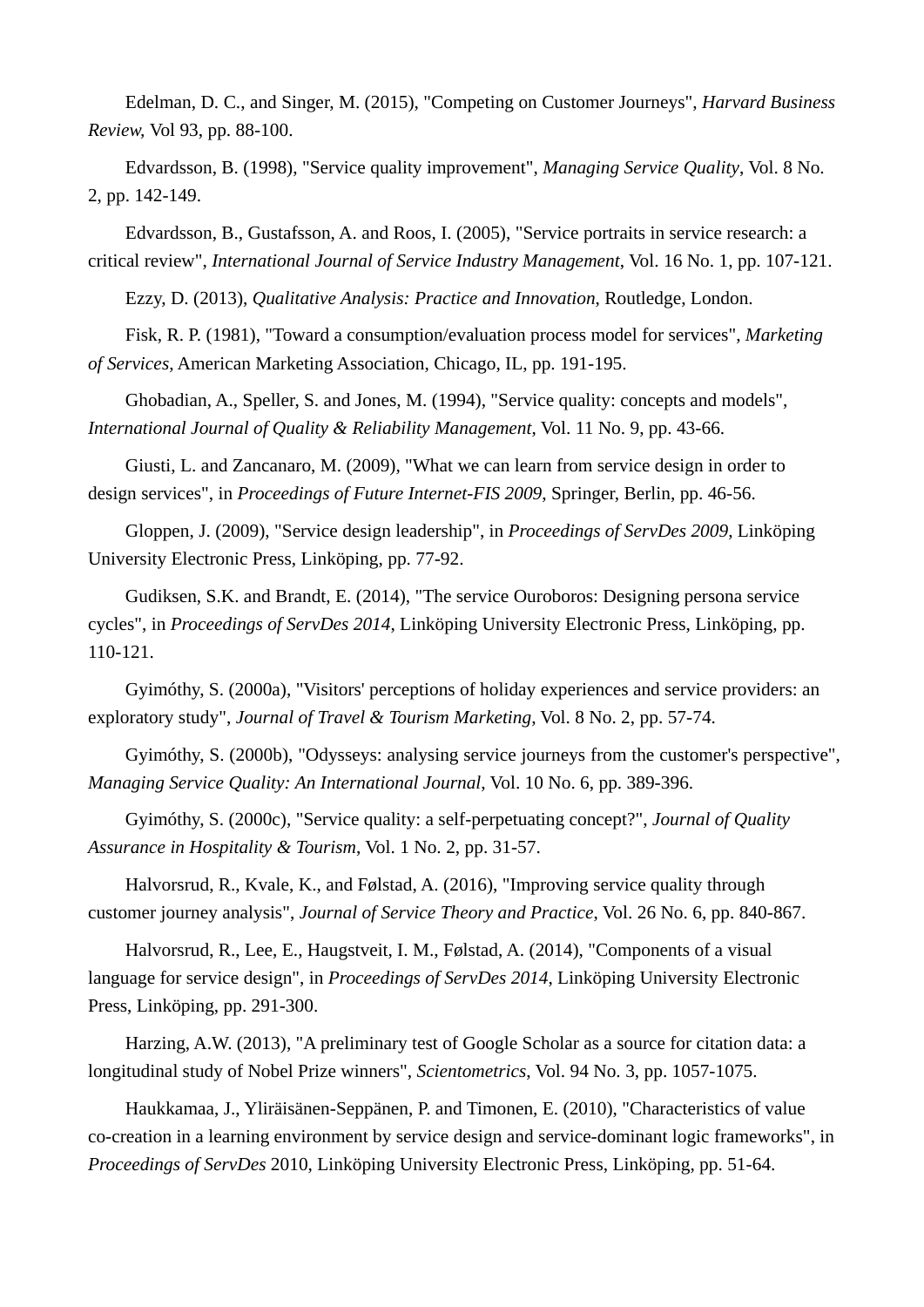HM Government (2007), "Customer journey mapping: guide for practitioners", instruction material, available at:

[http://webarchive.nationalarchives.gov.uk/+/http:/www.cabinetoffice.gov.uk/media/123970/journey](http://webarchive.nationalarchives.gov.uk/+/http:/www.cabinetoffice.gov.uk/media/123970/journey_mapping1.pdf) mapping 1.pdf (accessed 1 November 2014).

Holmlid, S. and Evenson, S. (2007), "Prototyping and enacting services: Lessons learned from human-centered methods", paper presented at the 10th Quality in Services conference, QUIS 2007, Orlando, Florida, available at:

http://www.ida.liu.se/divisions/hcs/ixs/publications/fulltext/2007/HolmlidEvenson\_QUIS07.pdf (accessed 1 February 2016).

Holmlid, S. and Evenson, S. (2008), "Bringing service design to service sciences, management and engineering", in Hefley, B. and Murphy, W. (Eds.), *Service Science, Management and Engineering Education for the 21st Century*, Vol. 3, Springer Science+Business Media, New York, NY, pp. 341-345.

Hsieh, Y. H. and Yuan, S. T. (2010) "A SD logic based approach to input-output analysis for technology spillover", in *Proceeding of the Hawaii International Conference on System Sciences, HICSS 2011*, IEEE, doi: 10.1109/HICSS.2010.30.

Hsieh, Y. H., Yuan, S. T. and Kuo, R. L. (2011), "A PSO-based intelligent service dispatching mechanism for customer expectation management", *Expert Systems with Applications*, Vol. 38 No. 10, pp. 12128-12141.

Huang, K. H., Deng, Y. S. and Chuang, M. C. (2012), "Static and dynamic user portraits", *Advances in Human-Computer Interaction*, doi:10.1155/2012/123725.

Johns, N. (1999), "What is this thing called service?" *European Journal of Marketing*, Vol. 33 No. 9/10, pp. 958-971.

Johns, N. and Clark, S. L. (1993), "Customer perception auditing: a means of monitoring the service provided by museums and galleries", *Museum Management and Curatorship*, Vol. 12 No. 4, pp. 360-366.

Johnston, R. and Kong, X. (2011), "The customer experience: a road-map for improvement", *Managing Service Quality*, Vol. 21 No. 1, pp. 5-24.

Kankainen, A., Vaajakallio, K., Kantola, V. and Mattelmäki, T. (2012), "Storytelling group–a co-design method for service design", *Behaviour and Information Technology*, Vol. 31 No. 3, pp. 221-230.

Kimbell, L. (2011), "Designing for service as one way of designing services", *International Journal of Design*, Vol. 5 No. 2, pp. 41-52.

Kitchenham, B. and Charters, S. (2007), *Guidelines for Performing Systematic Literature Reviews in Software Engineering*, technical report, Keele University, Keele.

Klaus, P. and Maklan, S. (2012), "EXQ: a multiple-item scale for assessing service experience",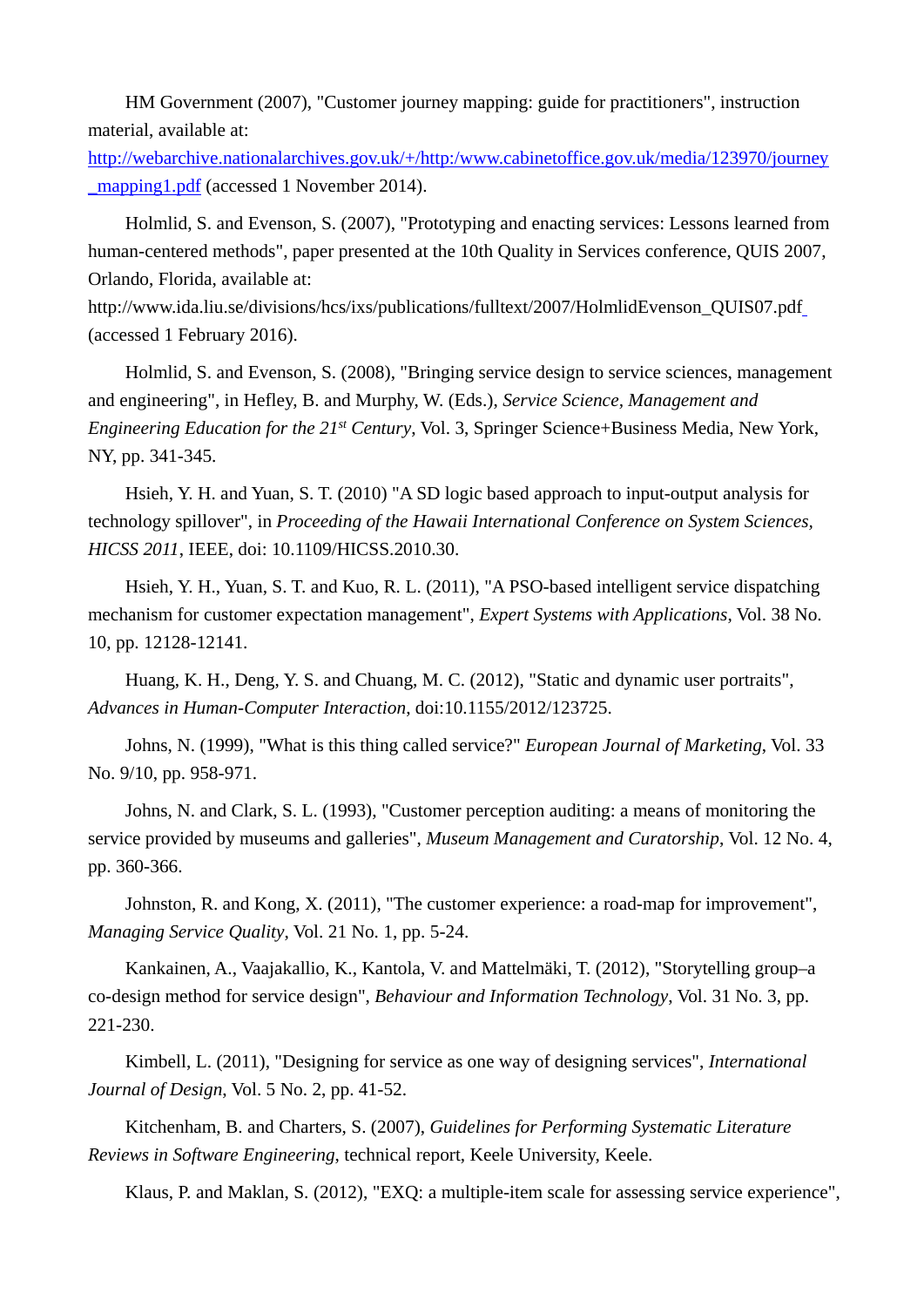*Journal of Service Management*, Vol. 23 No. 1, pp. 5-33.

Koivisto, M. (2009), "Frameworks for structuring services and customer experiences", in Miettinen, S. and Koivisto, M. (Eds.), *Designing Services with Innovative Methods*, University of Art and Design, Helsinki, pp. 136-149.

Kronqvist, J. and Korhonen, S. M. (2009), "Co-creating solutions-combining service design and change laboratory", in *Proceedings of ServDes 2009*, Linköping University Electronic Press, Linköping, pp. 135-150.

Kulkarni, A. V., Aziz, B., Shams, I. and Busse, J. W. (2009), "Comparisons of citations in Web of Science, Scopus, and Google Scholar for articles published in general medical journals", *JAMA: The Journal of the American Medical Association*, Vol. 302 No. 10, pp. 1092-1096.

Lee, G. (2010), "Death of 'last click wins': Media attribution and the expanding use of media data", *Journal of Direct, Data and Digital Marketing Practice*, Vol. 12 No. 1, pp. 16-26.

Lemke, F., Clark, M. and Wilson, H. (2011), "Customer experience quality: an exploration in business and consumer contexts using repertory grid technique", *Journal of the Academy of Marketing Science*, Vol. 39 No. 6, pp. 846-869.

Lemon, K. N., and Verhoef, P. C. (2016). Understanding Customer Experience throughout the Customer Journey. *Journal of Marketing*, doi:<http://dx.doi.org/10.1509/jm.15.0420>

Lin, Y. and Yuan, S. T. (2011), "Coopetition based interaction design for optimal customer attraction", in *Proceeding of the Hawaii International Conference on System Sciences, HICSS 2011*, IEEE, doi: 10.1109/HICSS.2011.131.

Mahr, D., Kalogeras, N. and Odekerken-Schröder, G. (2013), "A service science approach for improving healthy food experiences", *Journal of Service Management*, Vol. 24 No. 4, pp. 435-471.

Mangiaracina, R., Brugnoli, G. and Perego, A. (2009), "The eCommerce Customer Journey: A Model to Assess and Compare the User Experience of the eCommerce Websites", *Journal of Internet Banking and Commerce*, Vol. 14 No 3.

Manschot, M. and Visser, F. S. (2011), "Experience-value: a framework for determining values in service design approaches", paper presented at the International Associations of Societies of Design Research Conference (IASDR), 31 October–4 November, Delft, the Netherlands, available at:<http://studiolab.ide.tudelft.nl/studiolab/mmanschot/files/2011/12/IASDR-442-Manschot.pdf> (accessed 1 November 2014).

Meroni, A. and Sangiorgi, D. (2011), *Design for Serv*ices, Gower.

Meyer, C., and Schwager, A. (2007), "Understanding Customer Experience", *Harvard Business Review*, Vol. 85 No. 2, pp. 117-127.

Miettinen, S. and Koivisto, M. (2009), *Designing Services with Innovative Methods*, University of Art and Design, Helsinki.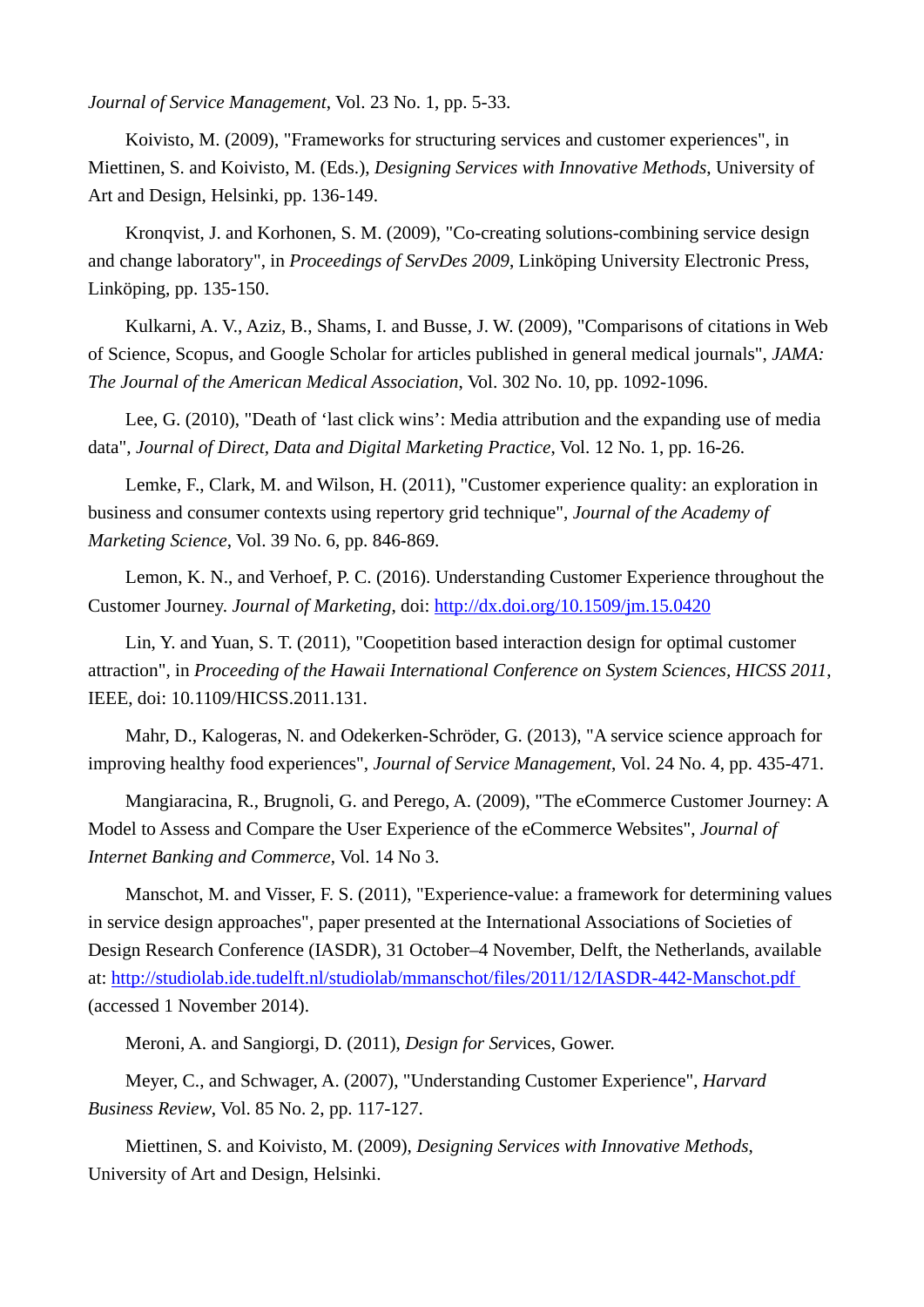Miettinen, S., Rontti, S., Kuure, E. and Lindström, A. (2012), "Realizing design thinking through a service design process and an innovative prototyping laboratory – Introducing Service Innovation Corner (SINCO)", Proceedings of the conference on design research society (DRS 2012), pp. 1202-1214.

Moon, H., Han, S. H., Chun, J., and Hong, S. W. (2016), "A design process for a customer journey map: a case study on mobile services. *Human Factors and Ergonomics in Manufacturing & Service Industries,* Vol. 26 No. 4, pp. 501-514.

Muret, P. (2013), "Introducing 'the customer journey to online purchase*'* - interactive insights on multi-channel marketing", available at:

<http://analytics.blogspot.no/2013/04/introducing-customer-journey-to-online.html> (accessed 1 November 2014).

Nichita, M. E., Vulpoi, M. and Toader, G. (2012), "Knowledge management and customer relationship management for accounting services companies", in *Proceedings of the European Conference on Knowledge Management*, Academic Publishing International, Reading, pp. 832-838.

Norton, D. W., and Pine, B. J. (2013). Using the customer journey to road test and refine the business model. *Strategy & Leadership,* Vol. 41 No. 2, pp. 12-17.

Ostrom, A. L., Parasuraman, A., Bowen, D. E., Patrício, L., Voss, C. A. and Lemon, K. (2015). Service research priorities in a rapidly changing context. *Journal of Service Research,* Vol. 18 No. 2, pp. 127-159.

Parasuraman, A., Zeithaml, V. A. and Berry, L. L. (1985), "A conceptual model of service quality and its implications for future research", *The Journal of Marketing,* Vol 49, pp. 41-50.

Parker, S. and Heapy, J. (2006), *The Journey to the Interface: How Public Service Design Can Connect Users to Reform*, Demos, London.

Patrício, L., Fisk, R. P., e Cunha, J. F. and Constantine, L. (2011), "Multilevel service design: from customer value constellation to service experience blueprinting", *Journal of Service Research*, Vol. 14 No. 2, pp. 180-200.

Peterson, M., Gröne, F., Kammer, K. and Kirscheneder, J. (2010), "Multi-channel customer management: delighting consumers, driving efficiency", *Journal of Direct, Data and Digital Marketing Practice*, Vol. 12 No. 1, pp. 10-15.

Polaine, A., Løvlie, L. and Reason, B. (2013), *Service Design: From Insight to Implementation*, Rosenfeld Media, Brooklyn, NY.

Rasila, H. M., Rothe, P. and Nenonen, S. (2009), "Workplace experience - a journey through a business park", *Facilities*, Vol. 27 No. 13/14, pp. 486-496.

Richardson, A. (2010), *Innovation X: Solutions for the New Breed of Complex Problems Facing Business*, Jossey-Bass, San Francisco, CA.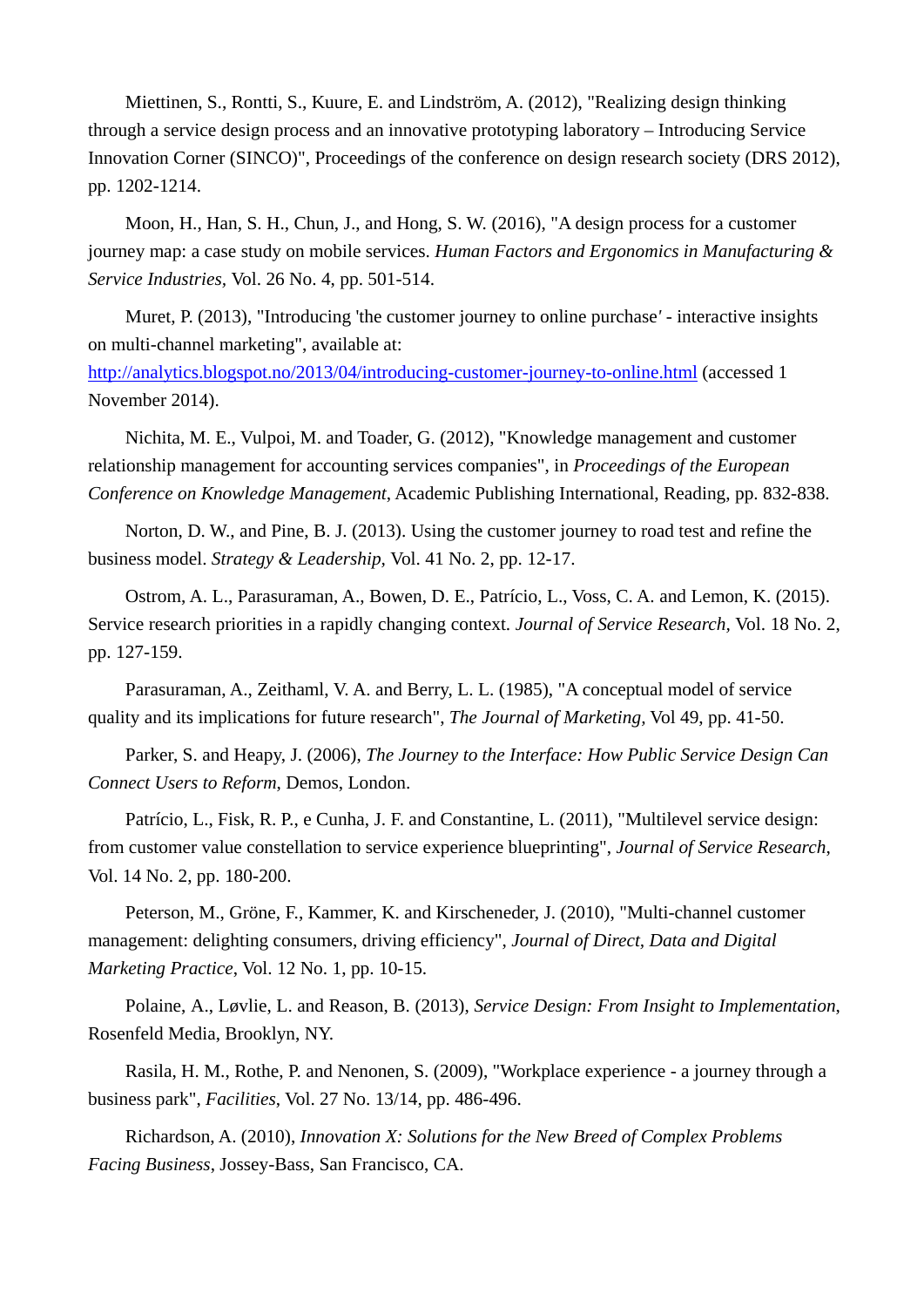Rawson, A., Duncan, E., and Jones, C. (2013). The truth about customer experience. *Harvard Business Review*, Vol. 91 No. 9, pp. 90-98.

Segelström, F. (2009), "Communicating through visualizations: service designers on visualizing user research", in *Proceedings of ServDes 2009*, Linköping University Electronic Press, Linköping, pp. 175-185.

Segelström, F. (2013), "Stakeholder engagement for service design", PhD thesis, Linköping Studies in Arts and Sciences, No. 586, available at:

<http://www.diva-portal.org/smash/get/diva2:647878/FULLTEXT03.pdf> (accessed 1 November 2014).

Segelström, F. and Holmlid, S. (2009), "Visualizations as tools for research: service designers on visualizations", paper presented at Nordes 2009, 30 August–2 September, Oslo, Norway, available at: [http://www.ida.liu.se/~fabse/papers/nordes09.pdf](http://www.ida.liu.se/%7Efabse/papers/nordes09.pdf) (accessed 1 November 2014).

Segelström, F. and Holmlid, S. (2012), "One case, three ethnographic styles: exploring different ethnographic approaches to the same broad brief", in *Ethnographic Praxis in Industry Conference Proceedings*, Blackwell Publishing, Oxford, pp. 48-62.

Shaw, G. and Williams, A. (2009), "Knowledge transfer and management in tourism organisations: an emerging research agenda", *Tourism Management*, Vol. 30 No. 3, pp. 325-335.

Shostack, G. L. (1982), "How to design a service", *European Journal of Marketing*, Vol. 16 No. 1, pp. 49-63.

Shostack, G. L. (1984), "Designing services that deliver", *Harvard Business Review*, Vol. 62 No. 1, pp. 133-139.

Skinner, C. (2010). The complete customer journey: avoiding technology and business barriers to measure the total value of media. *Business Strategy Series*, Vol 11 No 4, pp. 223-226.

Soutar, G. N. and Murphy, J. (2009), "Journal quality: a Google Scholar analysis", *Australasian Marketing Journal (AMJ)*, Vol. 17 No. 3, pp. 150-153.

Spraragen, S. L. and Chan, C. (2008), "Service blueprinting: when customer satisfaction numbers are not enough", paper presented at the International DMI Education Conference. Design Thinking: New Challenges for Designers, Managers and Organizations, 14–15 April, Cergy-Pontoise, France.

Steen, M., Manschot, M. and De Koning, N. (2011), "Benefits of co-design in service design projects", *International Journal of Design*, Vol. 5 No. 2, pp. 53-60.

Stickdorn, M. (2009), "Service design in tourism", Miettinen, S. and Koivisto M. (Eds.), *Designing Services with Innovative Methods*, Taik Publications, Helsinki, pp. 246-265.

Stickdorn, M. and Schneider, J. (2010), *This is Service Design Thinking*, BIS Publishers, Amsterdam.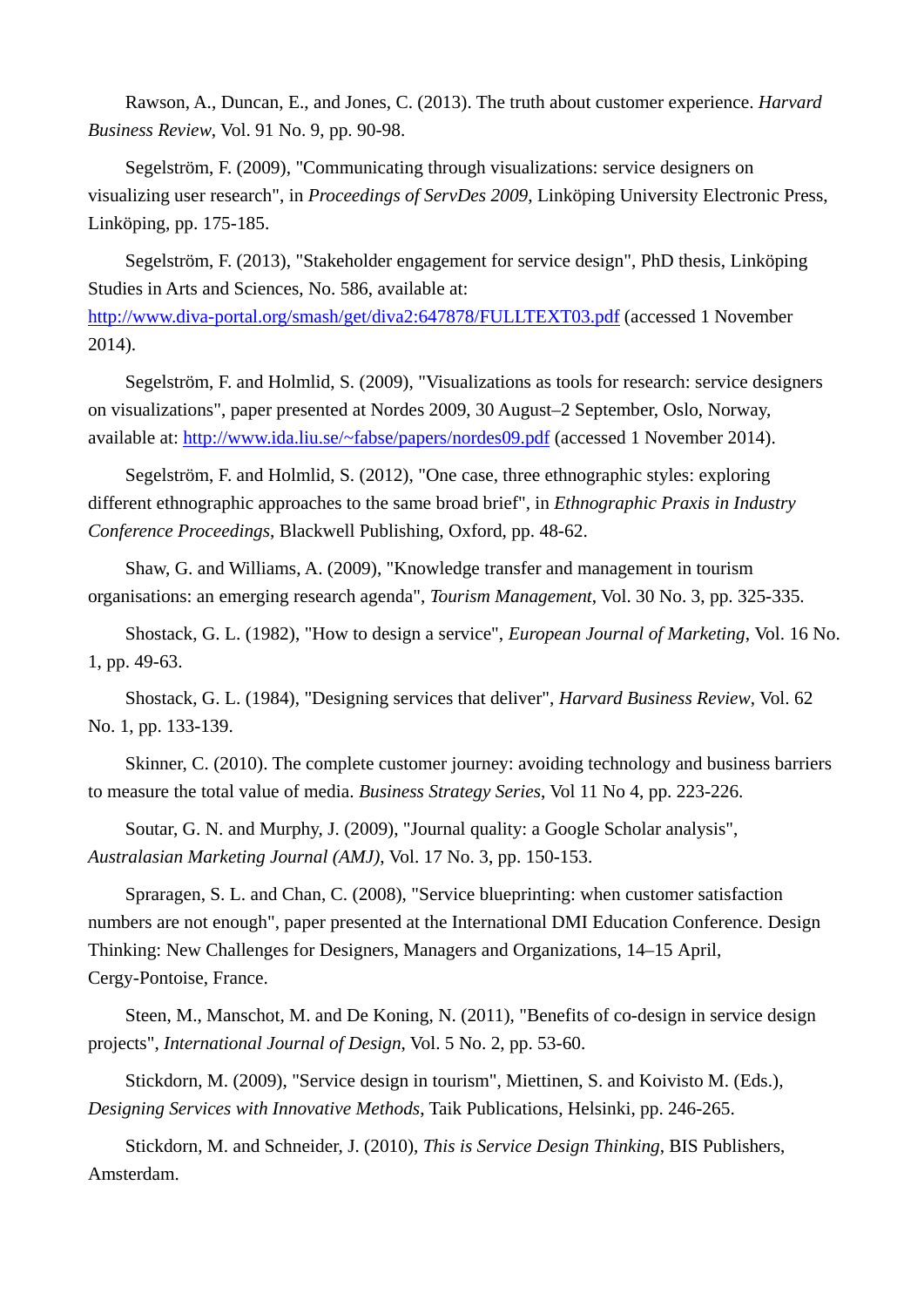Stickdorn, M. and Zehrer, A. (2009), "Service design in tourism: customer experience driven destination management", paper presented at ServDes 2009, 24–26 November, Oslo, Norway, available at: [http://www.aho.no/PageFiles/6819/Stickdorn\\_Zehrer.pdf](http://www.aho.no/PageFiles/6819/Stickdorn_Zehrer.pdf) (accessed 1 November 2014).

Stone, M. (2009), "Staying customer-focused and trusted: Web 2.0 and Customer 2.0 in financial services", *Journal of Database Marketing and Customer Strategy Management*, Vol. 16 No. 2, pp. 101-131.

Stone, M. (2010), "Smart utilities and CRM: the next phase of customer management in utilities", *Journal of Database Marketing and Customer Strategy Management*, Vol. 17 No. 1, pp. 49-58.

Stone, M. and Liyanearachchi, D. (2007), "Managing retention - who does it well?", *Journal of Database Marketing and Customer Strategy Management*, Vol. 14 No. 2, pp. 90-103.

Tavassoli, N. (2011), "So you think you know your customers?", *International Commerce Review*, Vol. 10 No. 1, pp. 56-69.

Tax, S. S., McCutcheon, D. and Wilkinson, I. F. (2013), "The service delivery network (SDN) a customer-centric perspective of the customer journey", *Journal of Service Research*, Vol. 16 No. 4, pp. 454-470.

Teixeira, J., Patrício, L., Nunes, N. J., Nóbrega, L., Fisk, R.P. and Constantine, L. (2012), "Customer experience modeling: from customer experience to service design", *Journal of Service Management*, Vol. 23 No. 3, pp. 362-376.

Tollestrup, C. (2009), "Conceptualising services: developing service concepts through AT-ONE", in *Proceedings of ServDes 2009*, Linköping University Electronic Press, Linköping, pp. 187-200.

Trischler, J. and Zehrer, A. (2012), "Service design: suggesting a qualitative multistep approach for analyzing and examining theme park experiences", *Journal of Vacation Marketing*, Vol. 18 No. 1, pp. 57-71.

Tseng, M. M., Qinhai, M. and Su, C. J. (1999), "Mapping customers' service experience for operations improvement", *Business Process Management Journal*, Vol. 5 No. 1, pp. 50-64.

Varney, D. (2006), "Service transformation: a better service for citizens and business, a better deal for the taxpayer, government publication", HM Treasury, London, UK, available at: [https://www.gov.uk/government/uploads/system/uploads/attachment\\_data/file/229012/011840489X.](https://www.gov.uk/government/uploads/system/uploads/attachment_data/file/229012/011840489X.pdf) [pdf](https://www.gov.uk/government/uploads/system/uploads/attachment_data/file/229012/011840489X.pdf) (accessed 1 November 2014).

Verhoef, P. C., Lemon, K. N., Parasuraman, A., Roggeveen, A., Tsiros, M., and Schlesinger, L. A. (2009). "Customer Experience Creation: Determinants, Dynamics and Management Strategies", *Journal of Retailing*, Vol. 85 No. 1, pp. 31-41.

Voss, C. and Zomerdijk, L. (2007), "Innovation in experiential services - an empirical view", in DTI (Ed.), *Innovation in Services*, DTI, London, UK, pp. 97-134.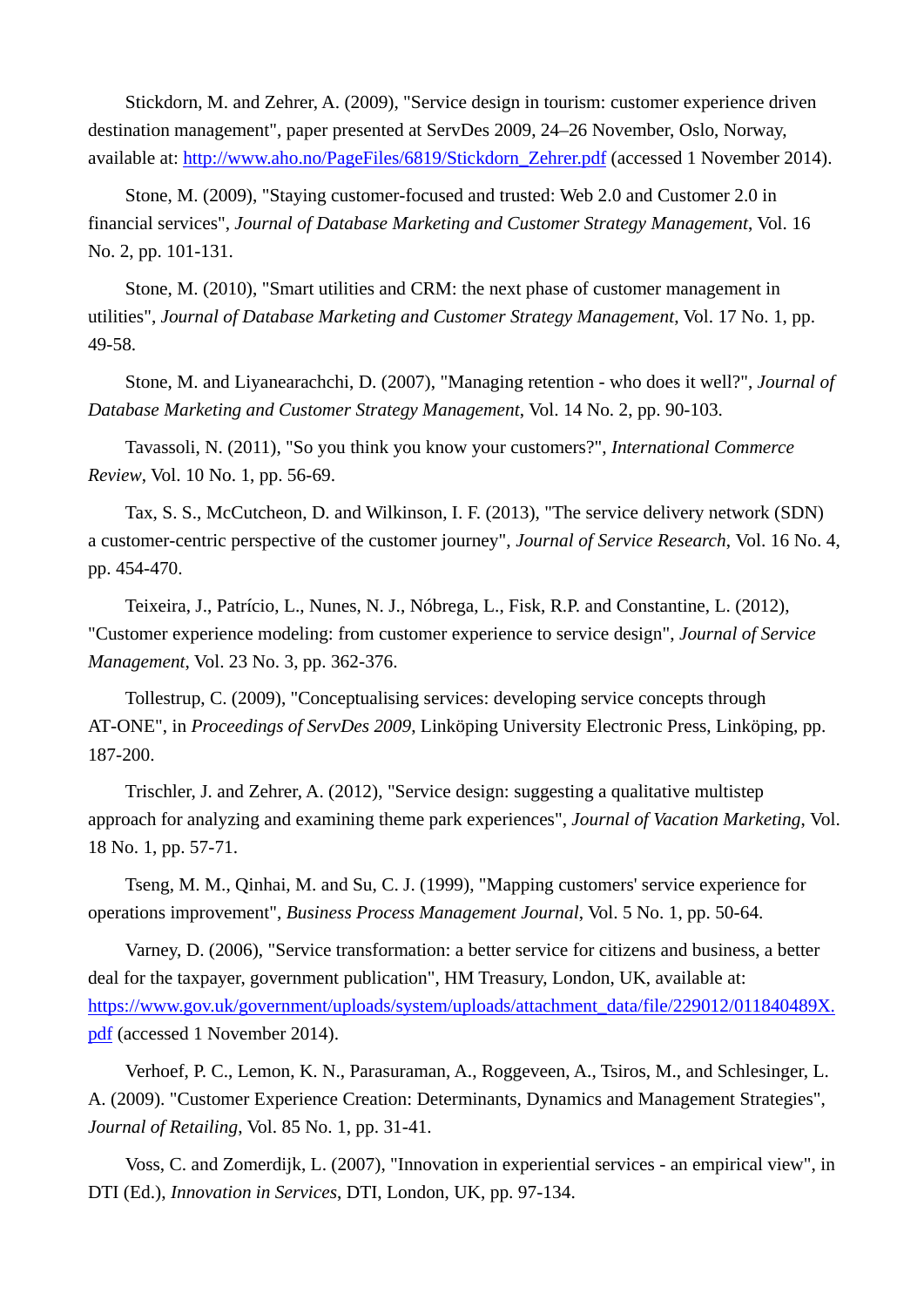Walter, U., Edvardsson, B. and Öström, Å. (2010), "Drivers of customers' service experiences: a study in the restaurant industry", *Managing Service Quality*, Vol. 20 No. 3, pp. 236-258.

Wechsler, J. (2012), "Reflections on service design, frameworks, and the service organization", *Design Management Review*, Vol. 23 No. 2, pp. 58-64.

Whittle, S. and Foster, M. (1991), "Customer profiling: getting into your customer's shoes", *International Journal of Bank Marketing*, Vol. 9 No. 1, pp. 17-24.

Xinhui, R. (2008), "A study of service innovation in airlines based on experiential services", in *Proceedings of the International Conference on Service Systems and Service Management, ICSSSM'08*, IEEE, doi: 10.1109/ICSSSM.2008.4598455.

Yeh, H. J., Chuang, L.C. and Kuo, D. C. L. (2012), "Toward an methodology for SST-based service design: a customer journey perspective", in *Proceedings of the 8th International Conference on Computing Technology and Information Management, ICCM2012*, IEEE, pp. 878-883.

Yoo, D., Zimmerman, J., Steinfeld, A. and Tomasic, A. (2010), "Understanding the space for co-design in riders' interactions with a transit service", in *Proceedings of the 28th International Conference on Human Factors in Computing Systems, CHI 2010*, ACM, New York, NY, pp. 1797-1806.

Zomerdijk, L. G. and Voss, C. A. (2010), "Service design for experience-centric services", *Journal of Service Research*, Vol. 13 No. 1, pp. 67-82.

Zomerdijk, L. G. and Voss, C. A. (2011), "NSD processes and practices in experiential services", *Journal of Product Innovation Management*, Vol. 28 No. 1, pp. 63-80.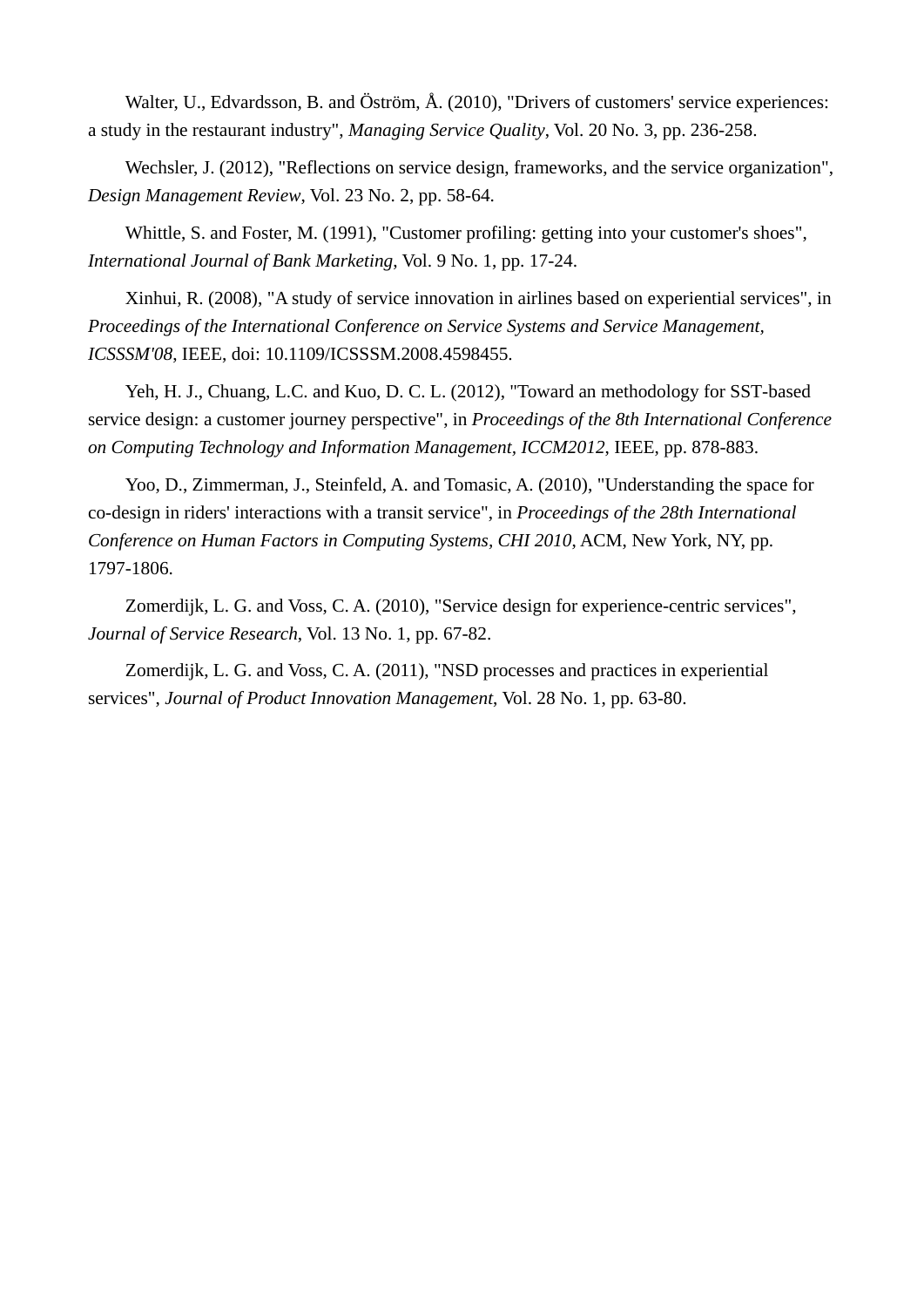## **Appendix: Overview of the reviewed papers**

|                      |         |         |                   | CJ in title,           | Contribu      | $\mathsf{C}$ | <b>Customer</b> | Visuali- | <b>Customer journey</b> |                | <b>Customer journey</b> |                |
|----------------------|---------|---------|-------------------|------------------------|---------------|--------------|-----------------|----------|-------------------------|----------------|-------------------------|----------------|
| Reference            | Search  | Channel | <b>Scientific</b> |                        |               | described    | experience      | zations  | mapping                 |                | proposition             |                |
|                      | source  |         | field             | abstract,<br>key words | tion on<br>CJ | or defined   | focus in        | of CJ    | Data                    | <b>Methods</b> | Partici-                | <b>Methods</b> |
|                      |         |         |                   |                        |               |              | paper           |          | sources                 |                | pants                   |                |
| Baranova et al.      | Google  | Journal | Manage-           |                        |               | Yes          | Key focus       |          | Customers               |                |                         |                |
| (2011)               | Scholar |         | ment              |                        | Case          |              |                 | Yes      | Internals               | Interview      |                         |                |
|                      | Google  | Journal | Manage-           |                        |               |              | Key focus       |          |                         |                |                         |                |
| <b>Bridge (2012)</b> | Scholar |         | ment              |                        | Case          | Yes          |                 | Yes      | Customers               | Not reported   |                         |                |
| Chaffey and          | Google  |         |                   |                        |               |              |                 |          |                         |                |                         |                |
| Patron (2012)        | Scholar | Journal | Marketing         |                        |               |              |                 |          |                         |                |                         |                |
| Clatworthy           | Google  |         |                   |                        | Method        | Yes          | Key focus       |          |                         |                |                         | Workshop       |
| (2011)               | Scholar | Journal | Design            |                        |               |              |                 |          | Internals               | Workshop       | Internals               |                |
| Crosier and          | Google  |         |                   |                        |               |              |                 |          |                         | Observation    |                         |                |
|                      | Scholar | Journal | Marketing         | Yes                    | Case          | Yes          | Key focus       | Yes      | Customers               |                |                         |                |
| Handford (2012)      | Scopus  |         |                   |                        |               |              |                 |          |                         | Interview      |                         |                |
| Huang et al.         | Google  |         |                   |                        | Method        |              | Key focus       |          |                         | Observation    |                         |                |
| (2012)               | Scholar | Journal | Design            |                        | Case          |              |                 | Yes      | Customers               | Interview      |                         |                |
| Johns and Clark      | Google  | Journal | Manage-           |                        | Case          | Yes          | Key focus       | Yes      | Internals               | Service        |                         |                |
| (1993)               | Scholar |         | ment              |                        |               |              |                 |          |                         | quality audit  |                         |                |
| Johnston and         |         |         |                   |                        |               |              |                 |          |                         | Customer       |                         |                |
|                      | Google  | Journal | Manage-           |                        | Case          |              | Key focus       |          | Customers               | forum          |                         |                |
| Kong (2011)          | Scholar |         | ment              |                        |               |              |                 |          |                         | Interview      |                         |                |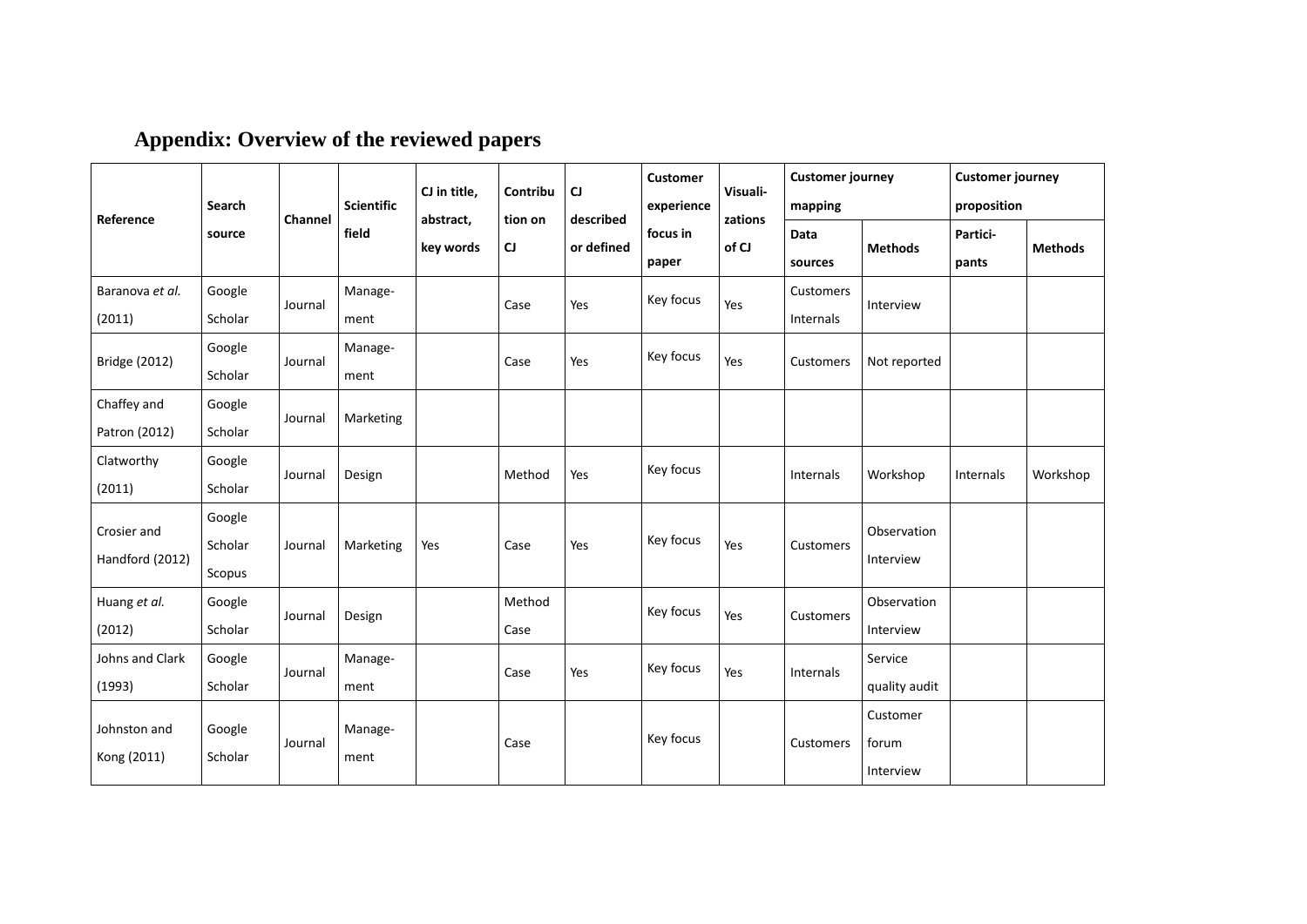|                               | Search                             |         | <b>Scientific</b> | CJ in title,           | Contribu<br>${\sf C}$<br>tion on<br>$\mathsf{C}$ |                         | Customer<br>experience | Visuali-         | <b>Customer journey</b><br>mapping  |                                                    | <b>Customer journey</b>                       |                      |
|-------------------------------|------------------------------------|---------|-------------------|------------------------|--------------------------------------------------|-------------------------|------------------------|------------------|-------------------------------------|----------------------------------------------------|-----------------------------------------------|----------------------|
| Reference                     | source                             | Channel | field             | abstract,<br>key words |                                                  | described<br>or defined | focus in<br>paper      | zations<br>of CJ | Data<br>sources                     | <b>Methods</b>                                     | proposition<br>Partici-<br>pants<br>Customers | <b>Methods</b>       |
| Kankainen et al.<br>(2012)    | Google<br>Scholar<br>Scopus<br>WoK | Journal | Design            | Yes                    | Method<br>Case                                   | Yes                     | Key focus              |                  |                                     |                                                    |                                               | Workshop             |
| Kimbell (2011)                | Google<br>Scholar                  | Journal | Design            |                        | Case                                             |                         | Key focus              |                  | Customers<br>Externals<br>Internals | Observation<br>Service<br>walkthrough<br>Interview |                                               |                      |
| Klaus and<br>Maklan (2012)    | Google<br>Scholar                  | Journal | Manage-<br>ment   |                        |                                                  | Yes                     | Key focus              |                  |                                     |                                                    |                                               |                      |
| Lee (2010)                    | Google<br>Scholar<br>Scopus        | Journal | Marketing         | Yes                    | Case                                             | Yes                     |                        |                  |                                     |                                                    |                                               |                      |
| Lemke et al.<br>(2011)        | Google<br>Scholar                  | Journal | Marketing         |                        |                                                  | Yes                     | Key focus              |                  |                                     |                                                    |                                               |                      |
| Mangiaracina et<br>al. (2009) | Google<br>Scholar<br>Scopus        | Journal | Marketing         | Yes                    | Method                                           | Yes                     | Key focus              |                  |                                     |                                                    |                                               |                      |
| Patrício et al.<br>(2011)     | Google<br>Scholar                  | Journal | Design            |                        | Method<br>Case                                   | Yes                     | Key focus              | Yes              | Customers                           | Observation<br>Interview<br>Focus group<br>Service | Not<br>reported                               | Modelling<br>support |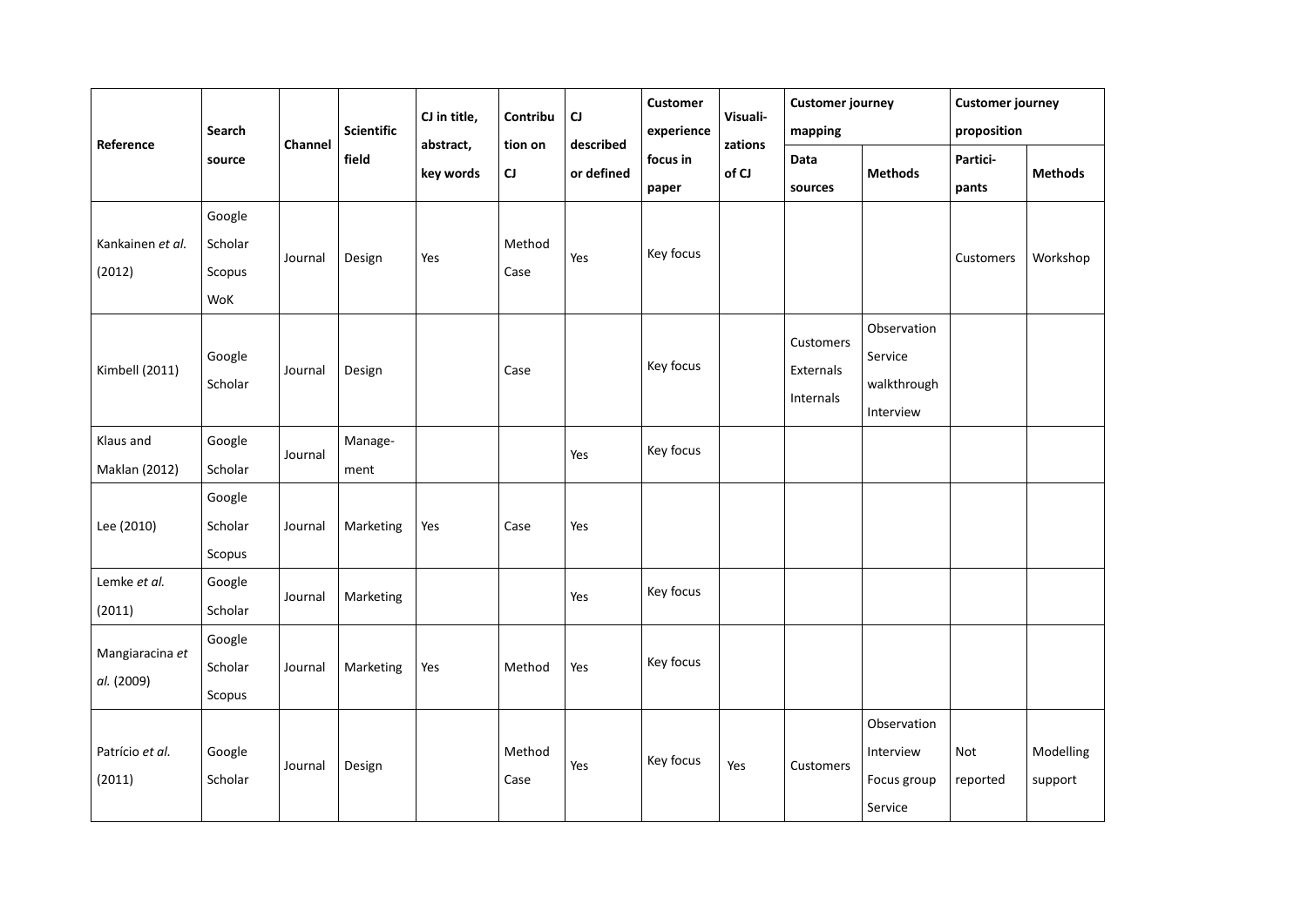|                             |                             |         | <b>Scientific</b><br>field | CJ in title,<br>abstract,<br>key words |                     |                        | <b>Customer</b>   |                  | <b>Customer journey</b> |                                              | <b>Customer journey</b> |                |
|-----------------------------|-----------------------------|---------|----------------------------|----------------------------------------|---------------------|------------------------|-------------------|------------------|-------------------------|----------------------------------------------|-------------------------|----------------|
| Reference                   | Search                      | Channel |                            |                                        | Contribu<br>tion on | ${\bf C}$<br>described | experience        | Visuali-         | mapping                 |                                              | proposition             |                |
|                             | source                      |         |                            |                                        | CJ                  | or defined             | focus in<br>paper | zations<br>of CJ | Data<br>sources         | <b>Methods</b>                               | Partici-<br>pants       | <b>Methods</b> |
|                             |                             |         |                            |                                        |                     |                        |                   |                  |                         | walkthrough<br>Question.                     |                         |                |
| Peterson et al.<br>(2010)   | Google<br>Scholar<br>Scopus | Journal | Marketing                  | Yes                                    | Method              |                        | Key focus         | Yes              |                         |                                              |                         |                |
| Rasila et al.<br>(2009)     | Google<br>Scholar           | Journal | Manage-<br>ment            |                                        | Method<br>Case      |                        | Key focus         | Yes              | Customers               | Service<br>walkthrough                       |                         |                |
| Shaw and<br>Williams (2009) | Google<br>Scholar           | Journal | Manage-<br>ment            |                                        |                     |                        | Some focus        | Yes              |                         |                                              |                         |                |
| <b>Skinner (2010)</b>       | Google<br>Scholar           | Journal | Marketing                  | Yes                                    |                     | Yes                    |                   |                  |                         |                                              |                         |                |
| Steen et al.<br>(2011)      | Google<br>Scholar<br>Scopus | Journal | Design                     |                                        | Case                |                        | Key focus         |                  | Customers<br>Internals  | Experience<br>measure<br>Informal<br>mapping | Internals               | Workshop       |
| Stone (2009)                | Google<br>Scholar           | Journal | Marketing                  |                                        | Case                |                        | Some focus        |                  |                         |                                              |                         |                |
| Stone (2010)                | Google<br>Scholar           | Journal | Marketing                  |                                        |                     |                        | Some focus        |                  |                         |                                              |                         |                |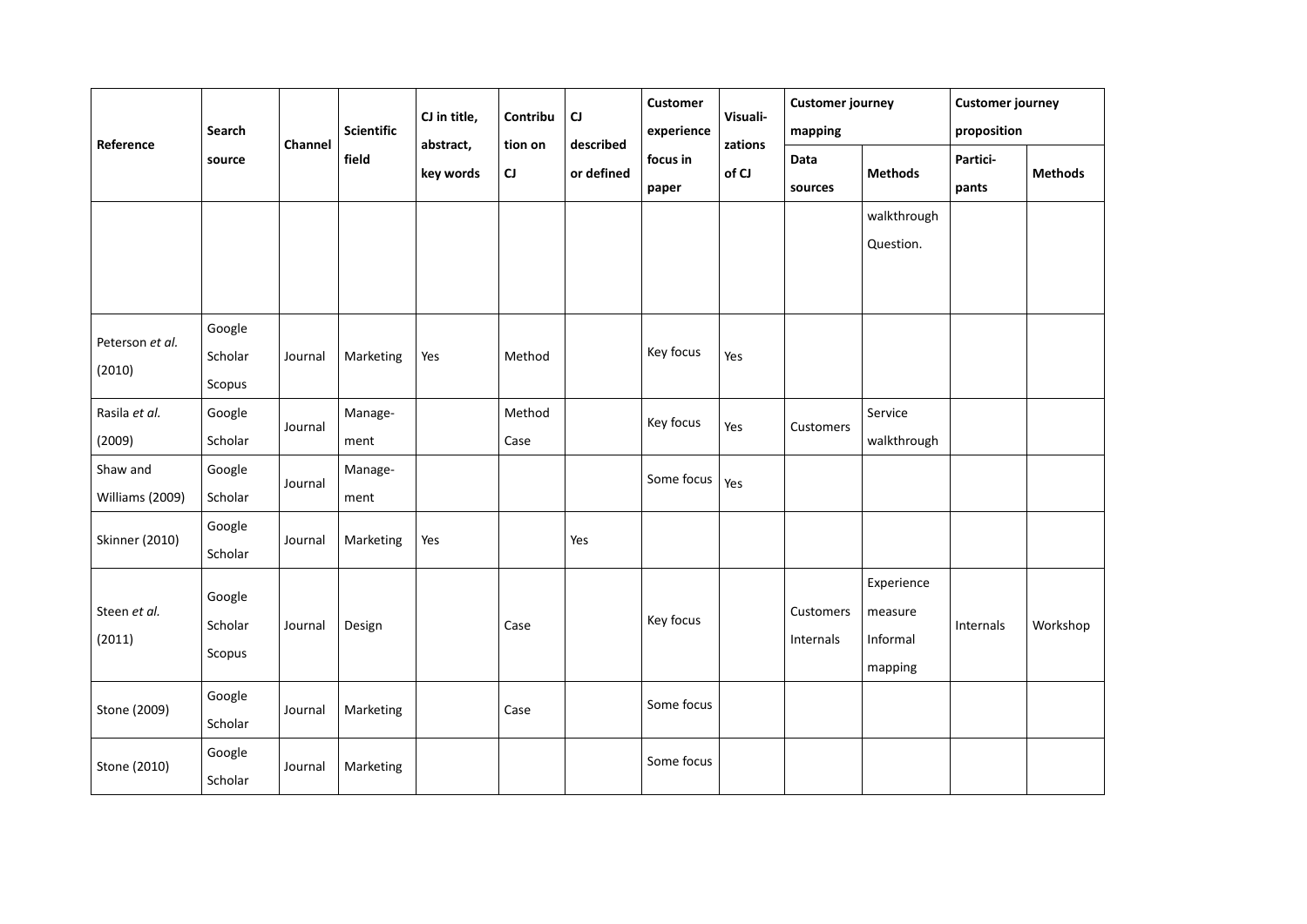|                                       |                             |         |                     | CJ in title,           | Contribu      | ${\sf C}$               | <b>Customer</b>                 | Visuali-<br>zations<br>of CJ | <b>Customer journey</b>    |                          | <b>Customer journey</b>          |                 |
|---------------------------------------|-----------------------------|---------|---------------------|------------------------|---------------|-------------------------|---------------------------------|------------------------------|----------------------------|--------------------------|----------------------------------|-----------------|
| Reference                             | Search<br>source            | Channel | Scientific<br>field | abstract,<br>key words | tion on<br>CJ | described<br>or defined | experience<br>focus in<br>paper |                              | mapping<br>Data<br>sources | <b>Methods</b>           | proposition<br>Partici-<br>pants | <b>Methods</b>  |
| Stone and<br>Liyanearachchi<br>(2007) | Google<br>Scholar           | Journal | Marketing           |                        |               |                         | Key focus                       |                              |                            |                          |                                  |                 |
| Tavassoli (2011)                      | Google<br>Scholar           | Journal | Marketing           |                        |               |                         |                                 |                              |                            |                          |                                  |                 |
| Teixeira et al.<br>(2012)             | Google<br>Scholar<br>Scopus | Journal | Manage-<br>ment     |                        |               |                         | Key focus                       |                              |                            |                          |                                  |                 |
| Trischler and<br>Zehrer (2012)        | Google<br>Scholar<br>Scopus | Journal | Marketing           | Yes                    | Case          | Yes                     | Key focus                       | Yes                          | Customers                  | Observation<br>Interview |                                  |                 |
| Tseng et al.<br>(1999)                | Google<br>Scholar           | Journal | Manage-<br>ment     | Yes                    | Method        |                         | Key focus                       |                              |                            |                          |                                  |                 |
| Whittle and<br>Foster (1991)          | Google<br>Scholar           | Journal | Marketing           |                        | Method        | Yes                     | Key focus                       | Yes                          |                            |                          |                                  |                 |
| Zomerdijk and<br>Voss (2010)          | Google<br>Scholar<br>Scopus | Journal | Manage-<br>ment     | Yes                    | Case          | Yes                     | Key focus                       |                              | Customers<br>Internals     | Not reported             | Not<br>reported                  | Not<br>reported |
| Zomerdijk and<br>Voss (2011)          | Google<br>Scholar<br>Scopus | Journal | Manage-<br>ment     | Yes                    | Case          | Yes                     | Key focus                       |                              | Customers<br>Internals     | Not reported             | Not<br>reported                  | Not<br>reported |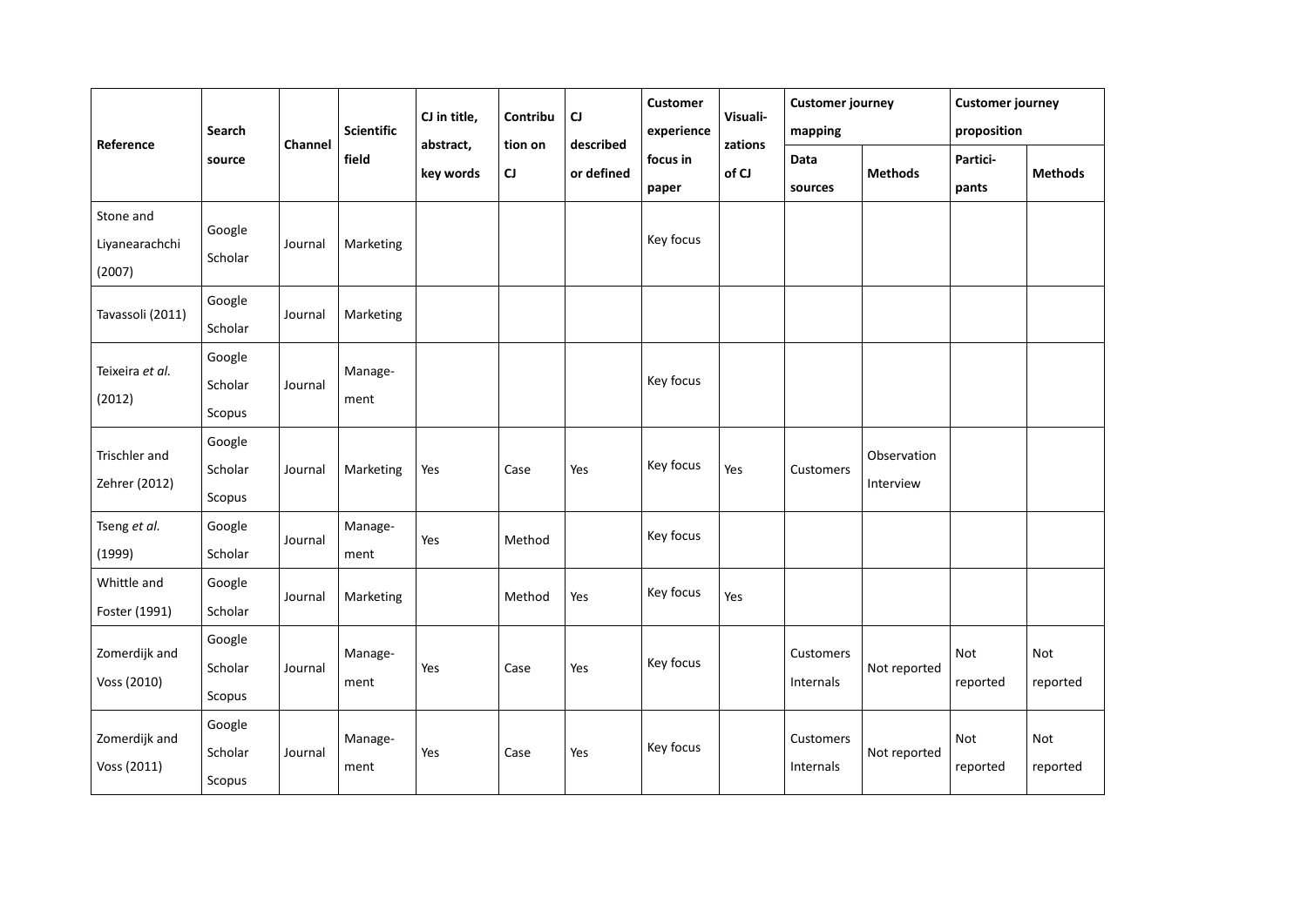|                       |         |         |                   | CJ in title, | Contribu     | $\mathbf{C}$ | Customer   | Visuali- | <b>Customer journey</b> |                | <b>Customer journey</b> |                |
|-----------------------|---------|---------|-------------------|--------------|--------------|--------------|------------|----------|-------------------------|----------------|-------------------------|----------------|
| Reference             | Search  | Channel | <b>Scientific</b> | abstract,    | tion on      | described    | experience | zations  | mapping                 |                | proposition             |                |
|                       | source  |         | field             | key words    | $\mathsf{C}$ | or defined   | focus in   | of CJ    | Data                    | <b>Methods</b> | Partici-                | <b>Methods</b> |
|                       |         |         |                   |              |              |              | paper      |          | sources                 |                | pants                   |                |
| Clatworthy            | Google  | Confer- | Design            |              | Method       | Yes          | Key focus  |          | Internals               | Workshop       | Internals               | Workshop       |
| (2010)                | Scholar | ence    |                   |              |              |              |            |          |                         |                |                         |                |
| Gloppen (2009)        | Google  | Confer- | Design            |              | Yes          | Key focus    |            |          |                         |                |                         |                |
|                       | Scholar | ence    |                   |              |              |              |            |          | Internals               | Not reported   |                         |                |
| Haukkamaa et al.      | Google  | Confer- |                   |              |              |              | Some focus |          |                         |                |                         |                |
| (2010)                | Scholar | ence    | Design            |              | Case         | Yes          |            |          |                         |                |                         |                |
| Kronqvist &           | Google  | Confer- |                   |              | Case         |              | Key focus  |          |                         |                |                         |                |
| Korhonen (2009)       | Scholar | ence    | Design            |              |              | Yes          |            |          | Customers               | Interview      |                         |                |
| Manschot and          | Google  | Confer- |                   |              | Method       | Yes          | Key focus  | Yes      |                         |                |                         |                |
| Visser (2011)         | Scholar | ence    | Design            |              |              |              |            |          |                         |                |                         |                |
| Miettinen et al.      | Google  | Confer- |                   |              | Method       |              | Key focus  |          |                         |                | <b>Not</b>              | Prototyping    |
| (2012)                | Scholar | ence    | Design            |              | Case         |              |            |          |                         |                | reported                | support        |
| Nichita et al.        |         | Confer- | Manage-           |              |              |              | Some focus |          |                         |                |                         |                |
| (2012)                | Scopus  | ence    | ment              |              |              | Yes          |            |          |                         |                |                         |                |
| Segelström            | Google  | Confer- |                   | Yes          | Interview    |              |            |          | Customers               | Not reported   |                         |                |
| (2009)                | Scholar | ence    | Design            |              | study        |              |            |          |                         |                |                         |                |
| Segelström and        | Google  | Confer- |                   |              | Interview    |              | Some focus |          |                         |                |                         |                |
| Holmlid (2009)        | Scholar | ence    | Design            |              | study        |              |            |          | Customers               | Not reported   |                         |                |
| Segelström and        | Google  | Confer- |                   |              |              |              | Some focus |          |                         | Smartphone     |                         |                |
| <b>Holmlid (2012)</b> | Scholar | ence    | Design            |              | Case         |              |            |          | Customers               | app            |                         |                |